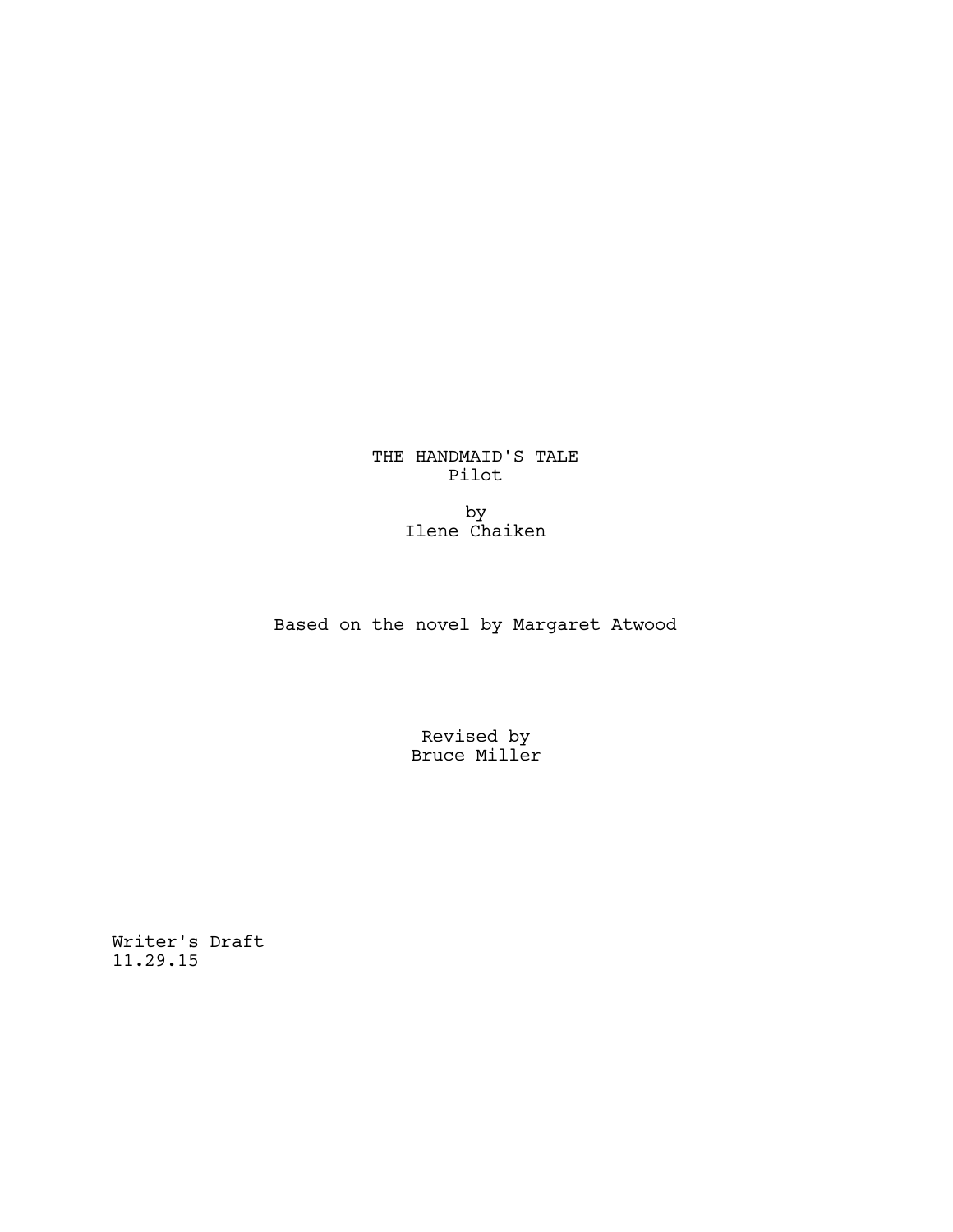## **THE HANDMAID'S TALE**

#### **"PILOT"**

EXT. MAINE - COUNTRY ROAD - DAY

A road curves through the Maine countryside.

A CAR appears, driving too fast. It swerves, fishtails, then SKIDS OFF THE ROAD.

The car bounces across a grassy pasture and stops. The engine revs. The wheels spin, but the car doesn't move.

LUKE (27, former hipster) jumps out, looks under the car. The wheels are buried in the soft ground.

JUNE (28) gets out. Carelessly pretty. On a normal day, she's feisty and capable. But today she's fighting panic.

She leans into the backseat and pulls out HANNAH. The threeyear-old is scared, crying a bit.

> JUNE (to Hannah) Shhh, you're okay. Did the car go bump? (to Luke, urgent) Can we push it out?

> LUKE (mind racing, fearful) I don't know. I think. (and then) We need to put something under the wheels.

Luke moves around the car, pops the trunk. Rushing.

SIRENS SCREAM IN THE DISTANCE. Coming closer.

Luke and June FREEZE -- pure terror. They're out of time. Luke makes a decision.

> LUKE (CONT'D) Go, take her.

There's an augural certainty in his voice. But June is less sure.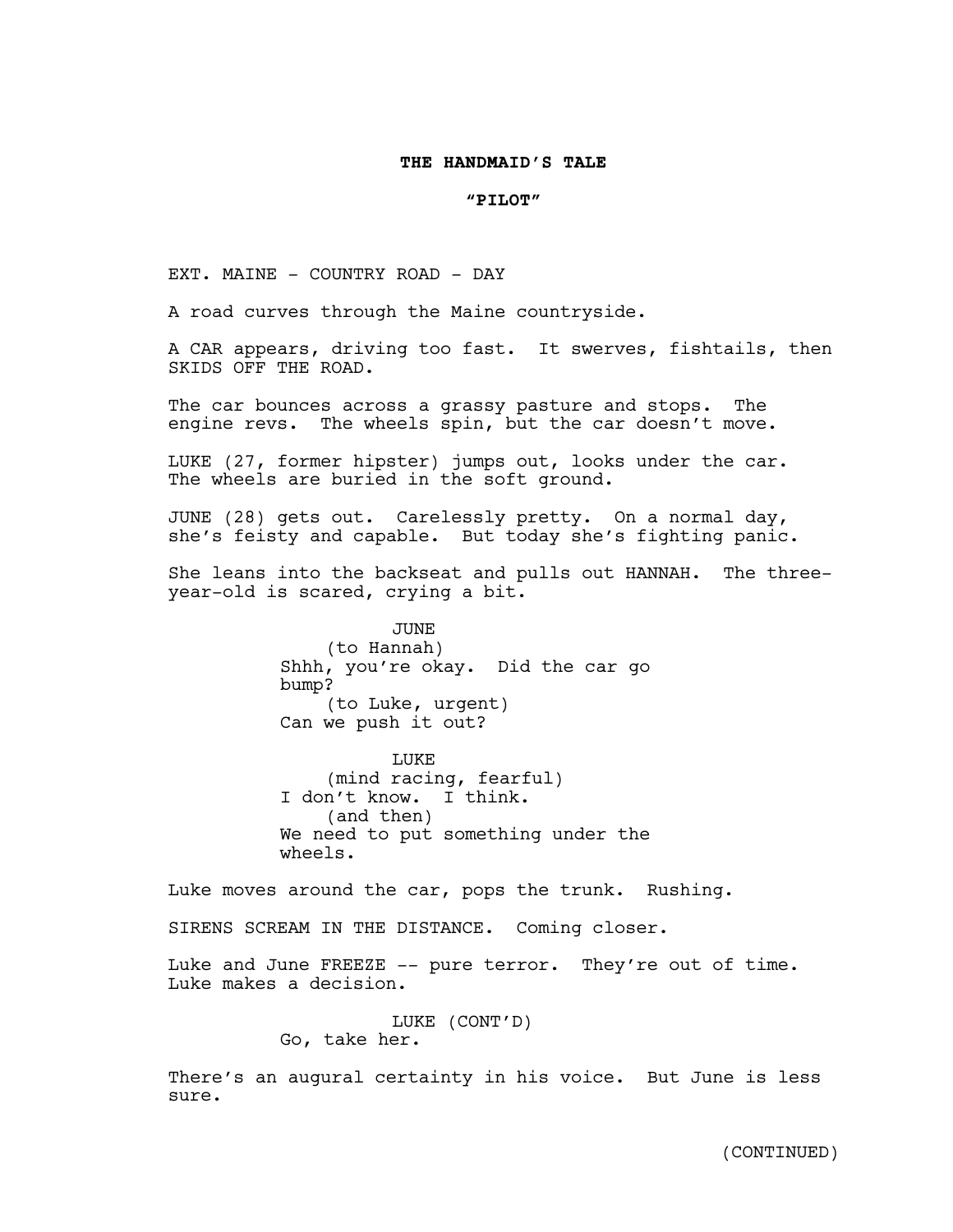JUNE.

We *need* the car.

Luke grabs a BACKPACK, starts tossing in water bottles, diapers, a small ziploc bag filled with GOLD JEWELRY.

> LUKE Just keep going north.

Luke points, across the field to the woods.

LUKE (CONT'D) It's about two miles to the river. They said someone would meet us. (and then) Go, I'll catch up.

The sirens grow louder. Engines GROWL nearby.

June hesitates, but just for a moment -- there's no time for sentiment.

June pulls Hannah close and RUNS FOR THE WOODS.

She doesn't look back.

EXT. MAINE WOODS - DAY - CONTINUOUS

Tall boxelders and sugar maples shade an undergrowth of spindly Balsam Pines.

June runs, carrying Hannah as she weaves between the trees.

She gone a few hundred yards when --

THREE QUICK GUNSHOTS ECHO.

JUNE STOPS SHORT. She turns back and scans the woods for a long, terrible beat.

Nothing. Just the sounds of the forest. Trees creaking in the wind.

Then, she sees MOVEMENT.

NOT LUKE.

Men in BLACK UNIFORMS. She can hear their faint SHOUTS. They carry SNUBBY AUTOMATIC RIFLES.

FUCK. June RUNS FOR HER LIFE.

She stumbles, almost falls, keeps running. As fast as she can. She's gasping from fear and exertion.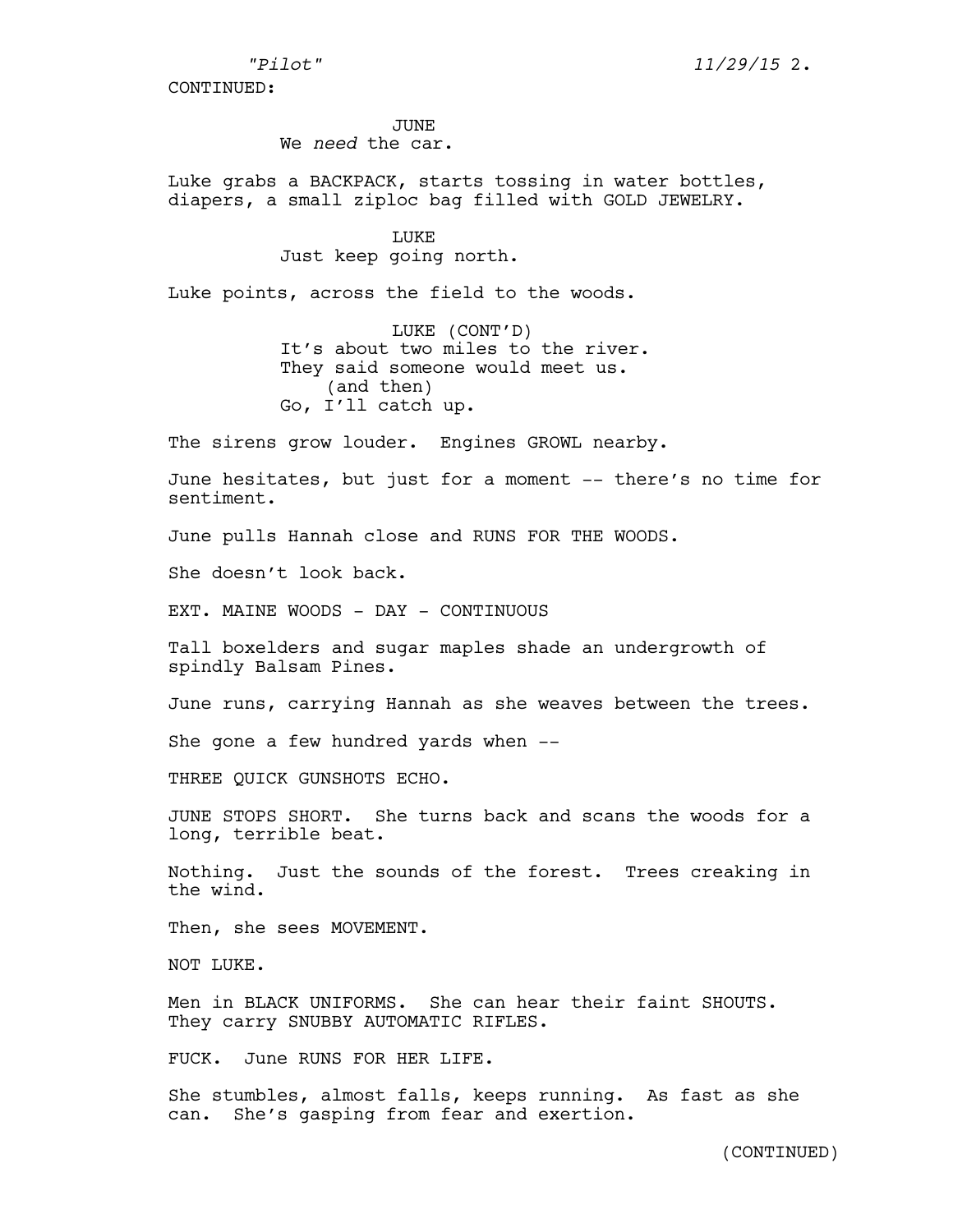But she isn't going to outrun them, not carrying Hannah. She looks around for somewhere to hide -- makes a quick decision.

June pulls Hannah to the ground behind a FALLEN TREE. Hannah CRIES. June covers her mouth.

> JUNE (almost silent) Shhh, baby girl. Please.

Her pursuers close in. Six, eight of them. All men.

We can see them clearly now.

These aren't police, and they aren't soldiers. There are no American Flags on these uniforms. Just a symbol on the shoulder.

Two Angel wings.

These are GUARDIANS OF THE FAITH.

GUARDIAN #1 (pointing) Go up around there...

#### GUARDIAN #2

Do you see her?

June holds Hannah tightly as the Guardians move closer. Her mind races.

Then, suddenly, her most primal instincts take over. June GETS UP AND RUNS WITH HANNAH IN HER ARMS.

A Guardian immediately spots them.

#### GUARDIAN #1

There!

June runs HARD, FAST -- fueled by crystalline panic.

A GUARDIAN sprints after her, catches up. HE GRABS HER by the collar.

June twists VICIOUSLY. She punches the Guardian, a few hard jabs, and manages to pull free.

June runs, holding Hannah close.

But more Guardians have caught up. They grab for her, pulling her down to the ground.

> JUNE Get off, get the fuck off me...!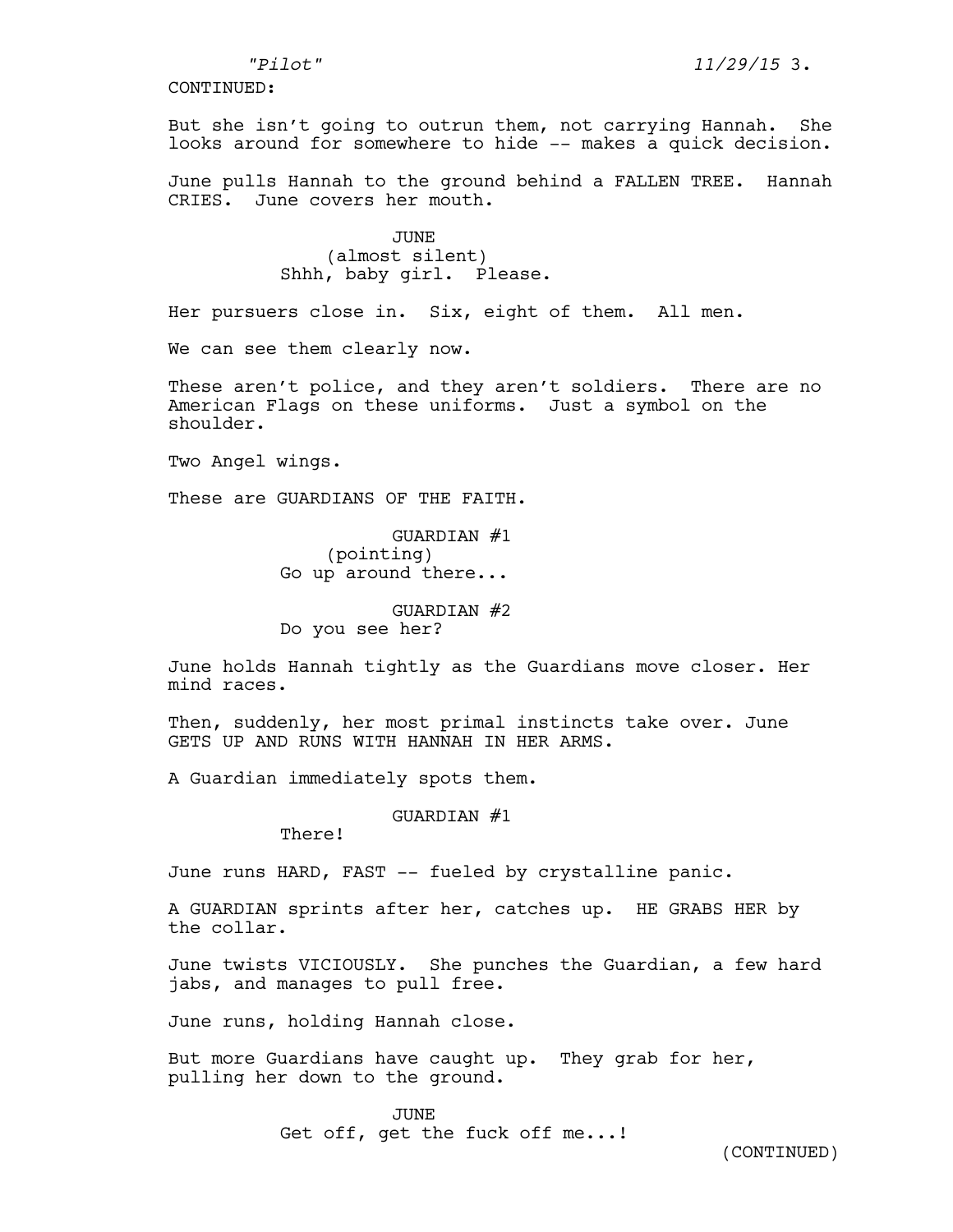June SCREAMS, CLAWS, PUNCHES, KICKS. A Guardian pulls away screaming, his eye bloody. A BEADY-EYED GUARDIAN stumbles back clasping his groin.

> BEADY-EYED GUARDIAN (hurting and furious) Whore....

She's a fighter. But there are too many. The Guardians manage to hold her.

They drag Hannah from her arms.

JUNE No no no! Don't touch her...!

#### HANNAH

Mommmmmw!

June desperately tries to get free. The BEADY-EYED GUARDIAN, still hurting from the kick to the groin, hits June in the head with a TRUNCHEON.

June FALLS BACK as the world swims gray.

GUARDIAN #1 (re: June) Careful! She's a red tag.

# HANNAH

Mommmmmw!

JUNE turns her head. Half-conscious, she sees HANNAH REACHING OUT FOR HER as a GUARDIAN CARRIES HER AWAY.

ON JUNE'S FACE as her eyes flutter into unconsciousness --

FADE TO PURE WHITE:

EXT. MAINE WOODS - DAY - LATER

OVER WHITE. VOICES. DRY LEAVES, STICKS CRACKING -- THE SOUND OF BOOTS WALKING ON THE FOREST FLOOR.

JUNE'S FACE as she drifts awake.

She tries to focus -- she can see the trees up above, stretching into gray sky.

She is MOVING.

PULLING BACK, we see that June is strapped to a STRETCHER. Guardians carry her out of the woods.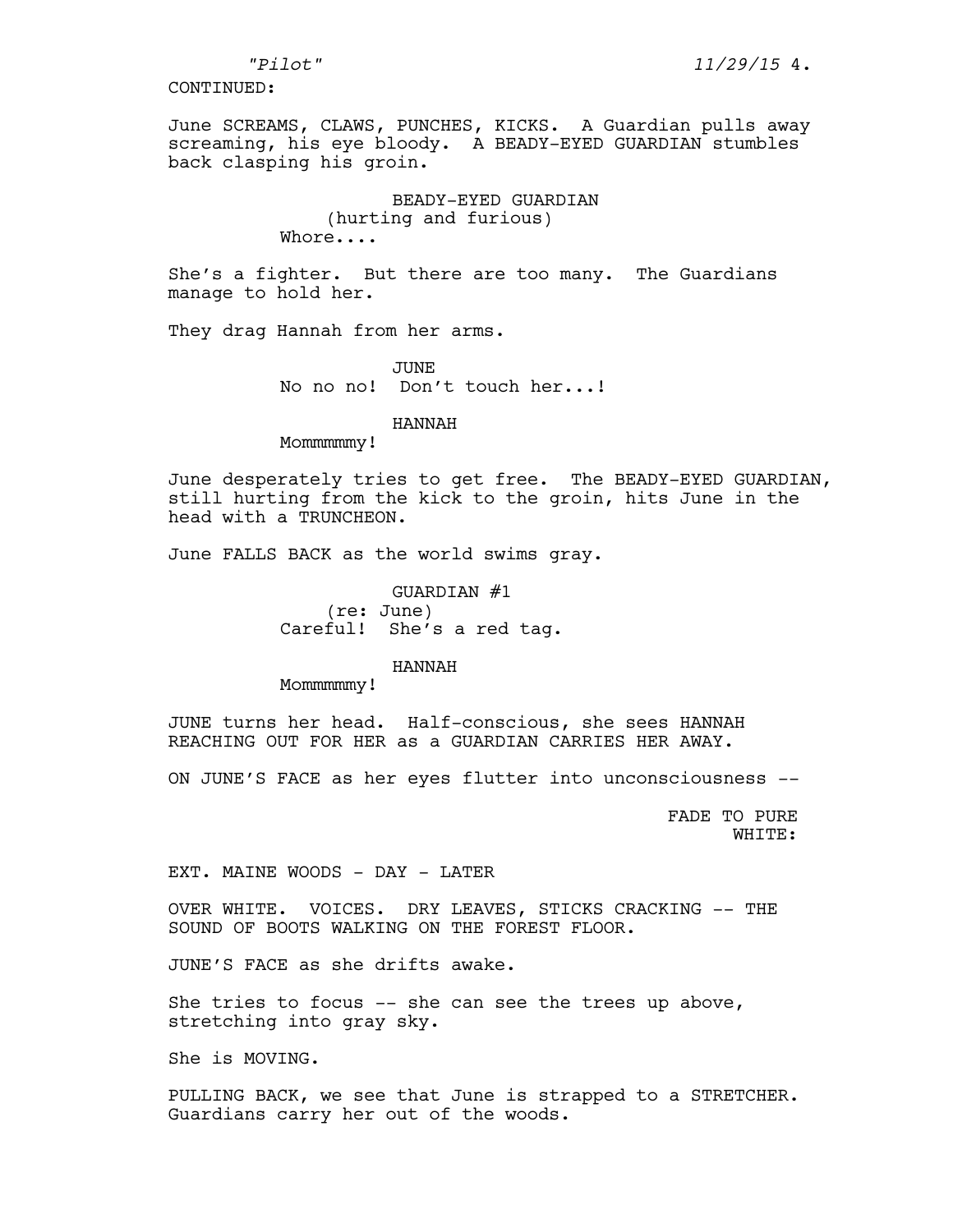*"Pilot" 11/29/15* 5.

EXT. MAINE - COUNTRY ROAD - DAY - CONTINUOUS

The Guardians carry June towards the road. June can see her CAR, still sitting in the field where she left it.

No sign of Luke.

THREE BLACK SUV's sit parked on the road. Official vehicles with flashing lights. They are all marked with the same angel wings symbol. More GUARDIANS mill around.

A RED VAN waits. Doors open. Like a trap.

The Guardians load June into the van. THEY LOCK THE DOORS.

THE BLOOD-RED VAN drives away down the country road. As it grows smaller in the distance, we hear JUNE'S VOICE.

> JUNE (V.O.) (calm) *A chair. A table. A lamp.*

INT. WATERFORD HOUSE - BEDROOM - DAY The bedroom is perfectly neat, decorated in beiges. Polished wood floor, braided rug. A folksy touch. It could be a room in a QUAINT NEW ENGLAND B&B.

> JUNE (V.O.) *Above, on the ceiling in the middle of the room, there's a spot that's been plastered over.* (and then) *There must have been a chandelier once. They've removed anything you can tie a rope to.*

JUNE sits, hands folded, looking out of the window. She wears a full RED DRESS, almost a cloak.

A starched-white bonnet covers her head, obscures her face.

JUNE (V.O.) *There's a window with white curtains. The glass is shatterproof. But it isn't running away they're afraid of. A Handmaid wouldn't get far. It's those other escapes, the ones you can open in yourself.*  (and then) *Given a cutting edge.*  (and then) (MORE) (CONTINUED)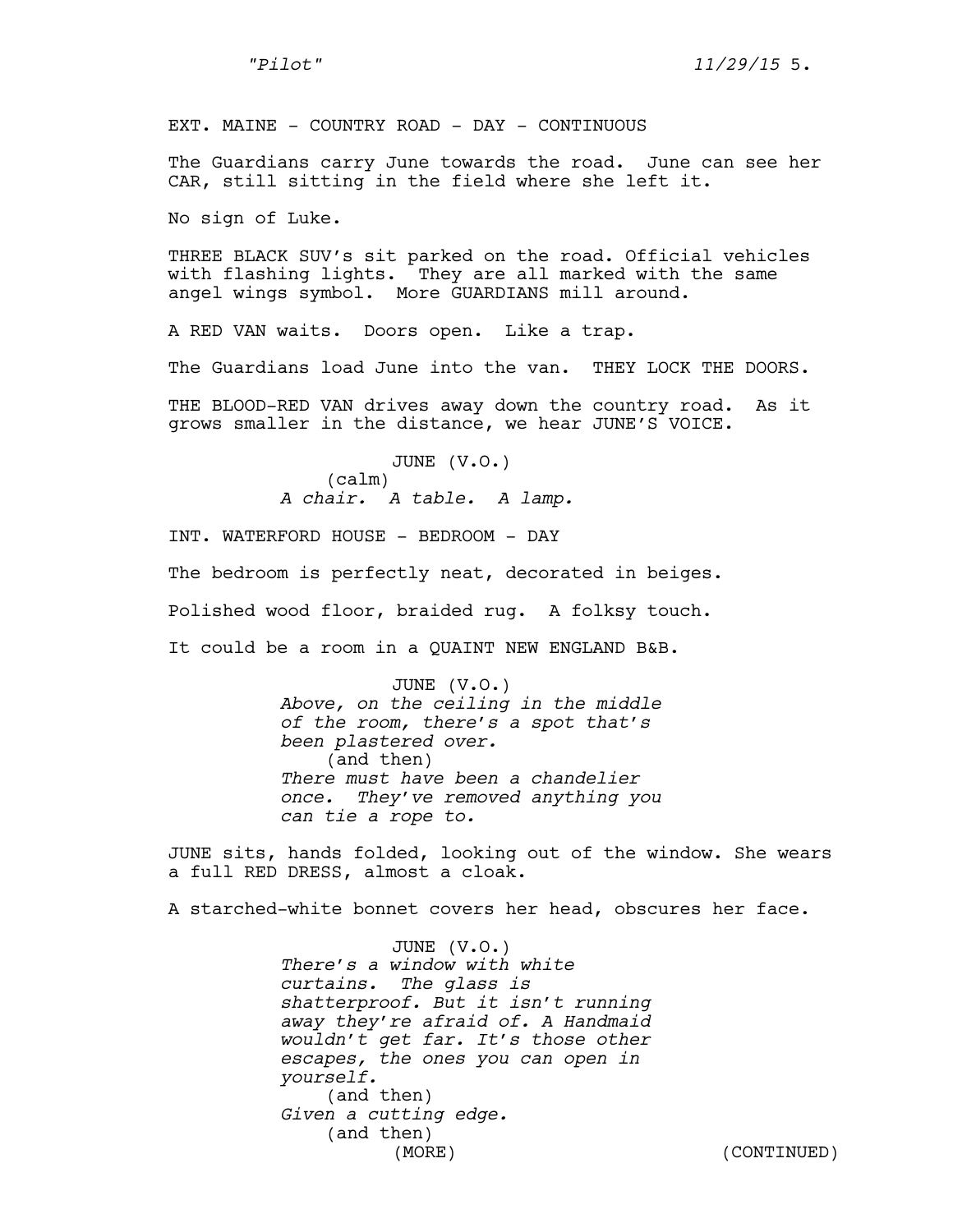*Or a twisted sheet and a chandelier.*  JUNE (V.O.) (CONT'D)

It is an otherworldly tableaux. A woman draped in red, in this dollhouse-perfect bedroom.

> JUNE (V.O.) *I try not to think about those escapes. It's harder on Ceremony day.*  (and then) *Thinking can hurt your chances. And I intend to survive. I intend to survive for her.* (and then) *My name is Offred. I had another name, but it's forbidden now. So many things are forbidden now.*

June is now OFFRED.

Welcome to our world. Welcome to Gilead.

Somewhere in the house, a CLOCK CHIMES loudly.

INT. WATERFORD HOUSE - HALLWAY/STAIRS - DAY

Offred walks down the stairs. She moves so quietly, it's like she doesn't even push any air in front of her.

She stops outside the kitchen door.

IN THE KITCHEN, RITA (50, gruff) kneads bread. She wears a DULL GREEN DRESS -- the uniform of a "Martha" -- the caste of domestic workers in this society.

Offred watches her kneading the heavy bread dough.

OFFRED (V.O.) *Rita makes the bread from scratch. It's the kind of thing they like the Marthas to do.*  (and then) *A return to traditional values, that's what they fought for.*

Rita sees Offred.

RITA (annoyed) Always showing up when I'm in the midst. Hold your horses.

She wipes her floury hands on her apron and pulls a set of KEYS from her pocket. She crosses to a cabinet, unlocks it. (CONTINUED)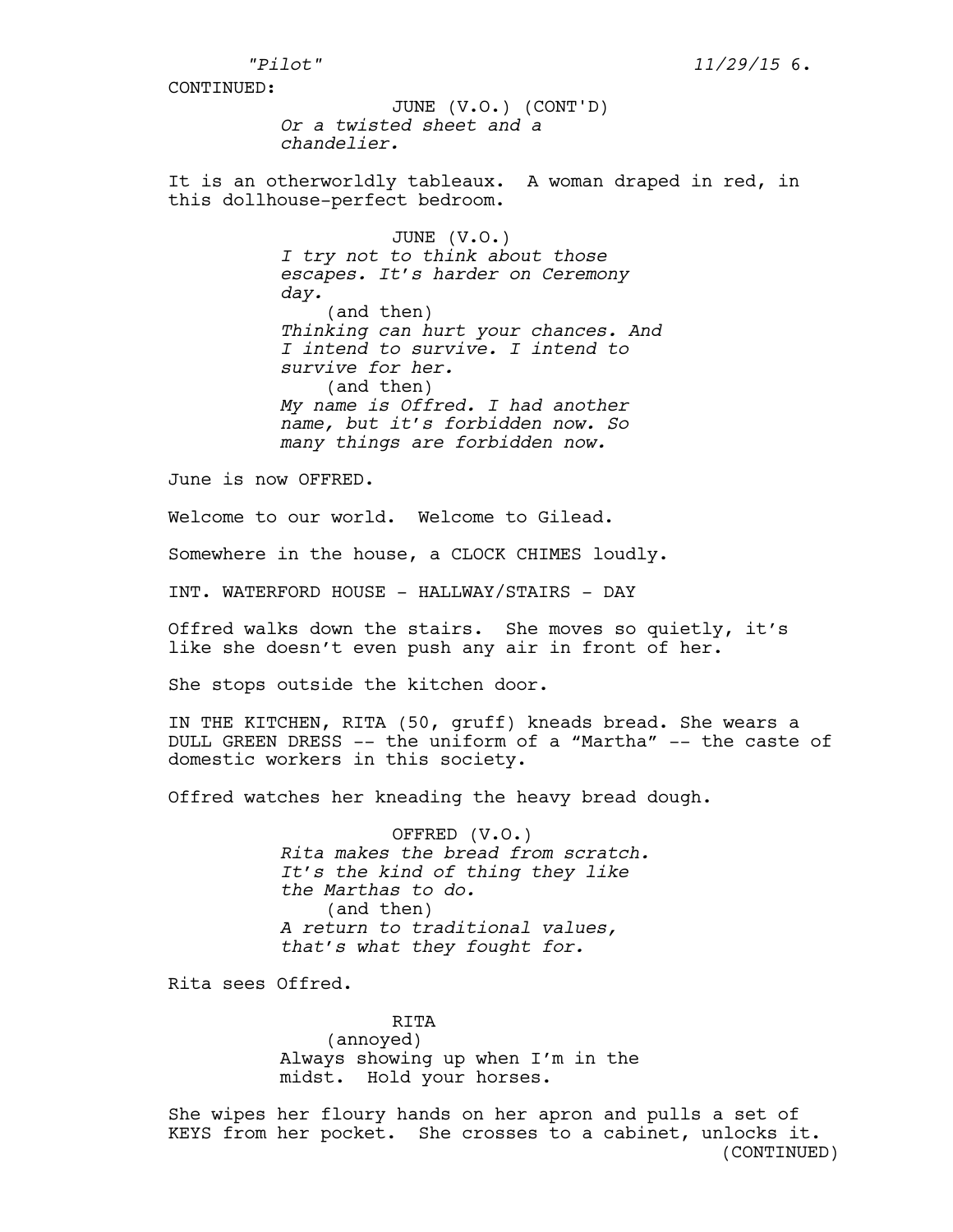Offred waits in the hallway. A SOFT CLICKING CATCHES HER ATTENTION. Offred looks across the hall. A door, slightly open, reveals a perfectly-decorated SITTING ROOM.

In the sitting room, Offred can just see the shoulder of a WOMAN IN BLUE. She sits in a chair, knitting. Her needles click against each other.

## **LOOKING AT THE WOMAN, OFFRED FLASHES BACK TO:**

INT. SITTING ROOM - DAY - **FLASHBACK**

Outside the sitting room window, a hard rain falls.

OFFRED stands in her RED CLOAK, a red suitcase beside her. They are still damp from the rain.

She is alone in the room. Eyes cast down. An unmoving figure in red.

There are no books in the room. No visible writing of any kind. And no technology.

The only sound is the rain hitting the window. A spring rain, with plump, cold drops.

SERENA JOY opens the door, strides in. She's a brittle 40, in the signature pale blue of a Commander's wife.

Offred starts to look towards Serena -- it's a reflex. But she stops herself, keeps her head down.

Eyes to the floor.

Serena sees Offred twitch and catch herself. Serena takes a beat to enjoy her power at work. And then --

> SERENA JOY So. Here you are.

Offred keeps her eyes lowered.

OFFRED (V.O.) *Here I am.* (and then) *Aunt Lydia said it was best not to speak to the wives unless they asked you a direct question. Think of it from their point of view, Aunt Lydia said. It isn't easy for them.* (and then) *Boo fucking hoo.*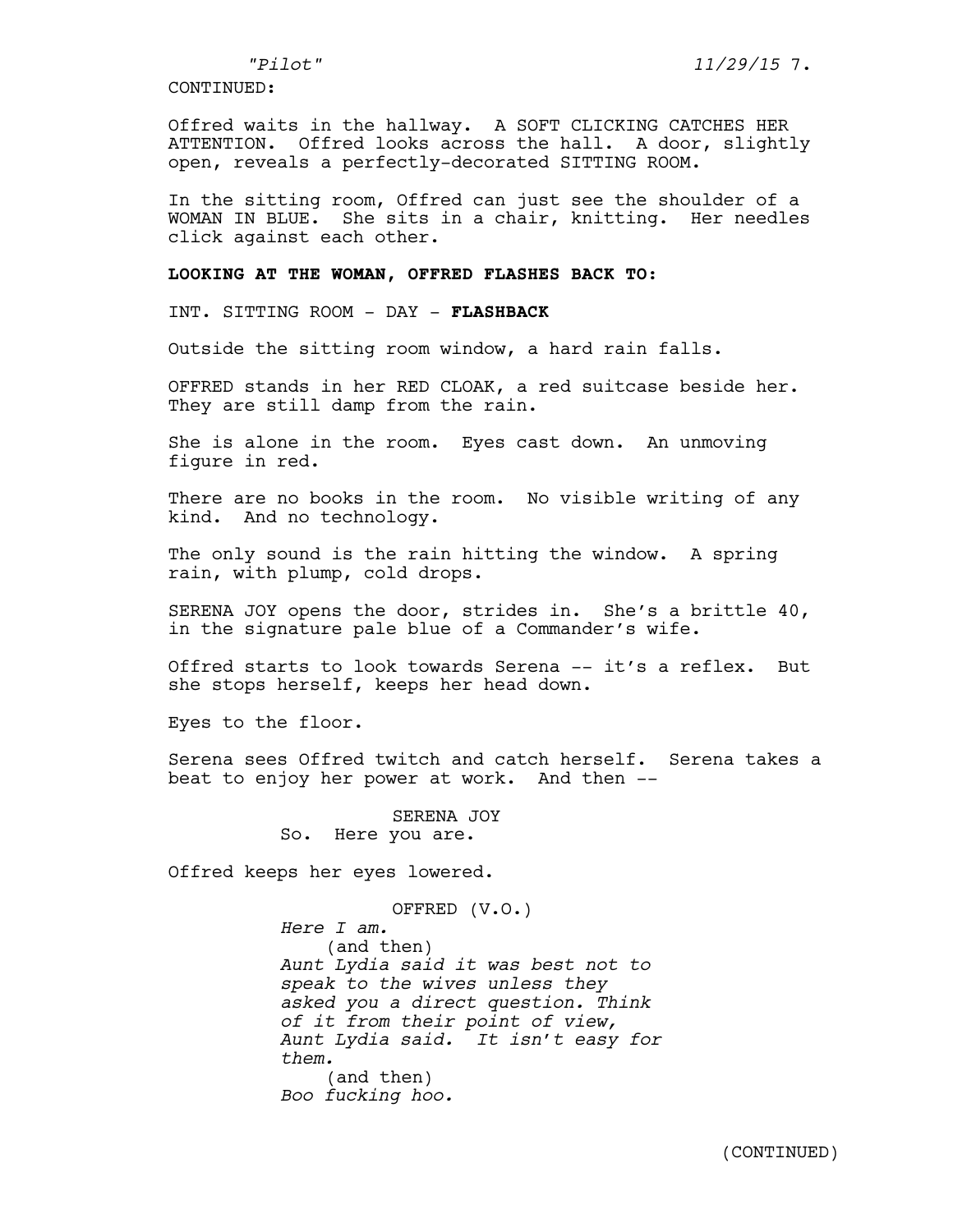Serena Joy sits, takes out a cigarette. Lights it. She looks Offred up and down. After a long beat --

SERENA JOY

You can sit down. I don't make a practice of it, but just this time.

Offred considers -- she is carefully choosing every word, every movement. This is a dance. If Offred missteps, there will be consequences.

Offred sits, folds her hands in her lap.

SERENA JOY (CONT'D) So, old what's-his-name didn't work out?

OFFRED

No, Ma'am.

SERENA JOY Tough luck. This is your second posting, then?

OFFRED Yes, Ma'am.

SERENA JOY Good. Our last one was brand new. It was like training a dog. And not a very smart one. (and then) I expect you know the rules?

OFFRED

Yes, Ma'am.

SERENA JOY Don't call me ma'am. You're not a Martha.

From the doorway, someone CLEARS THEIR THROAT. Offred glances over and sees COMMANDER WATERFORD (50'). Tall, a little thick in places, not necessarily handsome, but... *commanding*.

Offred IMMEDIATELY stands up, bows her head obediently.

SERENA JOY (CONT'D) Well. Look what the cat dragged in. (re: Offred) This is the new one.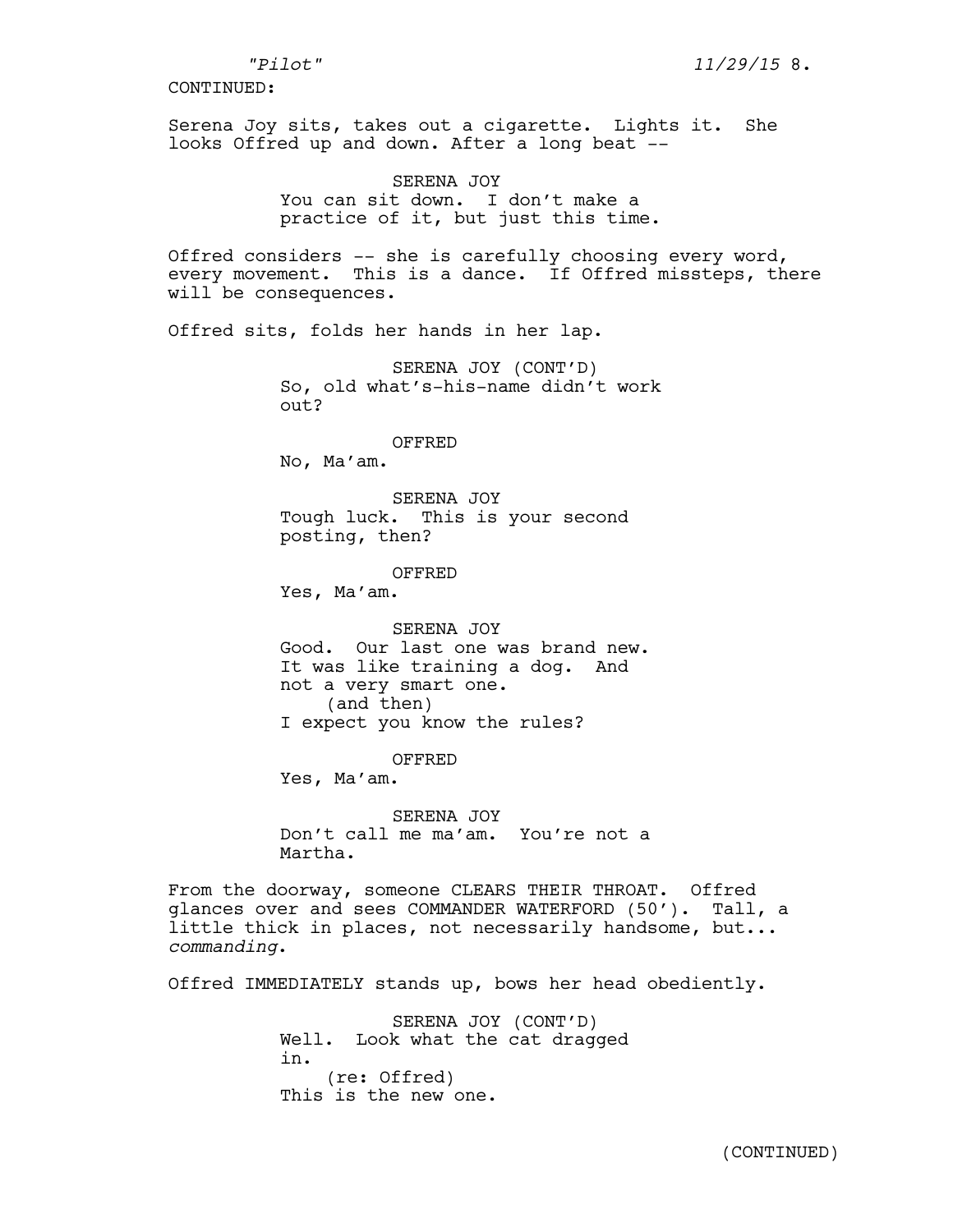COMMANDER (to Offred, too casual) Hello. (then, catching himself) Blessed be the fruit.

OFFRED May the Lord open.

A beat. And then --

COMMANDER I'm Commander Waterford. Fred Waterford.

OFFRED I am Of-fred.

COMMANDER

Right. (and then) Well. Good.

The whole process is proscribed, unnatural. The Commander turns to leave, pauses --

> COMMANDER (CONT'D) (brightly) Nice to meet you.

Serena Joy REACTS with a glare -- this isn't part of the ritual greeting. It is far too intimate.

Offred turns the words, and the rules, over in her head. She doesn't know how to play it, what to say. She chooses --

OFFRED

Thank you.

The Commander leaves.

Offred shifts in the uncomfortable silence. The rain hits the window. An uneven rhythm of taps.

Offred sits down again.

SERENA JOY (sharply) Get up.

Offred gets up.

SERENA JOY (CONT'D) I want to see as little of you as possible. Understand?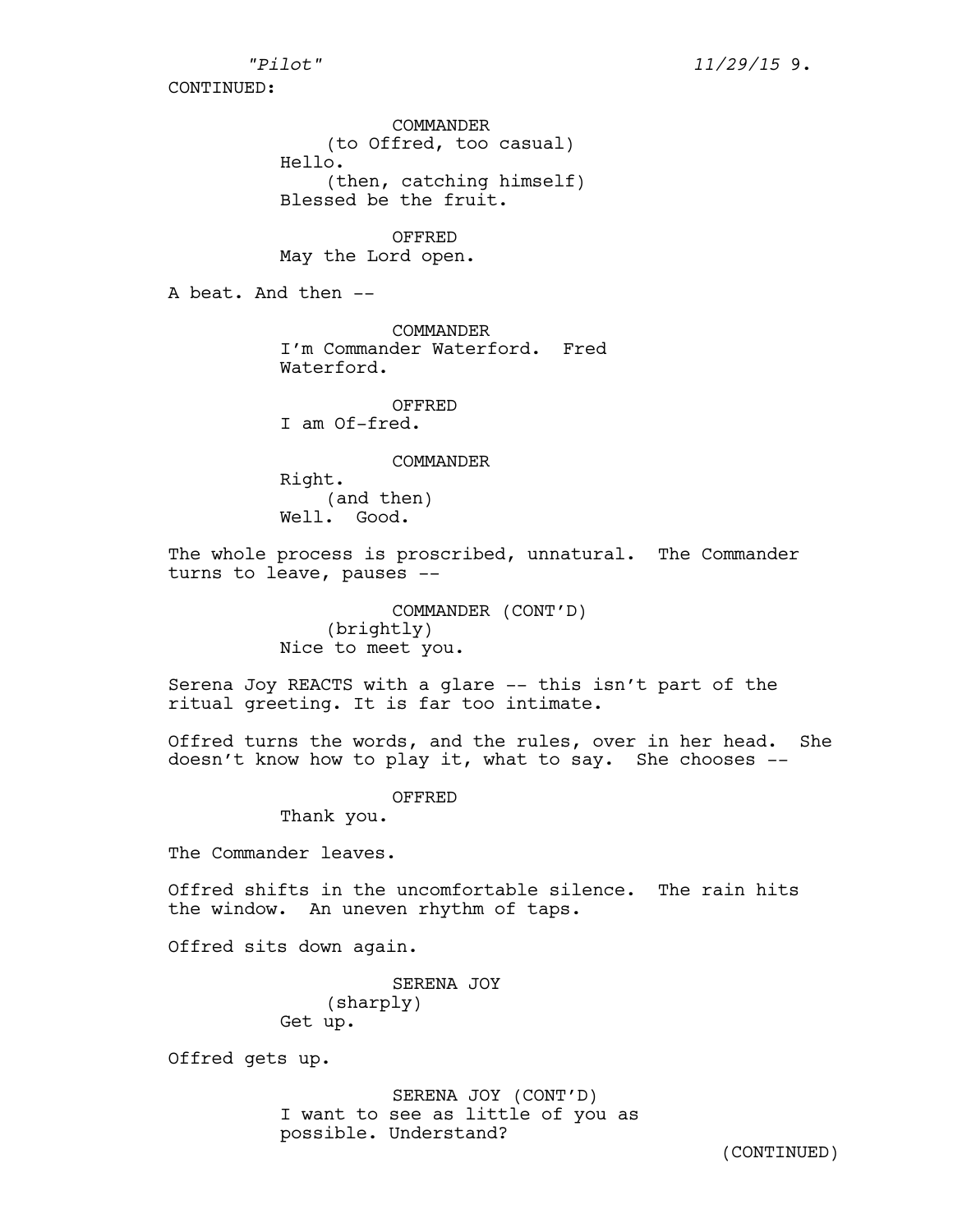OFFRED

Yes, Ma'am... (and then) Yes. SERENA JOY Mrs. Waterford. (and then) You'll find that in this house, we believe in mercy. But if I get trouble, believe me, I'll give trouble back.

Offred stares down at the floor, as we --

## **END FLASHBACK**

INT. WATERFORD HOUSE - HALLWAY/STAIRS - DAY

Rita steps up, bringing Offred out of her memory.

RITA Tell them fresh for the eggs, not like last time. Tell them who it's for and they won't mess around.

Rita hands her a wicker shopping basket, then tears some paper tokens from a ration book.

They have pictures on them, but no words. Twelve eggs, a piece of cheese, a fish.

OFFRED

Okay.

Rita offers a frown and heads back to the work.

OFFRED (V.O.) *The frown isn't personal. It's really the red dress she disapproves of.*  (and then) *I've heard Rita talking to Marthas from other houses. "I wouldn't debase myself like that," they say. Or "It's not what you call hard work. Do the shopping and spread your legs."*

Rita goes back to kneading the bread, sinking her hands into the soft dough. Offred watches, hungrily.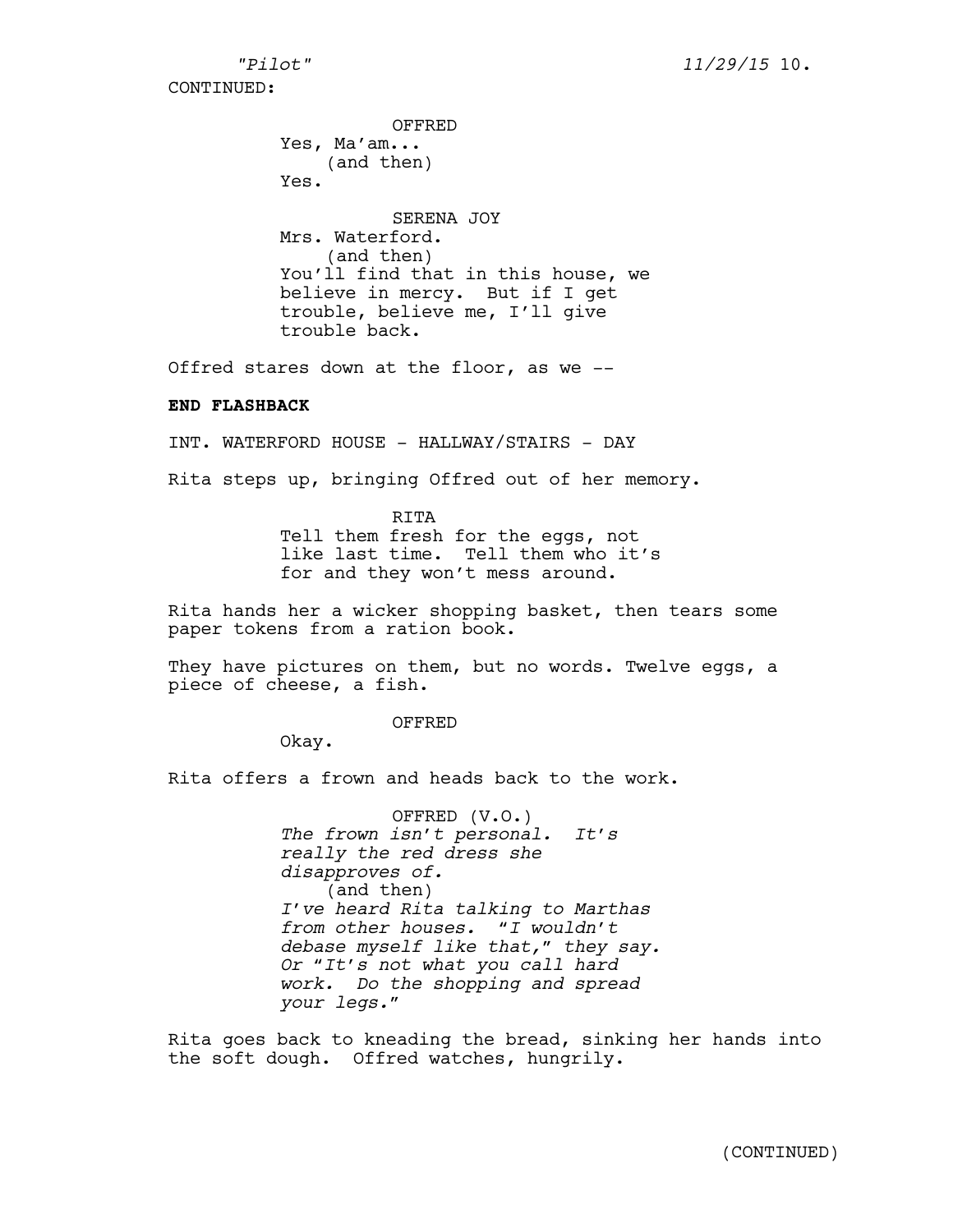RITA

You gonna stand there all day? Be rude, leaving your friend out there waiting.

OFFRED (V.O.)

*I want to tell her that Ofglen is not my friend, that I've exchanged barely fifty words with her in the two months since I got here. I want to tell her that I sincerely believe that Ofglen is kind of a pious little shit with a broomstick up her ass.* 

And then...

# OFFRED Under his eye.

Offred leaves. Off Rita -- back to work.

EXT. WATERFORD HOUSE - DAY

Offred comes out, walks down a path bordered with flowers. The garden is beautiful, perfectly kept.

A FEW GUARDIANS patrol, guns slung over their shoulders.

NICK BLAINE (26) digs in the flowerbed. He's attractive in a boyish sort of way. He wears a Guardian's uniform, with the jacket off and the shirt open at the throat.

> OFFRED (V.O.) (re: Nick) *He's one of the Guardians assigned to the house. He drives for the Commander, but sometimes Serena Joy has him help her in the garden. Do some of the heavy lifting.* (and then) *I know his name. Nick. I heard the Commander speaking to him once. "Nick, I won't be needing the car."*

Offred stops. Nick's wheelbarrow and garden tools block the path. She doesn't say anything, waits for him to notice.

> NICK (re: the roadblock) I'm sorry.

Offred gives a tiny nod, doesn't look up. Nick starts to clear the path.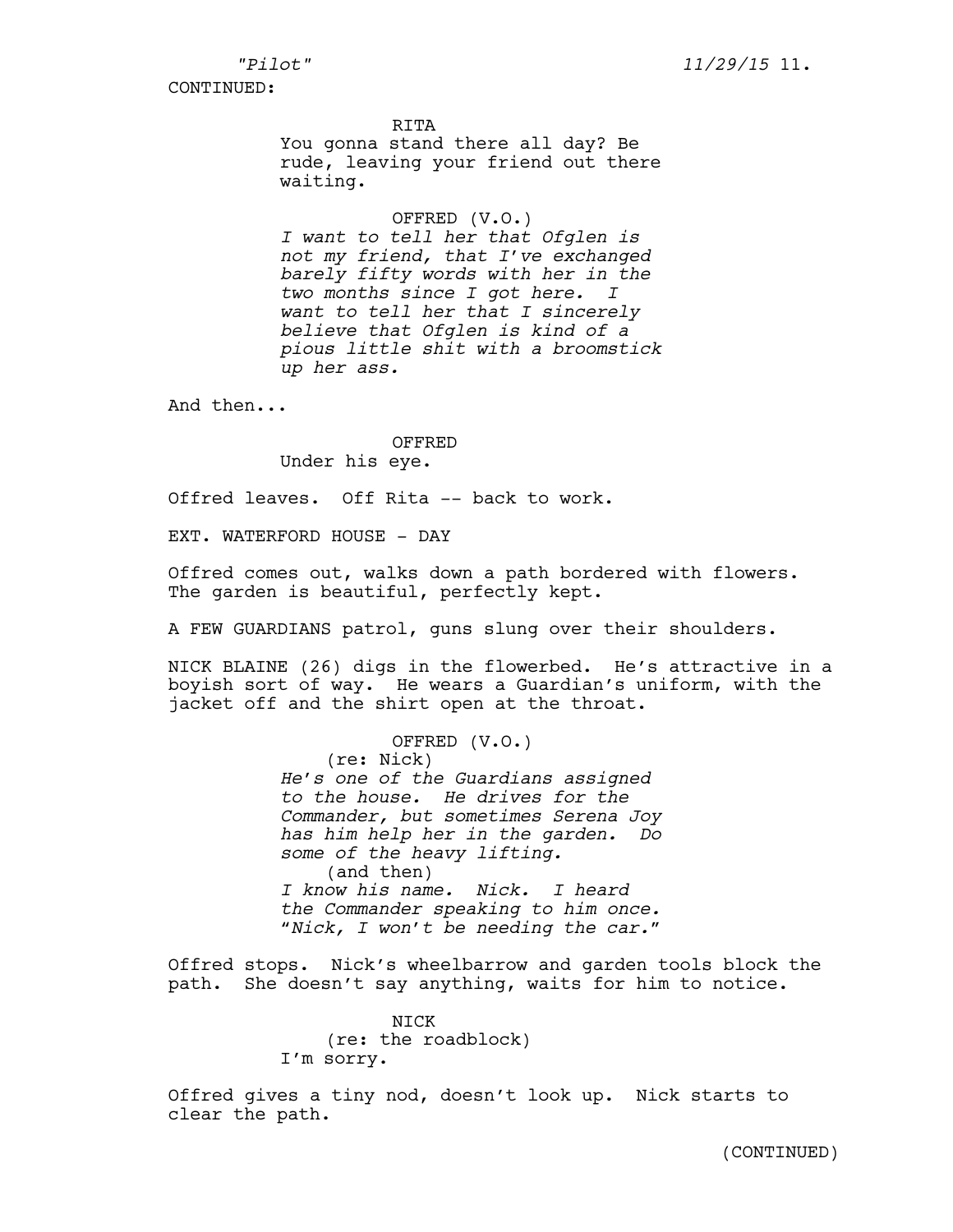Offred looks at his sweaty, muscled forearms as he lifts the heavy tools. She forces herself to look away.

> NICK (CONT'D) Going shopping?

OFFRED (V.O.) *No, Nick, I'm gonna knock back a few mojitos at the Oyster House Bar. Wanna come along?*

And then --

#### OFFRED

Yes.

NICK If you're going to *All Flesh*, avoid the chicken. I read they've got crazy levels of dioxin.

Offred hesitates, weighs her responses. Always so careful.

OFFRED I'm going to *Loaves and Fishes*.

NICK Then you should avoid the tuna.

A beat, and then --

OFFRED

Mercury?

NICK No, I just don't like tuna very much.

Nick smiles. It is *almost* a normal moment. The garden path is clear, but Offred lingers.

> OFFRED (V.O.) *He lives here, over the garage. Low status, he hasn't even been issued a woman. Maybe he's lonely. Maybe he watches me.*  (and then, horribly) *Maybe he's an Eye.*

Oh FUCK. We can see the terror in her eyes, even if we don't know exactly why. Later, we'll find out "The Eyes" are the secret police of Gilead. The Gestapo. Offred goes pale, looks away.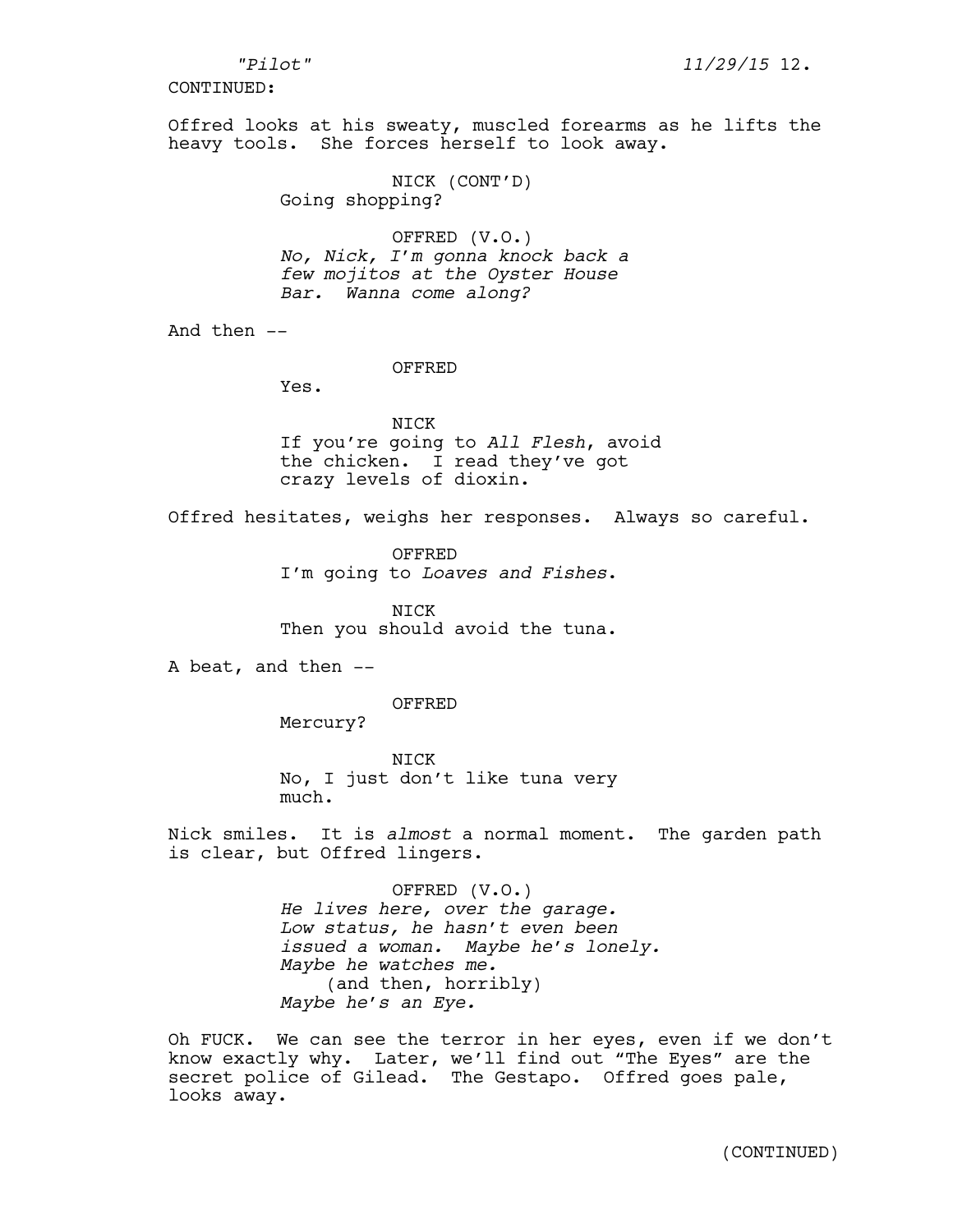*"Pilot" 11/29/15* 13.

CONTINUED:

OFFRED (as saintly as possible) Peace be with you.

She hurries away, through the gate. OFGLEN waits on the sidewalk. In her red cloak and white bonnet, she is another Handmaid. Offred's twin, dressed exactly alike. Head bowed.

## OFGLEN

Blessed be the fruit.

Offred is still rattled -- did she make a mistake with Nick? A fatal mistake? It's possible.

> OFFRED (shaky) May the Lord open.

Ofglen notices that she is agitated.

OFGLEN Are you okay, Offred?

OFFRED Yes, very well, praised be. You are so kind to ask. (and then, V.O.) *Pious little shit.* 

Offred tries to calm herself as she walks off with Ofglen.

EXT. GILEAD - UPSCALE NEIGHBORHOOD - DAY

Idyllic. Stately homes, with beautiful gardens, hiding so much darkness.

MARTHAS walk on the streets, some GUARDIANS. No wives, no Commanders. A few Marthas push strollers or walk with boy children. THERE ARE NO GIRL CHILDREN OUTSIDE.

The cars that pass are either commander-black or wife-blue, luxury gas guzzlers. A few MILITARY HUMVEES pass -- black with the winged symbol on the doors.

Offred walks with Ofglen.

OFFRED (V.O.) *We go everywhere in twos. This is supposed to be for our protection, but that's bullshit. The truth is we're watching each other for any whiff of heresy.* (and then) *She is my spy, as I am hers.*  (and then) (MORE) (CONTINUED)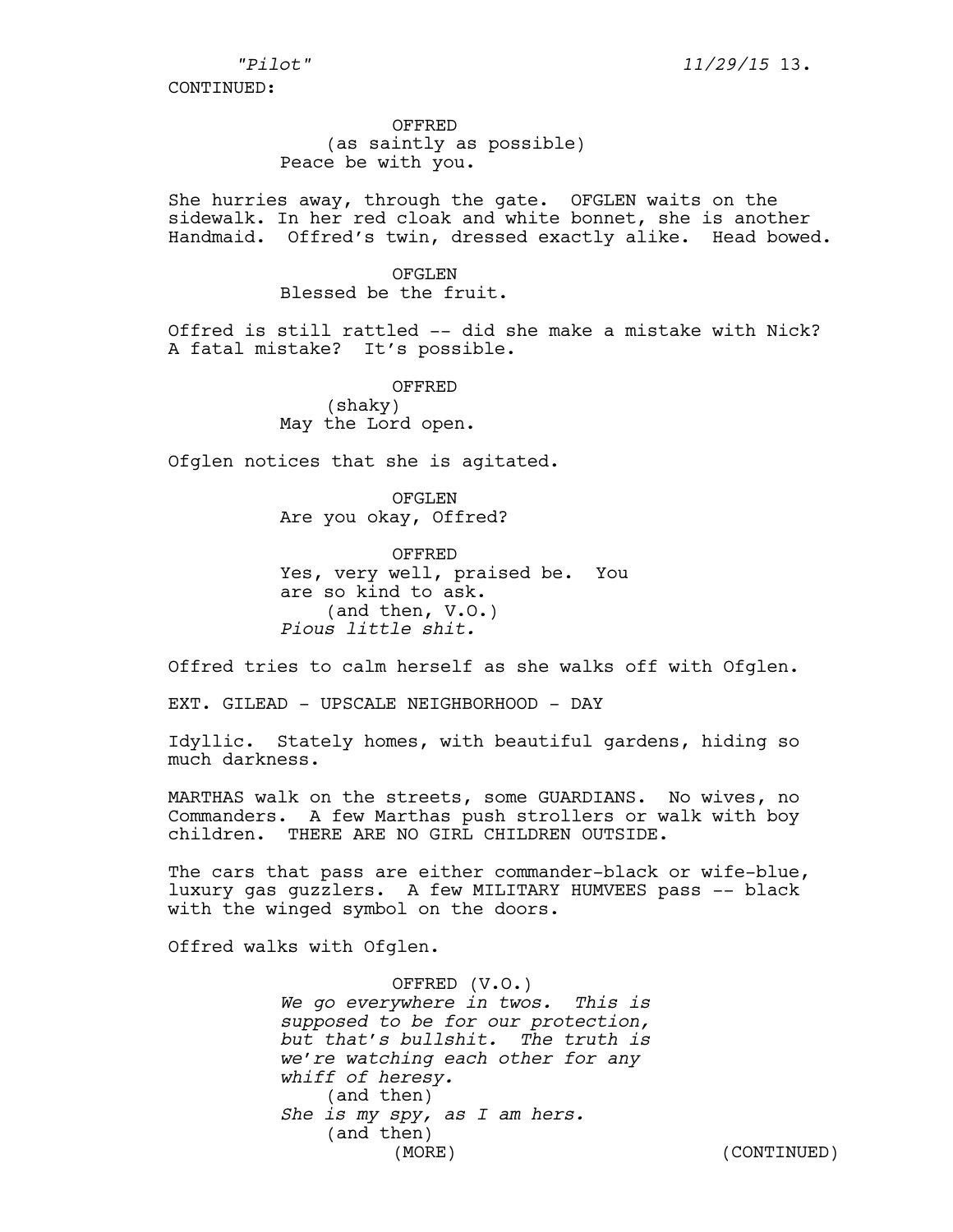*She has never said anything that was not strictly orthodox. But then neither have I. She may be a true believer, a Handmaid in more than name. I can't take that risk. I can't end up on the Wall and leave my daughter here. Alone.*  (and then, aloud) We've been sent good weather. OFFRED (V.O.) (CONT'D)

OFGLEN Which I receive with joy. (and then) The war is going well, I hear.

Offred reacts, hungry to hear *any* news. But she quickly buries her desire, answers as evenly as possible.

> OFFRED (eager, playing cool) By His hand.

OFGLEN They've defeated more of the rebels.

OFFRED Praise be. (and then, very carefully) What were they? The rebels.

Ofglen hesitates, narrows her eyes.

OFFRED (V.O.) (re: Ofglen's look) *When she gives me that look, I want to punch her in the face.* (and then) *But she's right. Any curiosity is dangerous. But I'm ravenous for news. Even if it's false news it must mean something.* 

Ofglen's suspicion wanes. She smiles.

OFGLEN Baptists, I think. Suicide bombers. They had a stronghold in the Blue Hills.

Offred waits, eager for Ofglen will offer more. She doesn't. After a long beat, Offred abandons her hopes --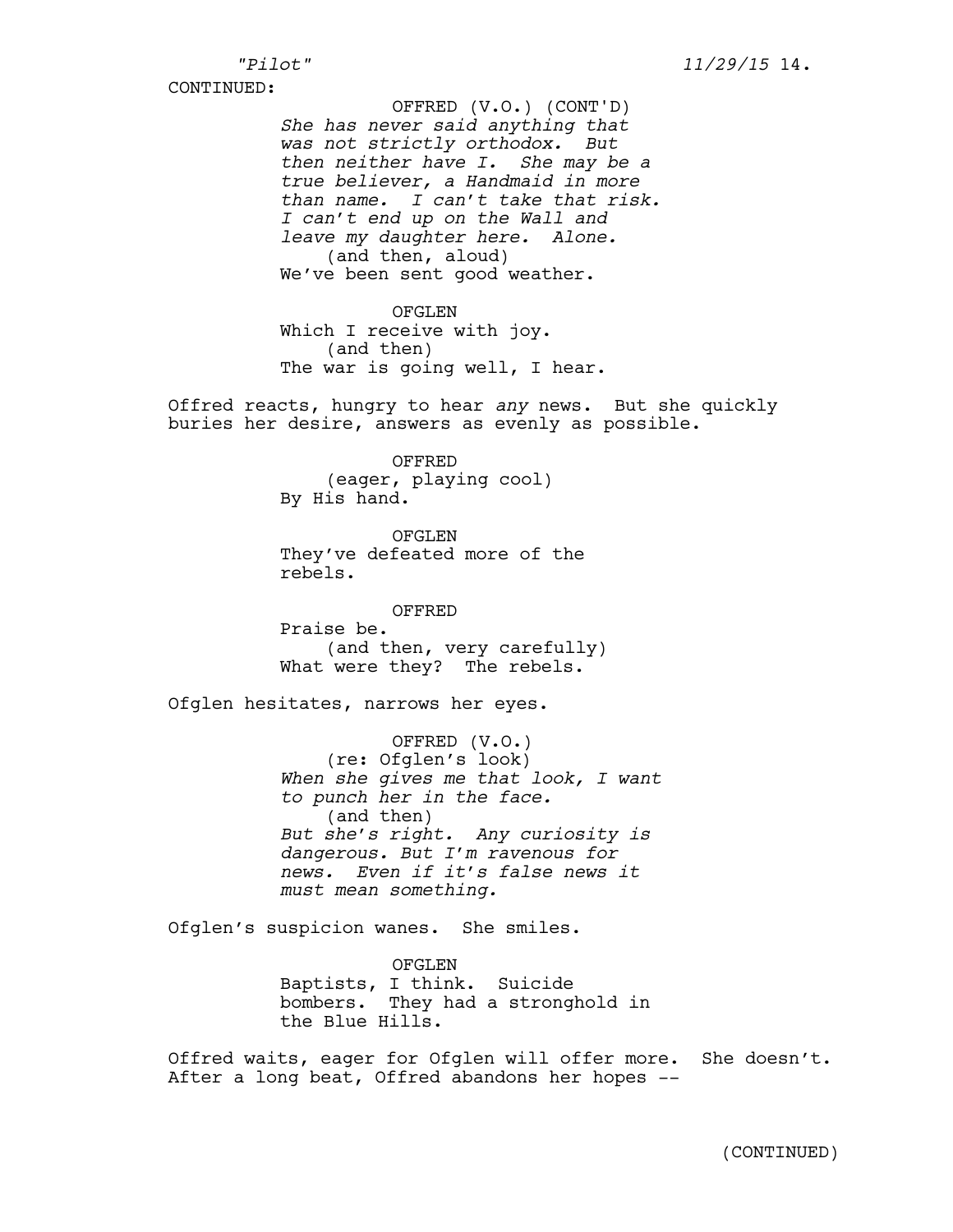# OFFRED

# (unfulfilled) Praise be.

Offred and Ofglen pass a SMALL WHITE CHURCH.

Behind a wrought iron gate, Commander's Wives in blue dresses stand chatting near a line of idling black SUV's. The door to the church opens.

A dozen pre-pubescent GIRLS emerge from the church, dressed in long, pink and white smocks. Virginal. ARMED GUARDIANS escort them.

Offred STOPS -- stares at the girls. ONE GIRL looks her way, smiles. On OFFRED as we --

## **FLASHBACK TO:**

EXT. BEACH - DAY - **FLASHBACK**

Three-year-old HANNAH runs into the breaking waves, laughing. Pure joy.

# **END FLASHBACK:**

EXT. GILEAD - UPSCALE NEIGHBORHOOD / CHURCH

Back on Offred, rocked by her memory.

# OFGLEN

Offred. (and then) We should go.

She turns, trembling slightly, fighting her emotions. They walk on.

INT. LOAVES AND FISHES - DAY

Offred and Ofglen enter. A sign shows a LOAF OF BREAD and a FISH. Pictures, no writing.

Only women are shopping -- Handmaids, some Marthas, and a few ECONOWIVES -- working-class wives in multicolored dresses.

It is a grocery store. Some bare shelves, not too much produce, but otherwise, pretty ordinary.

It's like *Ralphs*. Except for the armed guards patrolling the aisles, and the packages of food marked with pictures.

There is no writing anywhere.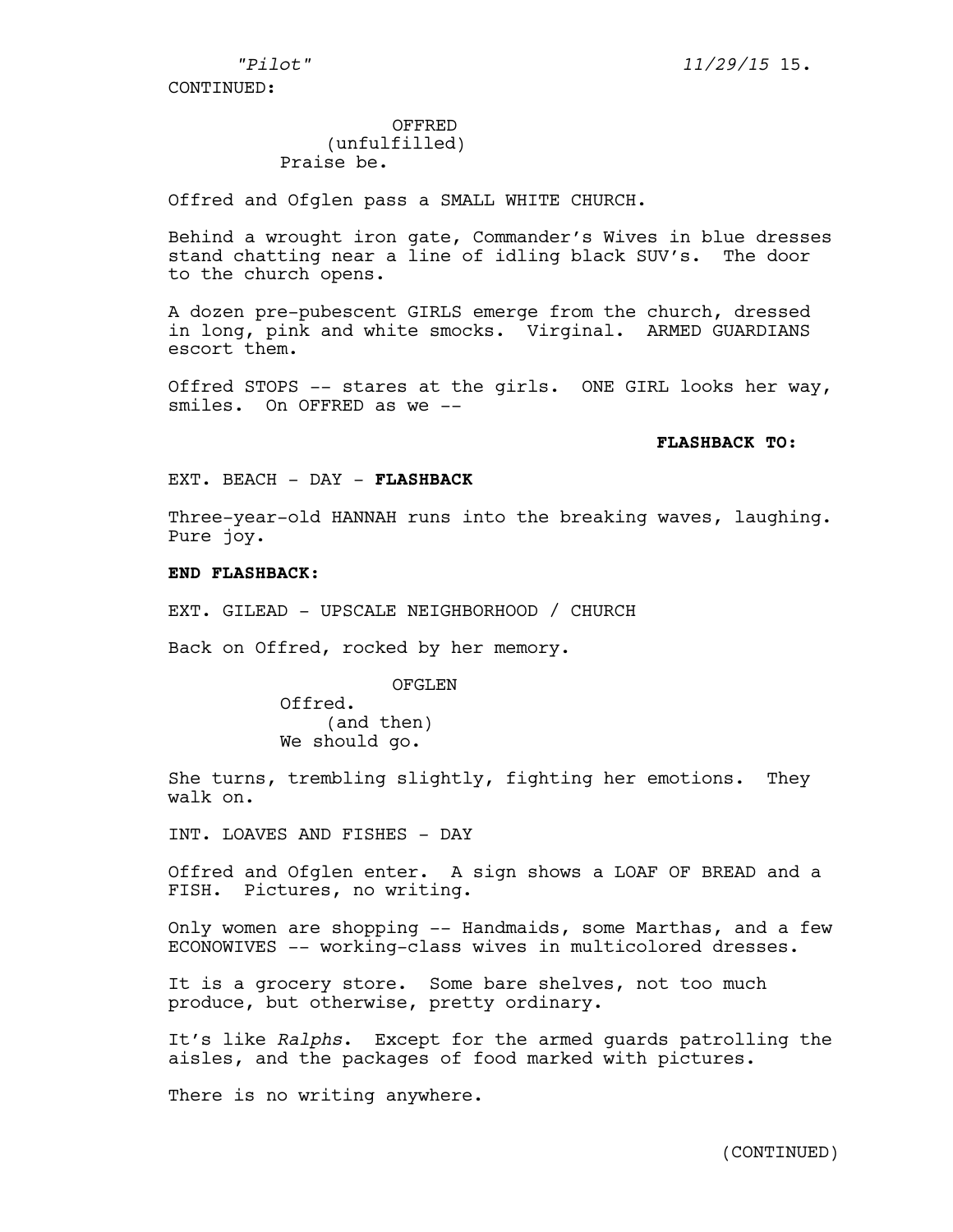Offred is still shaken by her memory of Hannah. She follows Ofglen by rote, not thinking. Two Handmaids, OFSAMUEL (19, talker) and OFERIC (32, observant) step up. Excited whispers.

> OFSAMUEL Under his eye. (chatty) Did you see? They have oranges.

OFGLEN Praised be. The war in Florida must be going well.

OFSAMUEL I know, right?

OFGLEN (to Offred) Your Mistress likes oranges.

## OFERIC

(cynical) Just make sure she knows *you* got them. Don't let a Martha take the credit.

Offred fights to focus on the conversation. Finally says...

OFFRED I don't have a token for oranges.

OFSAMUEL

Tell them you're Commander Waterford's. He's very high up. His name is in the news...

The Oferic looks to her, sharply. Ofsamuel realizes, goes ashen.

> OFSAMUEL (CONT'D) I didn't read it. I promise. I just overheard my Mistress...

Ofsamuel is digging herself in deeper. Ofglen comes to the rescue.

> OFGLEN We should get some oranges before they're all gone.

They all walk off. Offred waits a moment, still shuddering from her memory of her daughter. A beat, then she follows.

TIME CUT TO: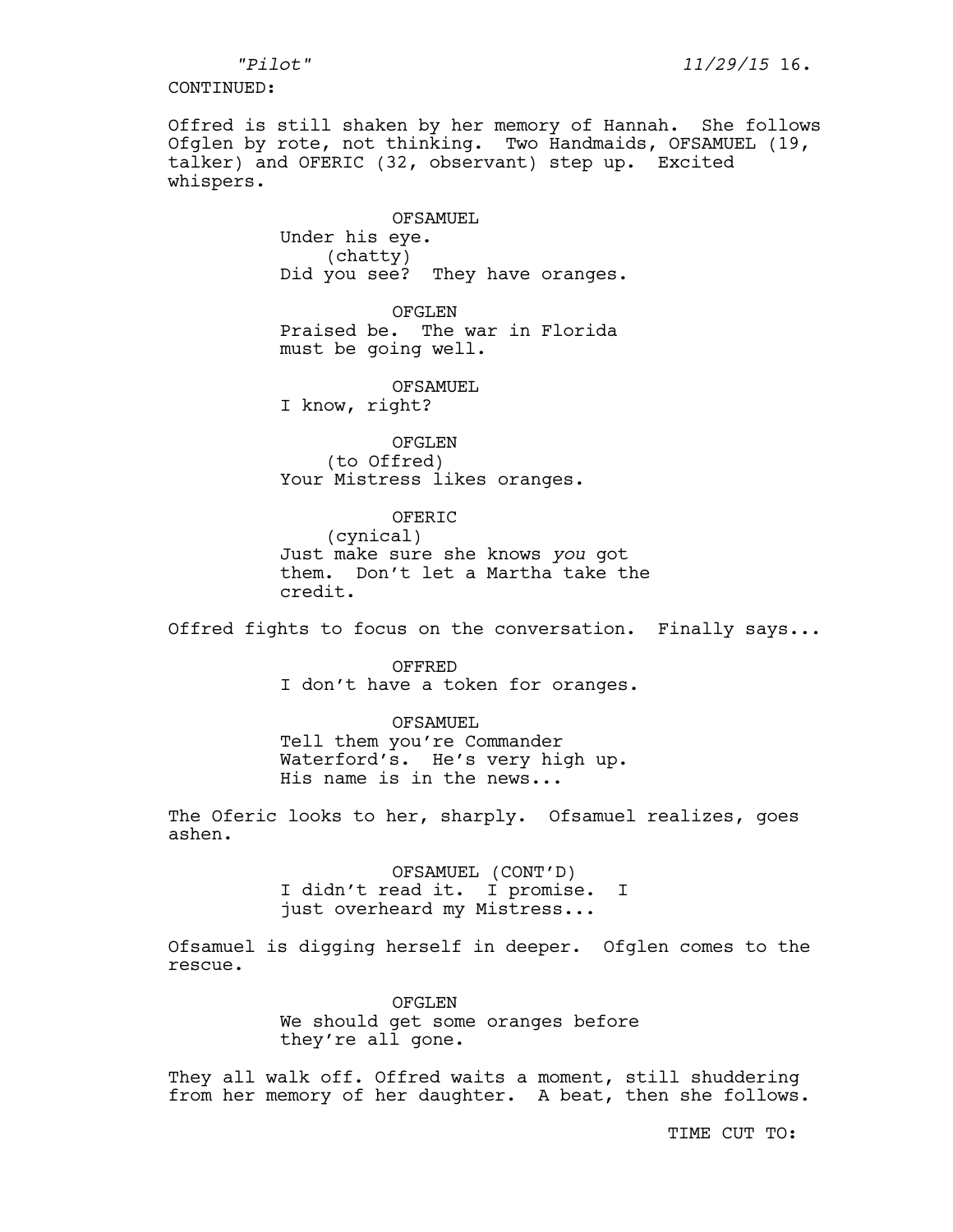INT. LOAVES AND FISHES - MINUTES LATER

Crates of oranges are stacked into a makeshift display. Women crowd around. Ofglen, Oferic, and the other Handmaids take oranges.

Offred just stares at the crates. Mind elsewhere.

OFGLEN Praise be His bounty. (to Offred) Take some.

Offred takes a few oranges, puts them in her basket. As she does --

> OFFRED *They took my daughter. I don't need oranges. I need her back. I need to scream. I need to grab the nearest machine gun.*  (and then) *I need someone to talk to.* (and then) *I wish Moira was here.*

#### **FLASHBACK TO:**

INT. RED CENTER - GYMNASIUM - DAY - **FLASHBACK**

ANGLE ON a young woman -- MOIRA (28, quick and profane) seems to be listening intently. She wears a red handmaid's dress, sits at a SCHOOL DESK.

WE PULL BACK TO REVEAL --

A former high school has been turned into a indoctrination center for Handmaids.

> AUNT LYDIA (O.S.) They made such a mess of everything. They filled the air with chemicals and radiation and poison.

In the gym, Moira and other WOMEN in red dresses sit at rows of desk -- hands folded, silent, obedient, eyes front.

Stern women in brown uniforms watch the class. Cattle prods hang from their belts. These are AUNTS -- brutal overseers of the Handmaids.

AUNT LYDIA (50, pleasant and sadistic) lectures to the women. A computer projects power-point slides on a screen.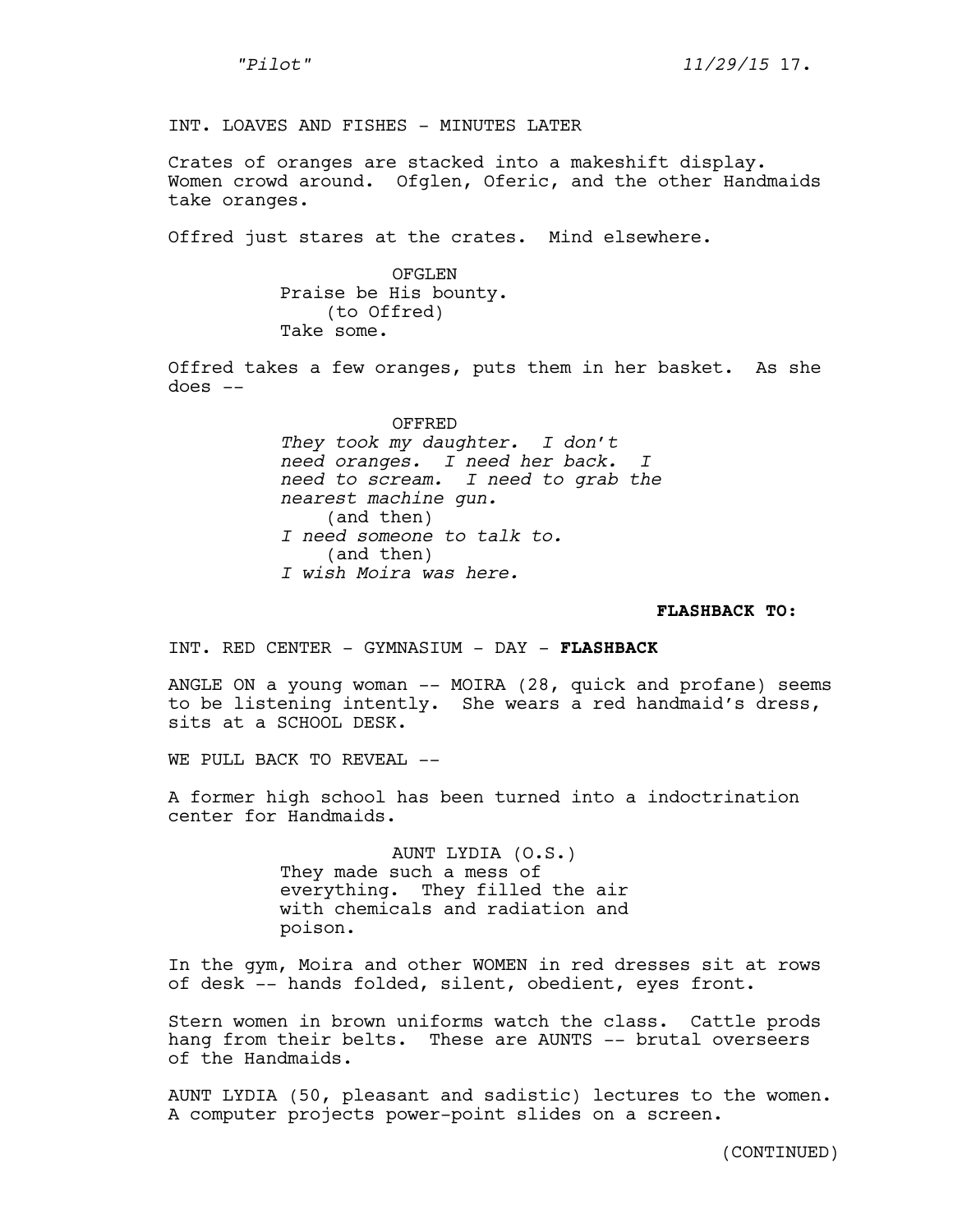It shows a graph of FALLING BIRTH RATES.

AUNT LYDIA (CONT'D) So God whipped up a special plague, just for them. A plague of infertility. Do you blame Him? I most certainly do not.

A door opens. Moira turns her head slightly, just enough to see.

Across the room, GUARDIANS lead in a group of NEW ARRIVALS, including JANINE (22, ballsy) and OFFRED.

Offred shuffles, looking a little sleepy. Drugged.

AUNT LYDIA (CONT'D) And as birthrates fell, what did they do? They made things worse. Can you imagine? Birth control pills, morning after pills, murdering babies in the womb? Cutting then into *pieces*.

Aunt Lydia takes a beat, as if the pain is too much for her. She steadies herself, goes on.

> AUNT LYDIA (CONT'D) How could they have done such things? Just so they could have their orgies. Their Tinder. So they could rut about like beasts. Such *wickedness*. (and then) They were dirty women. They were sluts.

The Guardians leads the women to the desks. Offred looks over the room of women. She spots MOIRA. Eyes connect. Recognition. WE **FLASHBACK** TO:

INT. CAMBRIDGE APARTMENT - MORNING - **FLASHBACK**

Offred, in normal clothes, sits at the kitchen table, working on a laptop. Notes and books are scattered across the table. She sips coffee.

It all seems so normal. And so decadent, compared to life in Gilead.

Moira enters, T-shirt and pajama bottoms. Bed head.

MOIRA Got any cigarettes?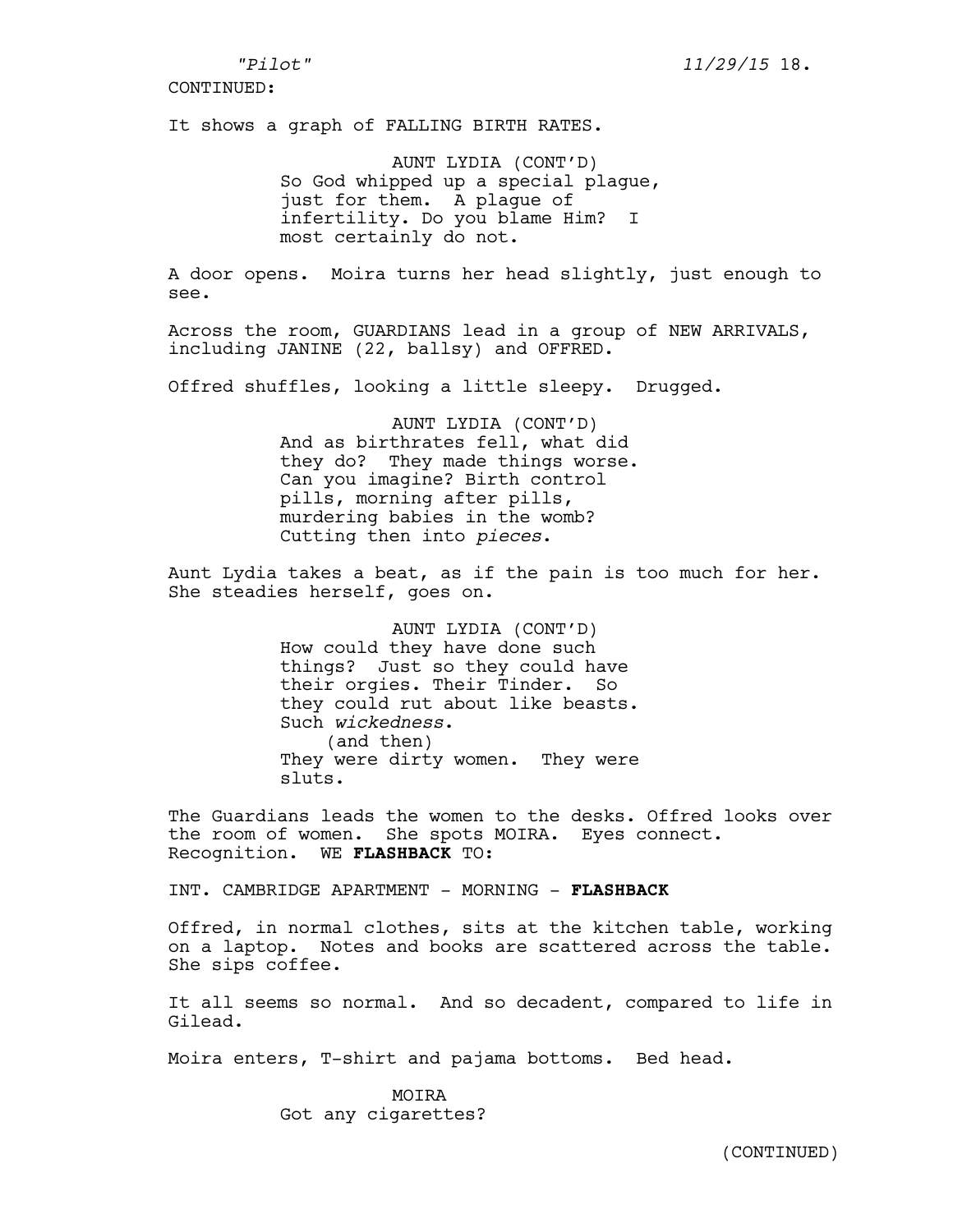OFFRED In my jacket maybe.

MOIRA Where's your jacket?

OFFRED (exasperated) Dude, I need to finish this. It's due by ten.

MOIRA For Dietrich's class? (off her nod) What's it about?

OFFRED Campus sexual assault.

MOIRA For or against?

This gets a little grin from Offred. A PRETTY WOMAN comes out of Moira's bedroom, leans into the kitchen.

> WOMAN Moira honey? I've got to get to work. (and then) We should do this again.

MOIRA Babe, I would love that.

The woman smiles, waves politely to Offred, then heads out. Offred looks to Moira.

> OFFRED You don't even remember her name, do you?

> MOIRA (busted) Just give me a fucking cigarette.

Two friends.

### **END FLASHBACK:**

INT. RED CENTER - GYMNASIUM - CONTINUING

Moira and Offred meet eyes. Moira shakes her head just slightly.

*No.*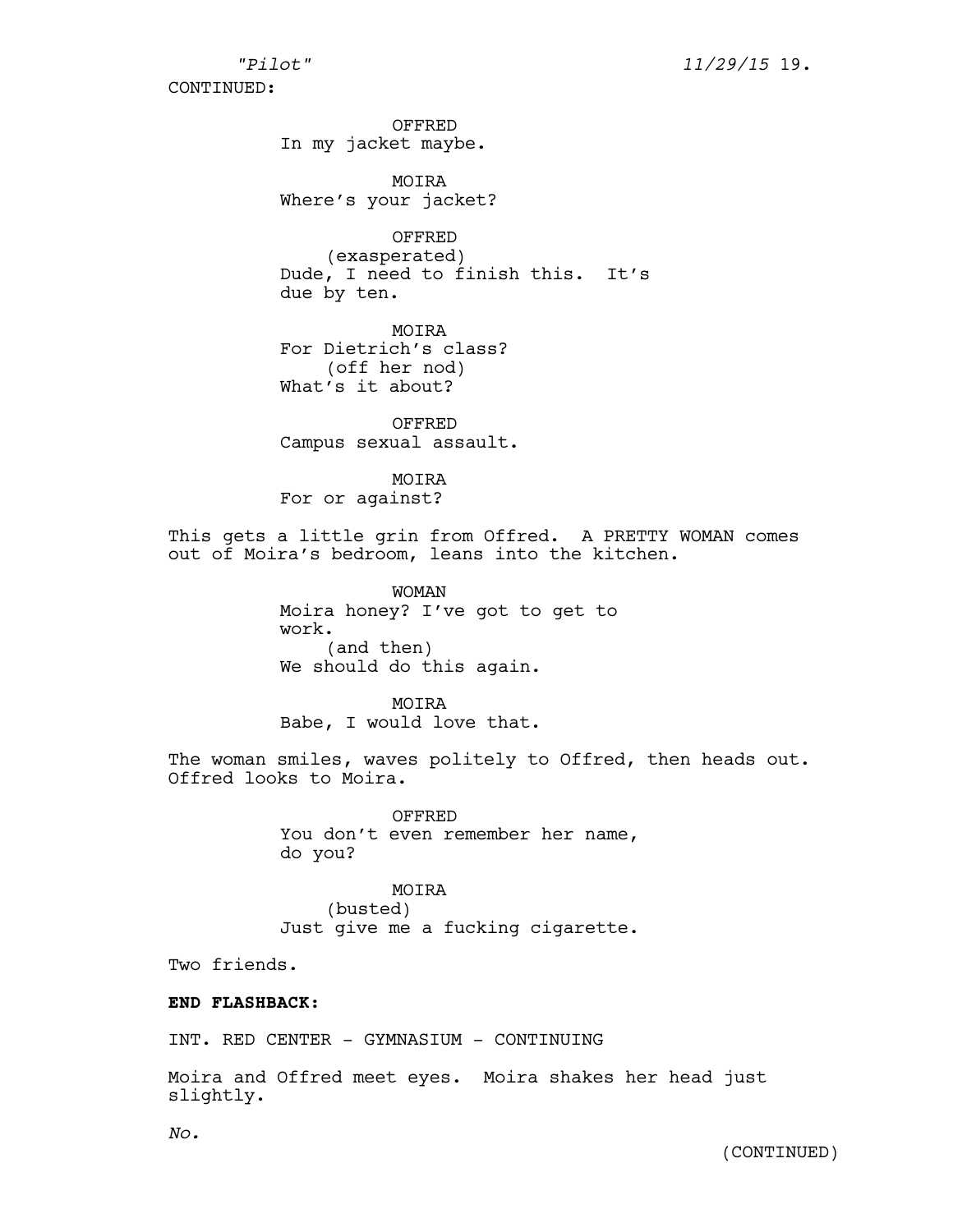Then Moira looks away.

Offred understands the message -- *don't let anyone see that we know each other.* She walks past Moira, not offering any recognition. She sits down.

Aunt Lydia continues her lecture, full of devotion.

AUNT LYDIA ...but you are special girls. Fertility is a gift directly from God. He left you intact for a Biblical purpose. (and then) Like Bilhah served Rachel, you girls will serve the Leaders of the Faithful and their barren wives. You'll bear children for them. You are so lucky. So *privileged*.

JANINE (23, ballsy) another new arrival, sits down behind Offred. Leans to her --

> JANINE (whisper) Welcome to the friggin' looney bin, right?

Janine grins. Immediately, an AUNT strides over. Without a word, she HITS JANINE IN THE HEAD.

> JANINE (CONT'D) Jesus, what the fuck!?

Aunt Lydia comes over. A murmur runs through the woman.

AUNT LYDIA All right, girls. We'll have quiet. Like little mice. (to Janine) Welcome to the Rachel and Leah Center. (and then) Up.

JANINE (defiant) Fuck you.

AUNT LYDIA Blessed are the meek, Dear.

Aunt Lydia quickly pulls out her prod and jams it into Janine's neck. She SHOCKS HER, HOLDING THE PROD AGAINST HER SKIN.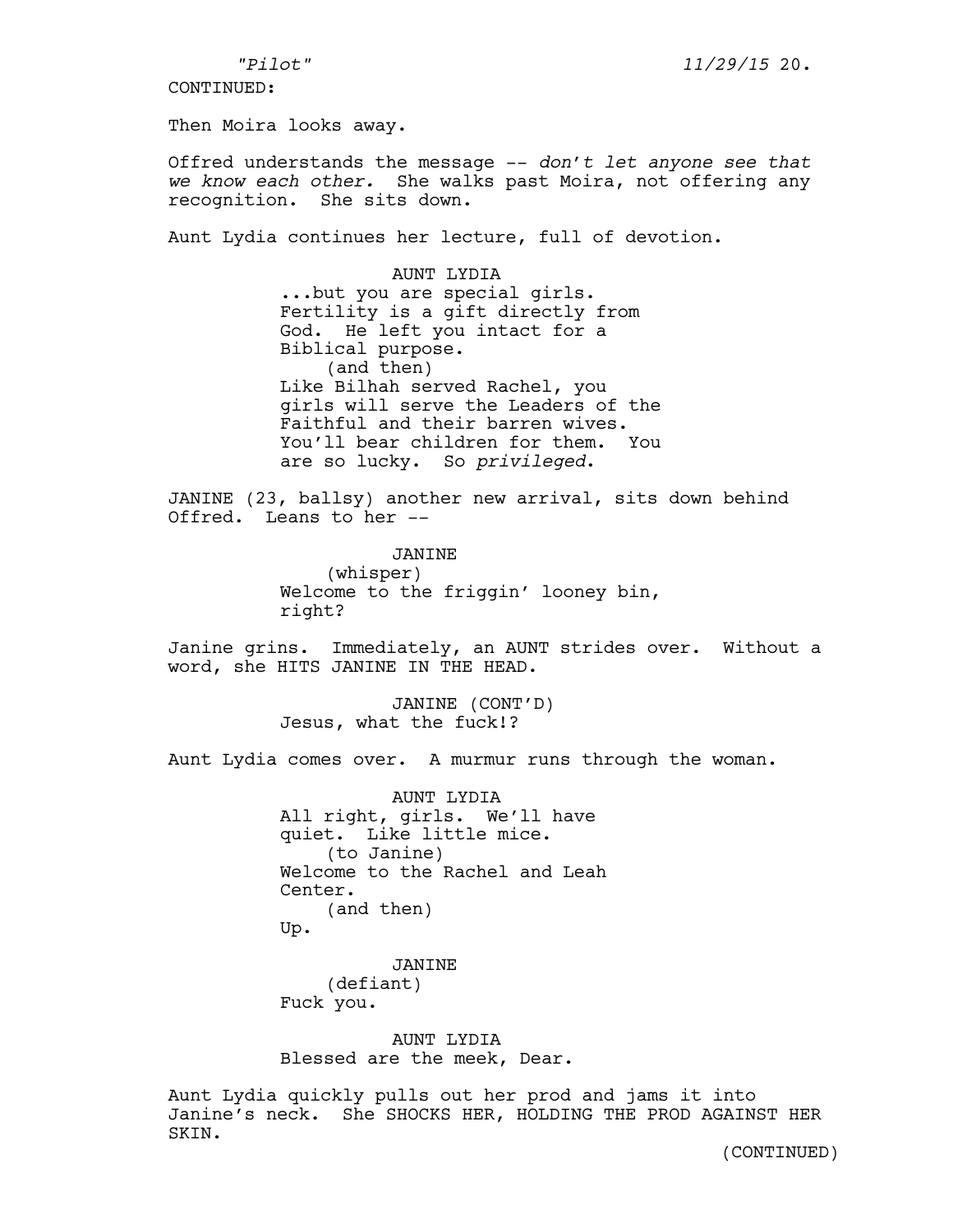Janine screams, cowering. Three Aunts descend, pulling Janine to her feet and dragging her away.

Aunt Lydia heads back to the front of the makeshift classroom.

> OFFRED (V.O.) *Blessed are the meek.*  (and then) *They always leave out the part about inheriting the earth.*

> AUNT LYDIA Back to work, shall we, girls?

On Offred, as Aunt Lydia returns to her lecture.

INT. RED CENTER - CAFETERIA - NIGHT

The cafeteria has been converted into a dorm for the Handmaids in training.

Blue moonlight glows through the windows, illuminating neat rows of narrow cots.

Moira and Offred lie in their beds, talking quietly, carefully.

> OFFRED I tried to run with her, but she was so heavy. I tried.

MOIRA (so much sympathy) Hey, I know. (and then) Those motherfuckers were chasing you with machine guns. None of this is your fault.

OFFRED (doesn't know) I know. (and then) Then I heard shots. He must have tried to slow them down somehow, give us a better chance to get to the border. (and then) They just shot him.

Moira reaches out, touches her face.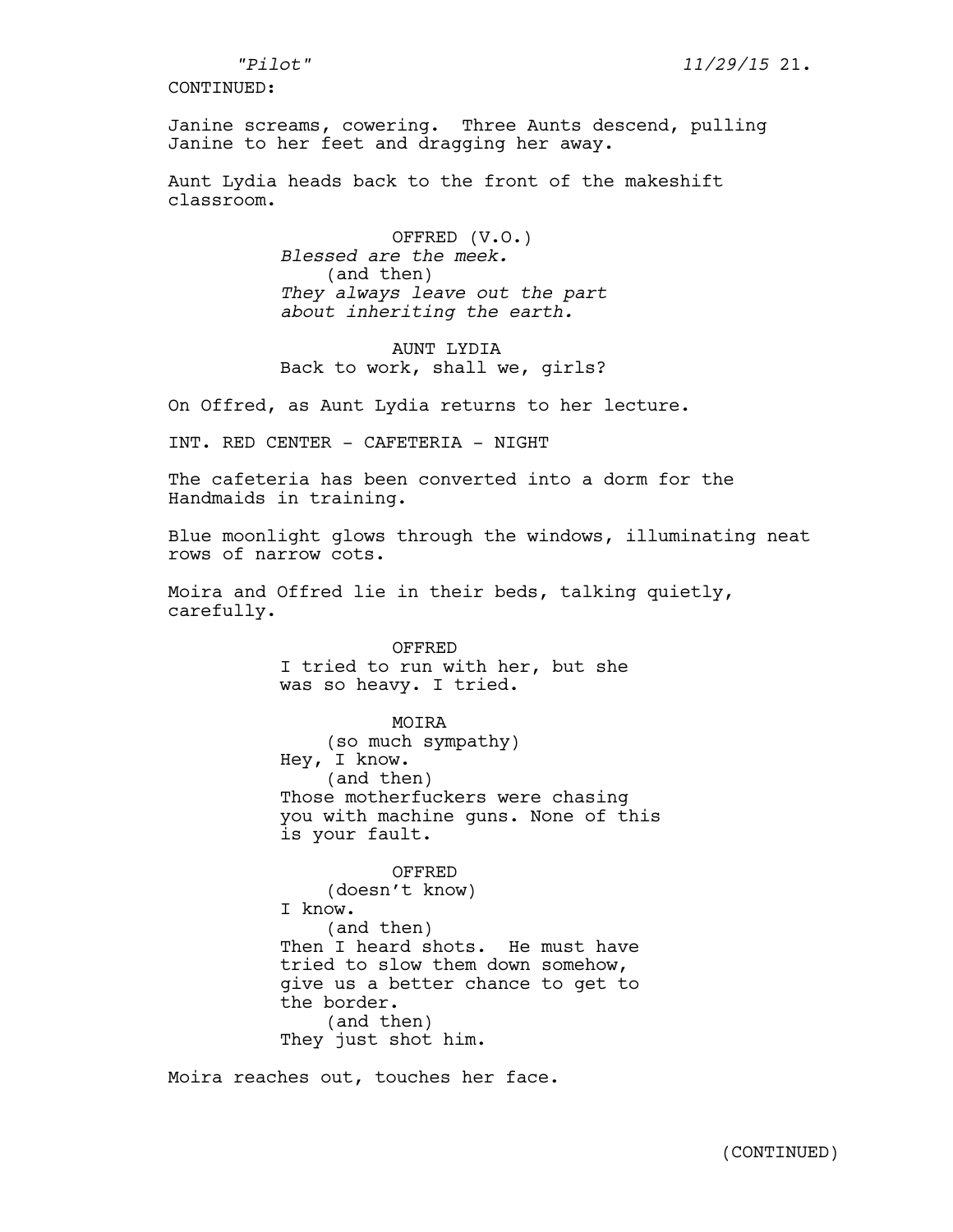**MOTRA** Don't lose hope, darlin'. He's always been a survivor.

OFFRED No. He's dead, Moira. (and then) What about Odette?

MOIRA Reclassified as an Unwoman and sent to the colonies. She was gone in the first dyke purge. She was on top of their list. (and then) We were stupid. They told us exactly what they believed in. What they wanted to do. We called them wing-nuts.

OFFRED

They are.

MOIRA We should've taken them seriously. We didn't look up from our fucking phones until it was too late.

Across the cafeteria, the door opens loudly. Offred and Moira immediately close their eyes and feign sleep.

Two Aunts drag JANINE into the room. She's limp, moaning.

A BANDAGE COVERS HER RIGHT EYE. There is a small stain of BLOOD on the gauze.

They drop Janine onto her cot and leave. After the door shuts, the room is silent.

Janine curls up and whimpers, softly.

Offred listens. It is a terrible sound.

OFFRED What did they do to her?

MOIRA *If my right eye offends thee, pluck it out.*  (and then) We're breeding stock, kid. You don't need eyes for that.

Offred tries to absorb this unreality. Janine whimpers.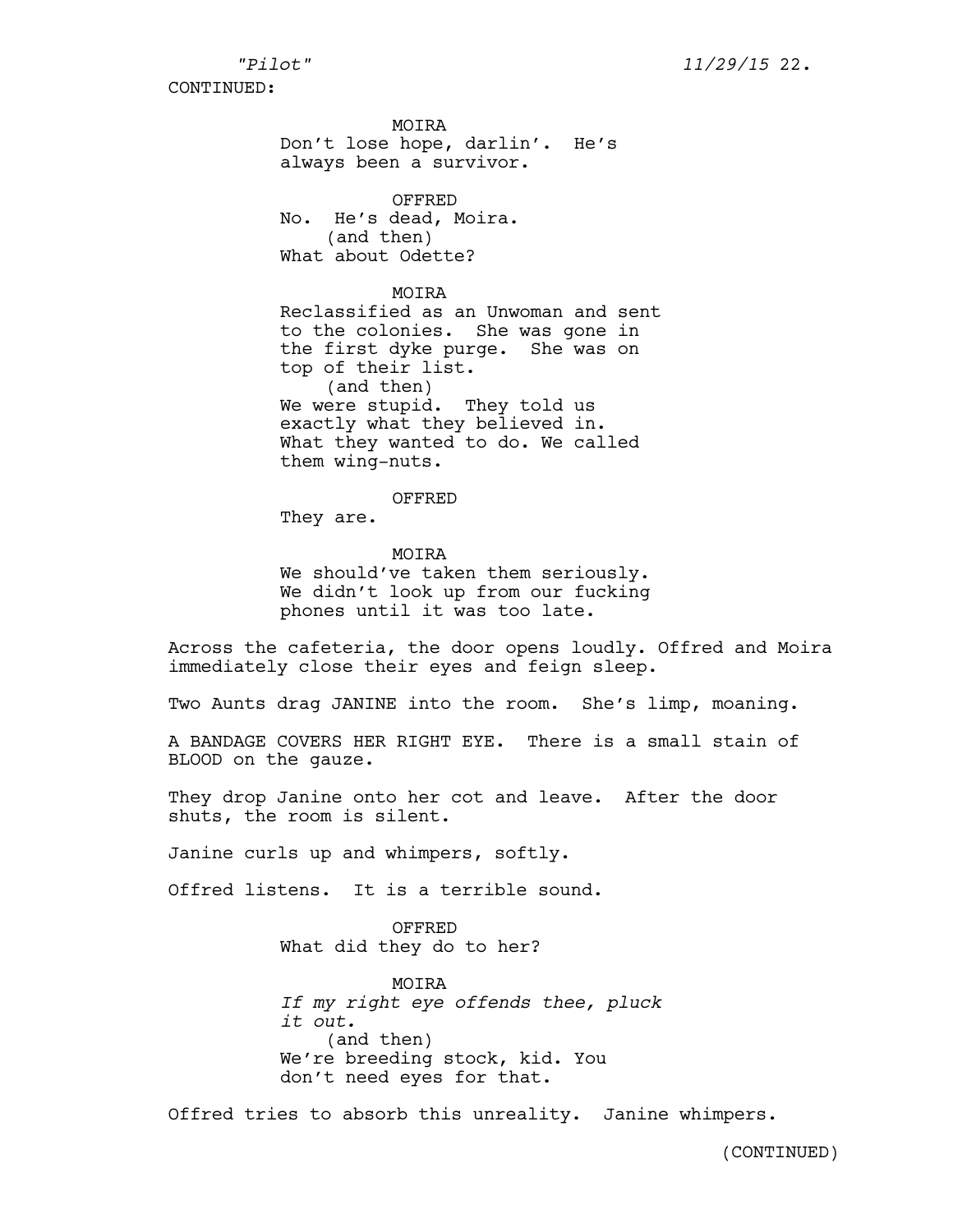OFFRED We are down the rabbit hole or something.

MOIRA Yup, no joke. (and then) God, I'd kill for a fucking cigarette.

Offred musters a smile. Off these friends, we --

### **END FLASHBACK**

EXT. GILEAD - THE WALL - DAY

FOUR BODIES hang by their necks from hooks set into the brickwork. Hands tied in front, white bags over their heads.

Each body has a placard hung around its neck: A human fetus, a black triangle, a red inverted cross...

Pull back to reveal OFFRED and OFGLEN looking at the wall.

OFFRED *A priest, a doctor, a lesbian.*  (and then) *I think I heard that joke once. This wasn't the punchline.* (and then) *Moira isn't up there. She could still be dead, I know. There are a hundred other walls in a hundred towns, a thousand mass graves in the woods.* (and then) *But she isn't here, and that gives me hope. It may be false hope, but that's a sort of hope nonetheless.* 

CHURCH BELLS ring out. Time to go home.

OFGLEN Should we take the long way, by the river?

Offred nods, then remembers. Painfully. It's Ceremony day for Offred.

> OFFRED I can't. (and then) I have to get ready for the Ceremony.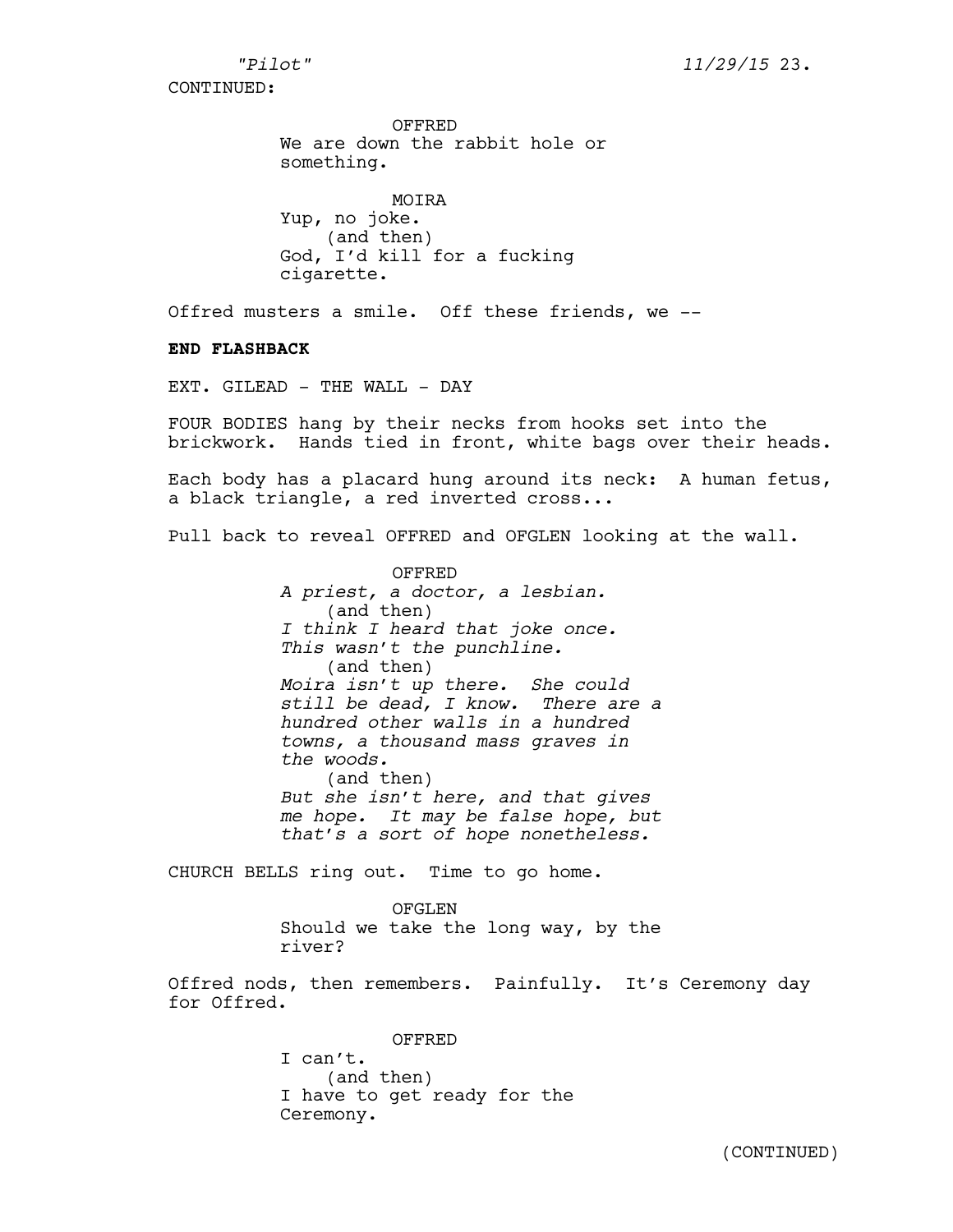*"Pilot" 11/29/15* 24.

CONTINUED:

Offred looks gray. But Ofglen reacts with restrained joy.

OFGLEN Praised be. We'll go straight home then. (and then) May God bless your endeavor and bring forth His miracle.

OFFRED (hiding dread) Praised be.

CUT TO:

INT. - WATERFORD HOUSE - BATHROOM - TWILIGHT

The bathroom is decorated with blue wallpaper, curtains, a blue fake-fur cover on the toilet seat. Perfectly neat.

It's a bathroom that might belong to your great-aunt.

Steam rises from the full bathtub.

Offred undresses, removing her white wings and shaking loose her long hair.

> OFFRED (V.O.) *They took out the mirror. And there are no razors, of course. There were incidents in the bathrooms at the beginning. Cuttings, drownings. Before they got all the bugs ironed out.*

She removes her heavy red cloak, the petticoats, the red stockings, the loose white cotton pantaloons.

Offred slides into the tub. Hot water. It feels lovely.

OFFRED (V.O.) *The bath is required before the ceremony. I am to make myself clean. But it's also a luxury. Just to take off the veil, to feel my own hair again with my own hands, is a luxury.* 

Offred washes her hair. For the first time, we notice a small RED METAL CUFF on the top curve of one ear -- there's a six digit number etched in the surface.

The cuff could be jewelry, in another time, edgy and urban. But this isn't jewelry.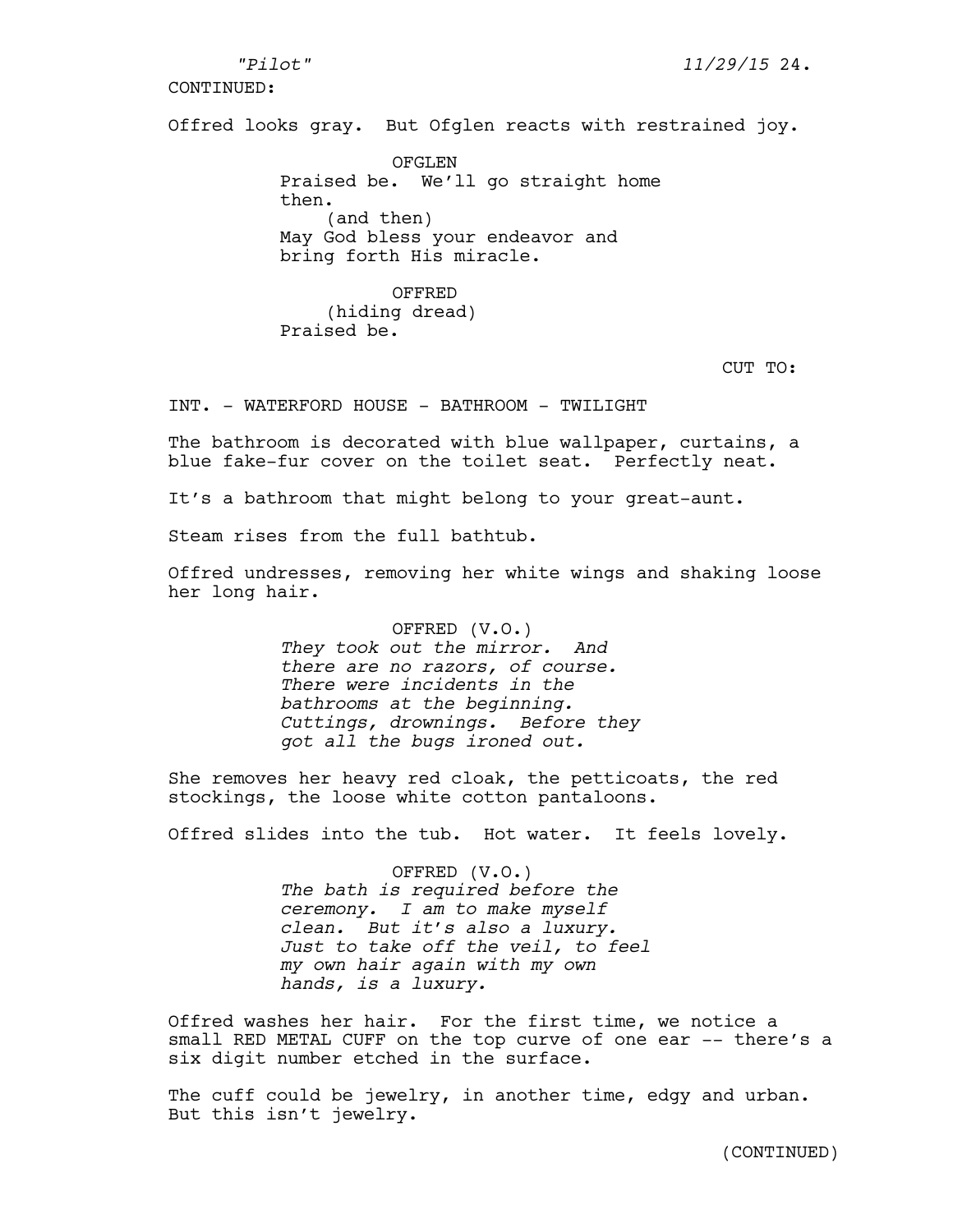*"Pilot" 11/29/15* 25.

CONTINUED:

It is an ear tag, akin to the identity tags used on cattle. Offred lays back and closes her eyes.

On OFFRED, **WE FLASHBACK TO:**

INT. APARTMENT BATHROOM - DAY - **FLASHBACK**

Offred takes a bath with baby MAYA -- she's six months, fat and slippery. Maya squeals. Offred buries her face in Maya's wet and perfect neck. Inhales deeply.

> OFFRED (V.O.) *She comes to me so clearly in the bath.*

A perfect memory. But dark questions intrude...

OFFRED (V.O.) (rising fear) *When do I come to her?*  (and then) *Does she even remember me? Please, God, let her remember me.*

The memory bursts abruptly --

### **END FLASHBACK**

INT. WATERFORD HOUSE - BATHROOM - TWILIGHT

...as Offred jerks back into reality. Her eyes open.

OFFRED (V.O.) *They probably told her I was dead. That's what they would do. Best thing for everyone, they'd say.* (and then) *When people say that, they always mean that it's the best thing for them. It never means the best thing for you.*

Off her face...

INT. WATERFORD HOUSE - BEDROOM - NIGHT

Offred sits on the bed, dressed and still. Hands folded in her lap. A tableaux. Her mind races.

> OFFRED (V.O.) *I am washed and brushed like a prize pig.*  (and then) (MORE)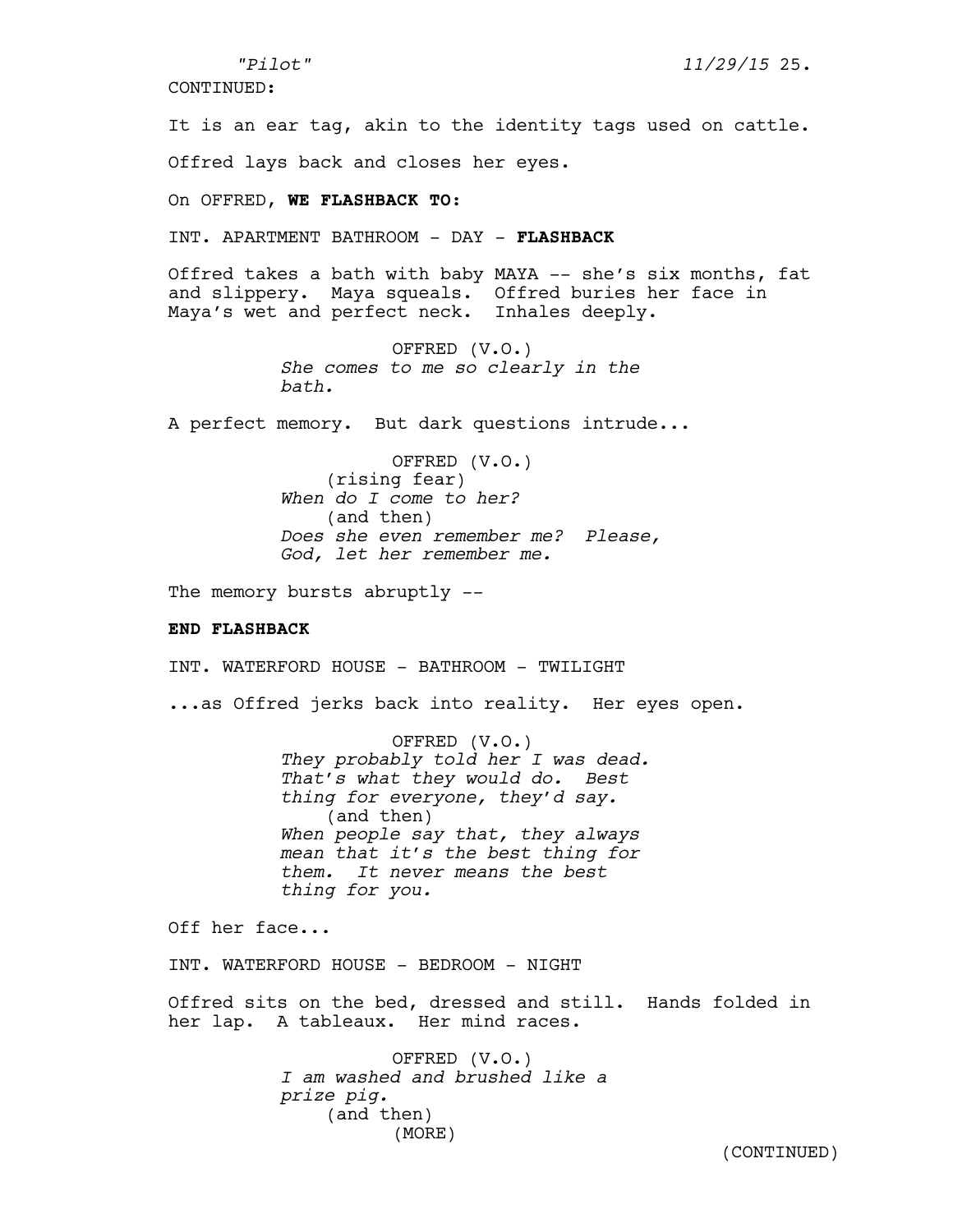*I want to know what I did. To deserve this.*  OFFRED (V.O.) (CONT'D)

## Offred **FLASHES BACK TO:**

INT. RED CENTER - GYMNASIUM - DAY

Chairs are arranged in a circle, with a single chair at the center. Offred, Moira, and the other Handmaids-in-training sit on the perimeter.

Janine sits in the central chair. She wears a SMALLER BANDAGE over her missing eye. Aunt Lydia stands beside her.

Other Aunts stalk the outside of the circle, watching all the women, cattle prods ready.

#### JANINE

The boys kept coming down into the basement for hours, it felt like. At first they took turns, but later I think there were two or three at a time. I knew most of them from school. I just couldn't believe they were doing it, that it was happening.

AUNT LYDIA But it did happen.

### JANINE

Yeah.

AUNT LYDIA And whose led them on? Whose fault was it?

Janine shrugs, weakly. She hangs her head.

AUNT LYDIA (CONT'D) Whose fault was it, girls?

Offred looks at Janine. She's crying now. Moira and the other women in the circle respond, pointing and chanting in unison. Offred joins, weakly.

> WOMEN Her fault! Her fault! Her fault!

Aunt Lydia gives Offred a stern look -- she is not showing enough *enthusiasm*. Moira leans to her.

> MOIRA (urgent whisper) Come on, do it.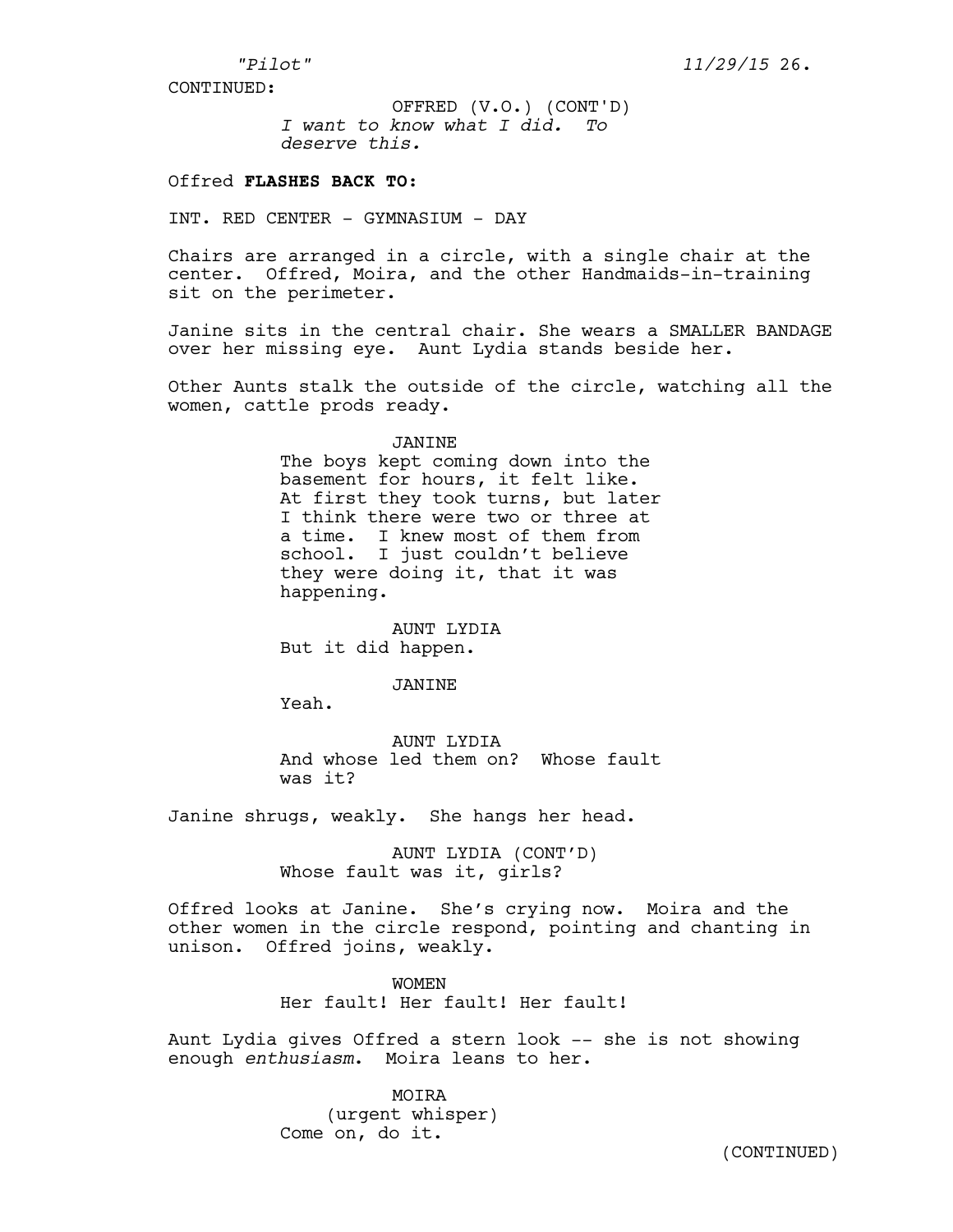# AUNT LYDIA And why did God allow such a terrible thing to happen?

Aunt Lydia looks at Offred. Offred steels herself and joins in with terrible energy. The women point at Janine, accusing.

> WOMEN Teach her a lesson! Teach her a lesson! Teach her a lesson!

It's a scene of horror from another century.

### **END FLASHBACK**

INT. WATERFORD HOUSE - BEDROOM - NIGHT

A CLOCK CHIMES, bringing Offred out of her memory. She stands up, walks out of the bedroom.

CUT TO:

INT. WATERFORD HOUSE - SITTING ROOM - NIGHT

Offred enters. The room is quiet, empty.

OFFRED (V.O.) *I am here before the others. That, too, is part of the ritual.* 

Offred steps to her spot, marked by a small RED CUSHION. She kneels. Head down, hands in her lap.

> OFFRED (V.O.) *I am to wait. I am to be a woman in waiting.* (and then) *Ordinary, said Aunt Lydia, is what you're used to. This may not seem ordinary to you now, but after a time it will. It will become ordinary.*  (and then) *I want to throw up.*

Rita enters, wiping her hands on a dish towel. She takes her place, standing behind Offred.

Nick enters next. Stands beside Rita. A long beat.

RITA Wish they'd hurry up. Some of us got things to do, you know.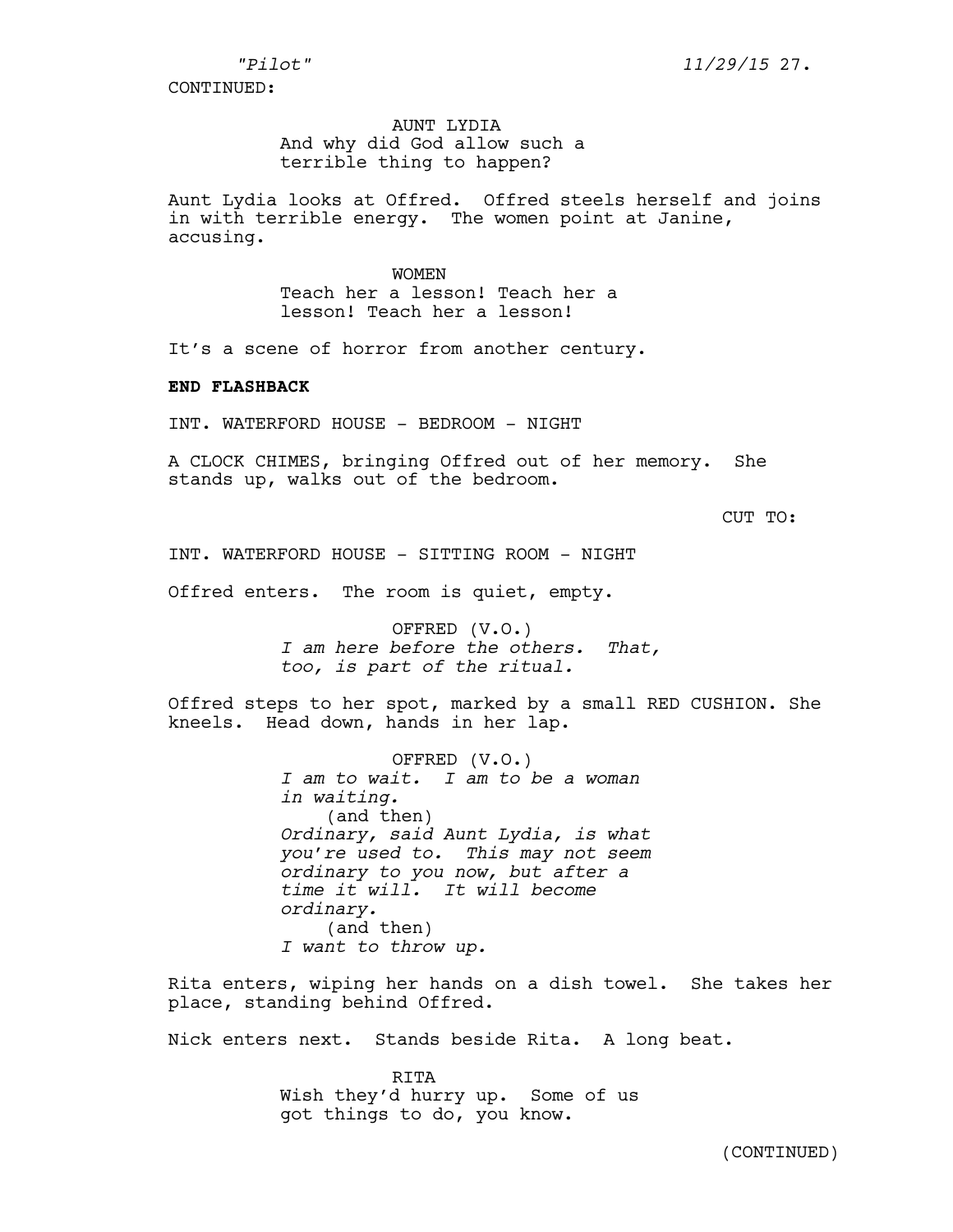NICK

Hurry up and wait.

Footsteps in the hall, then Serena Joy enters. She sits down. Lights a cigarette. A beat, and then...

> SERENA JOY Late again, as usual. (then, to no one) What is it about men?

A long beat. There is a knock at the door.

OFFRED (V.O.) *The knock is prescribed. This room is her domain. It's a little thing, but in this house, little things mean everything.* 

#### SERENA JOY

Come in.

The Commander opens the door. He is dressed in his black uniform. He looks over the assembled group.

> COMMANDER Good evening. (and then, to Serena Joy) Dear.

He smiles. Almost warmly. She nods in return. He pulls out a key on a brass ring.

> COMMANDER (CONT'D) Then let's get started.

A polished wooden box sits on the table beside his chair. The commander uses the key to unlock the box. Extracts a King James BIBLE, opens to a marked passage.

Clears his throat.

COMMANDER (CONT'D) Excuse me. (reading) And when Rachel saw that she bare Jacob no children, Rachel envied her sister, and said unto Jacob, Give me children or else I die...

He continues reading in V.O. As we --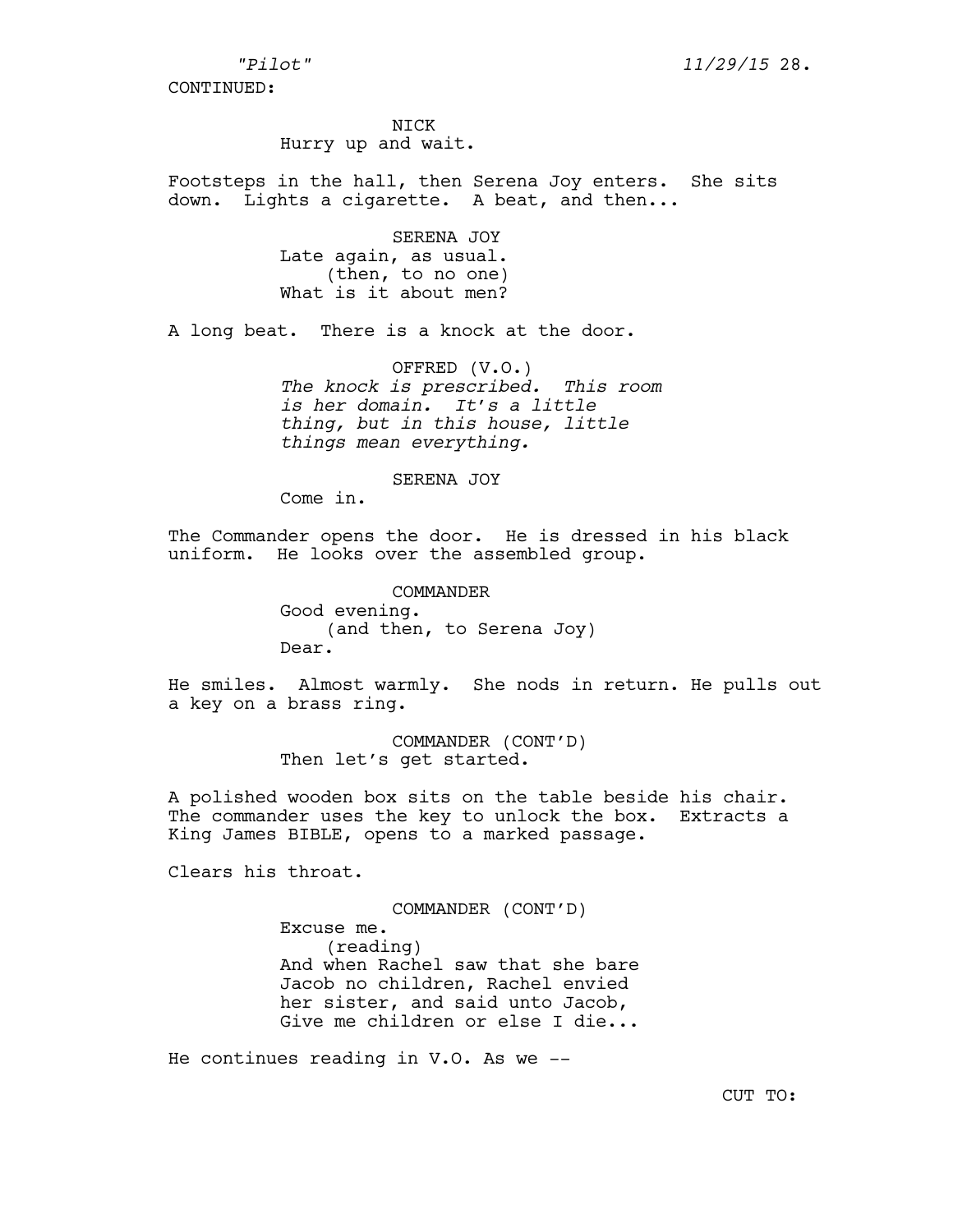INT. WATERFORD HOUSE - SERENA JOY'S BEDROOM - LATER

CLOSE ON OFFRED'S FACE. We can hear a soft GRUNTING. Offred moves a bit, in the same rhythm.

> COMMANDER (V.O.) *And she said, Behold my maid Bilhah, go in unto her...*

PULLING BACK, we reveal that Offred is lying between Serena Joy's open legs.

Serena Joy lies, fully clothed, on her outsized Colonial fourposter bed. She holds Offred's hands, pulling them back awkwardly.

Offred's red skirt is hitched up to her waist. No higher.

COMMANDER (V.O.) *...and she shall bear upon my knees that I may also have children by her. And she gave him Bilhah her Handmaid to wife, and Jacob went unto her.* 

Below that, the Commander fucks Offred. Methodically. With monotonous exertion.

ON OFFRED. Her back hitting against Serena Joy's pubic bone. Trying not to wince. Her face blank.

ON THE COMMANDER, pumping. Dutifully. He glances at Offred for a moment. She avoids eye contact.

ON SERENA JOY. Pained. She grips Offred's wrists tightly, digs her nails in.

ON OFFRED -- What lesson is God teaching her?

The Commander grunts softly.

Serena Joy twists Offred's wrists PAINFULLY, contorting her into a posture that looks like sadomasochistic bondage.

Offred bites back a moan. The Commander grunts loudly and COMES.

Offred looks relieved.

The Commander rests for a beat. Then he steps back and pulls up his pants. Neatens his clothes.

He nods formally, then leaves.

The door CLOSES.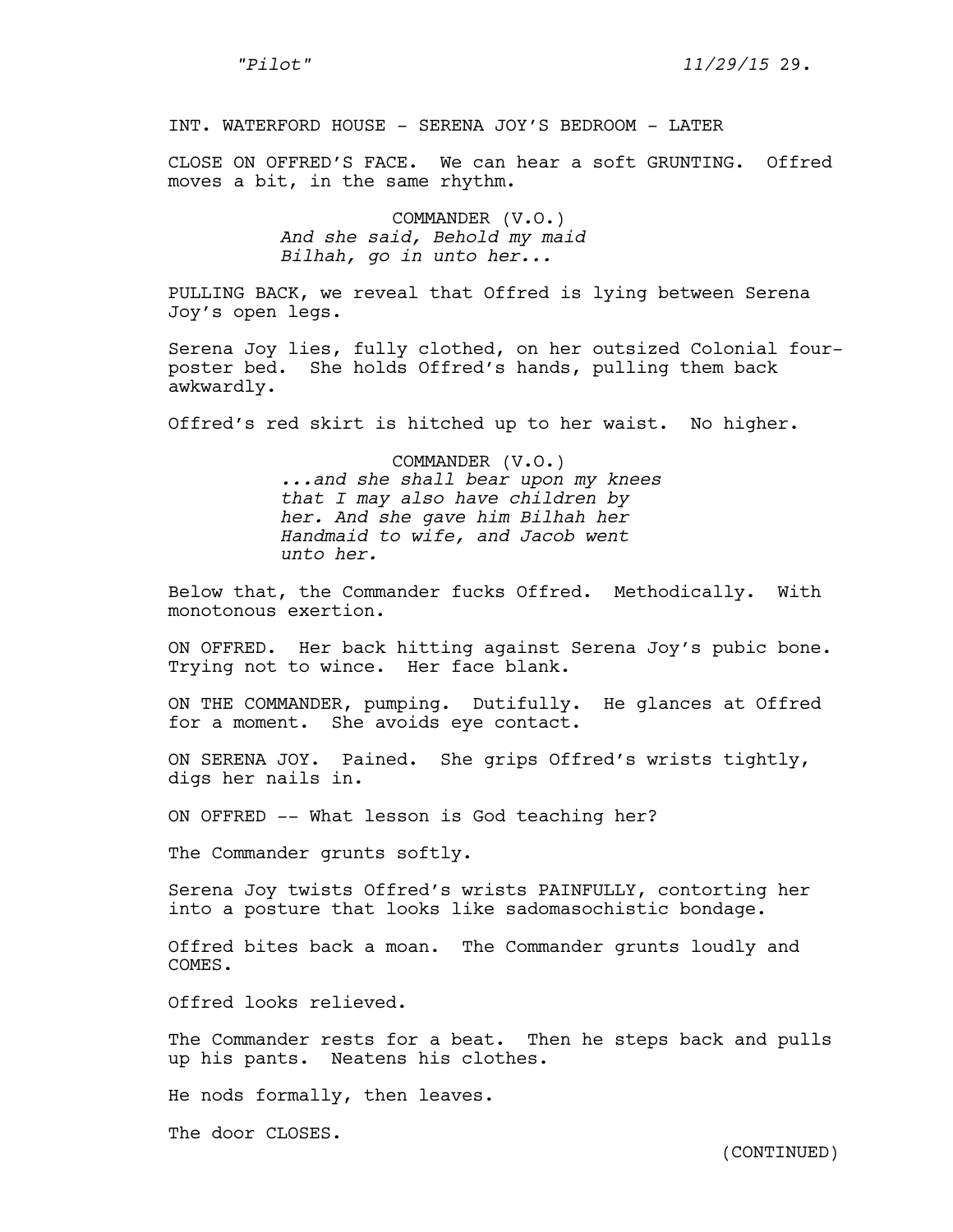Offred is left entangled with Serena Joy. They lay there for a beat, then Serena Joy roughly extracts herself and sits up. She finds a cigarette, lights it.

SERENA JOY

Get out.

Offred hesitates, startled by her venom.

SERENA JOY (CONT'D) Are you deaf?

OFFRED (respectfully) The chances are better if I lay on my back afterwards...

SERENA JOY (slow, fierce) Just get out.

Offred gets off the bed and leaves. ON SERENA JOY for a miserable beat, then we --

CUT TO:

INT. WATERFORD HOUSE - BEDROOM - NIGHT - LATER

Offred lies in her bed, awake. Moonlight through the curtains makes patterns on her face.

The grotesque horror of the ceremony replays in her mind. She tries to settle her thoughts. It's not working.

> OFFRED (V.O.) *This is what I do when I'm back in my room.*  (and then) *I take off my clothes. I want to wash, but it's not allowed. I put on my nightgown and get into bed. I don't sleep. I try not to smell them on me. I try to think about something else.*  (and then) *The moon is the same. That's something. They haven't changed that.* (and then) *I'll think about the moon.* (and then, terribly) *I can feel the Commander's come running out of me. I can feel it on my legs.*  (MORE)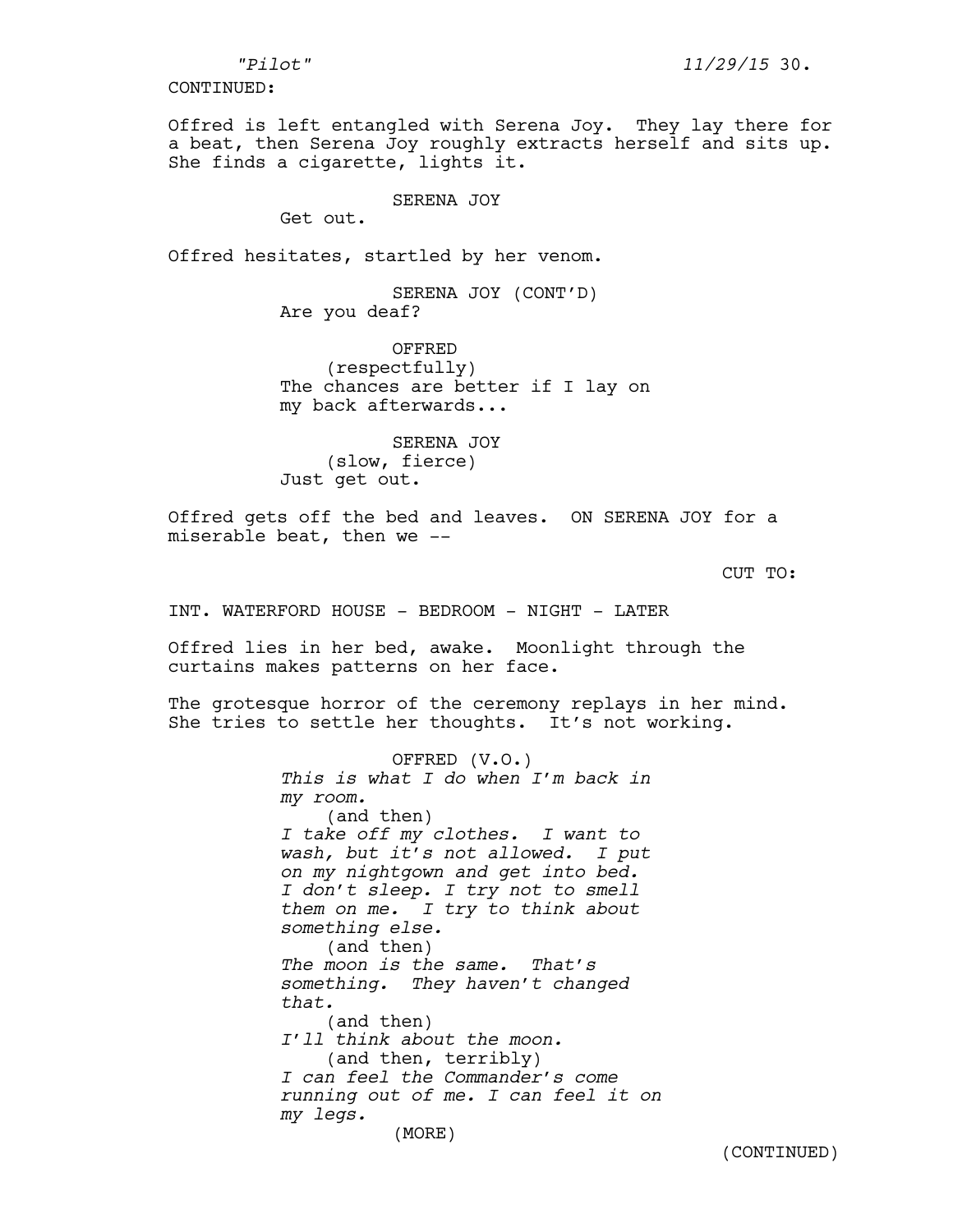*"Pilot" 11/29/15* 31.

CONTINUED:

(and then, rising panic) *I can smell it.* OFFRED (V.O.) (CONT'D)

Offred gets out of bed. Driven by waves of claustrophobic panic, she heads out of the room.

INT. WATERFORD HOUSE - STAIRS - CONTINUOUS

Offred runs down the staircase. She's freaking out.

EXT. WATERFORD HOUSE - BACKYARD - NIGHT - CONTINUOUS

Offred runs out the back door and into the yard. A tall fence protects the garden.

She stops on the grass, breathing hard, trying to calm down.

She looks up at the moon. Pale white.

Suddenly, she *feels* someone watching. She turns.

NICK sits on the garage steps, outside his room. He holds a worn paperback book. He was reading in the cool night.

Offred and Nick lock eyes.

The moonlight shines through her nightgown. Nick can see the silhouette of her body.

Offred is frozen for a beat. Then she turns and runs inside.

INT. WATERFORD HOUSE - BEDROOM - NIGHT

Offred comes in, reeling. She sits on the bed, but her mind races.

> OFFRED (V.O.) *He'll tell the Commander. Will he wake him up, or wait for the morning? How long do I have? But I didn't do anything, not really.* (and then) *That's bullshit, I left my room, that's enough. They don't need a reason anyway. A Commander can punish us any way he wants. A belt, a steel cable. He could shoot me in the fucking head. I've heard the real creative ones like to tie our hands to the stove burners with wire.*  (and then) *Breeders don't need their hands.*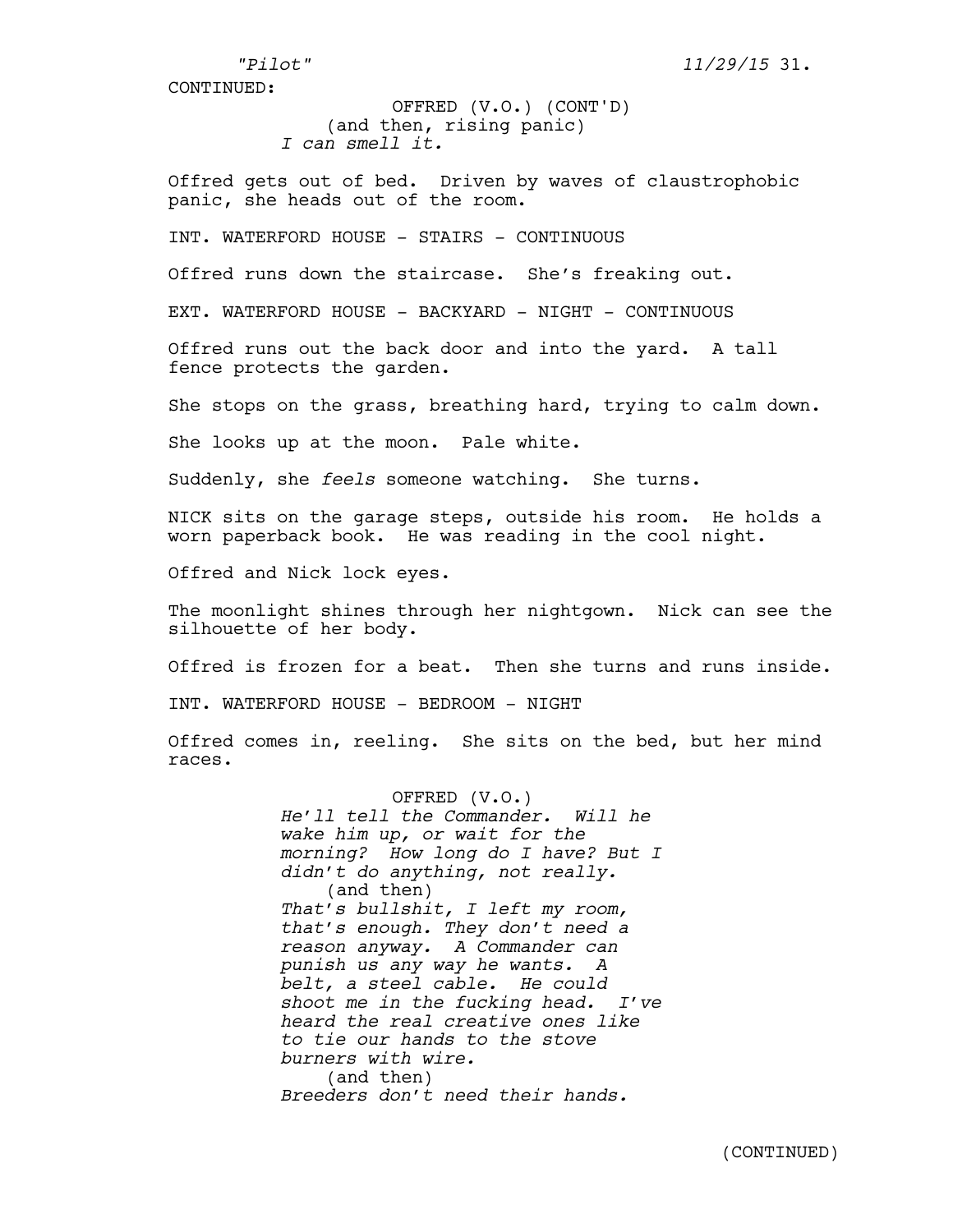As she fights panic...

# *"Pilot" 11/29/15* 32.

## **FLASHBACK TO:**

INT. RED CENTER - CAFETERIA - NIGHT - **FLASHBACK**

Moonlight shines on the rows of cots. Handmaids-in-training sleep.

ON OFFRED, sleeping. A far off MUMBLING wakes her. She sits up, looks across the room.

JANINE stands at the windows, naked. Her eye is still bandaged.

Her red nightgown is tangled on the floor beside her. She stares out, mumbling. Offred walks to her.

JANINE

(mumbling) Hello, can I help you? (and then) Good morning, welcome...

## OFFRED

Janine?

Janine's mouth fixed is in a smile. By now, other Handmaids are stirring. Redheaded ALMA, steps up.

> ALMA Put your clothes on, Janine. Aunt Beth is on bedcheck. I don't want extra prayers on account of you.

JANINE (scary friendly) Hello, welcome. Can I help you?

Moira steps up.

MOIRA

(to the other Handmaids) Go to bed, don't make this a thing.

Most of the Handmaids head back to bed.

OFFRED Janine, wake up. You're having a dream...

Janine looks at Offred. But she isn't talking to her. She's talking to an imagined world.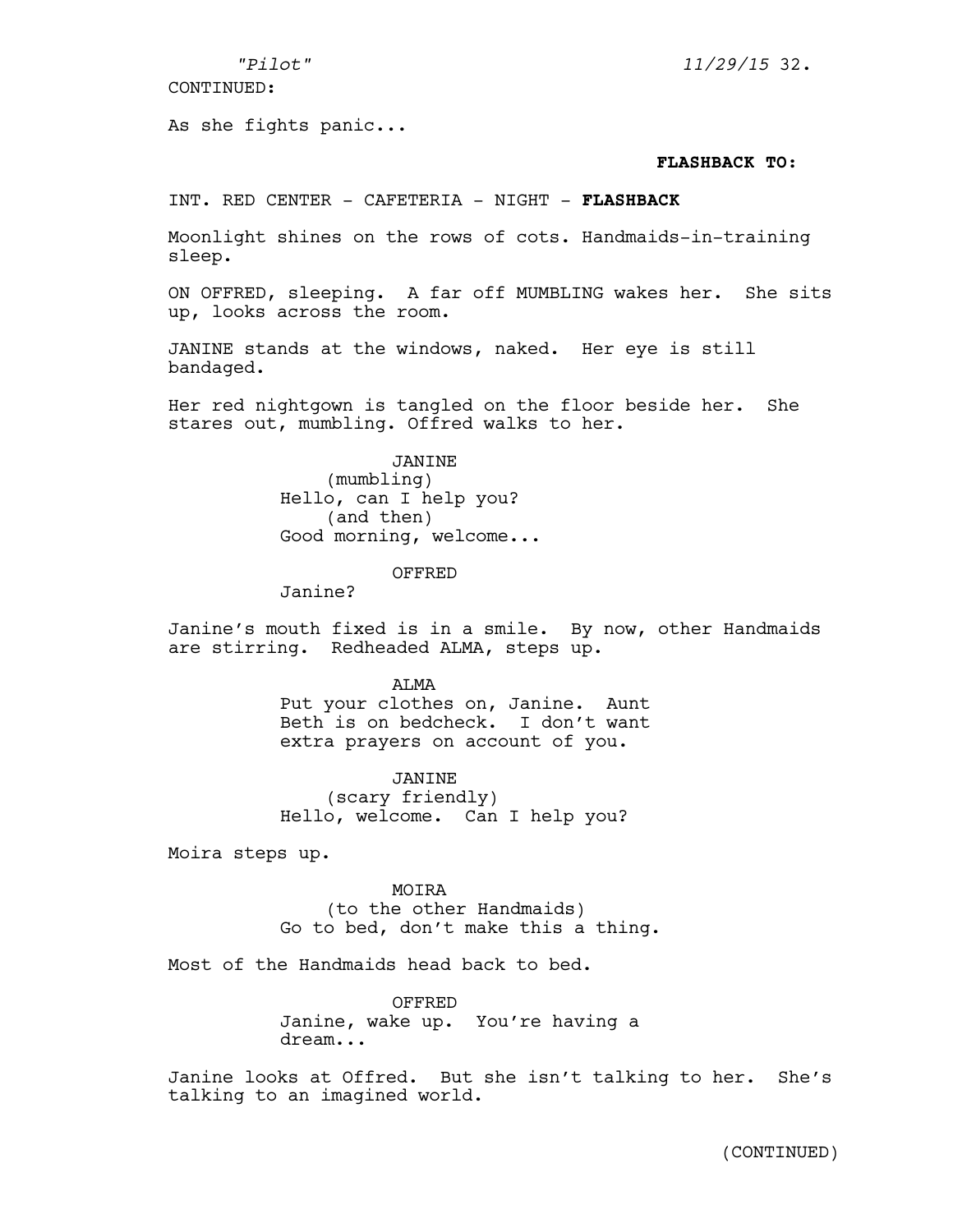JANINE

Hello. My name's Janine. I'm your server this morning. Can I get you some coffee to start?

MOTRA

Oh, Christ.

ALMA Don't swear.

MOIRA Alma, go back to your Goddamn bed.

Alma slinks away.

OFFRED Snap out of it, Janine. Come on.

JANINE (smiling) You have a nice day, now.

Moira grabs Janine by her shoulders, then SLAPS HER HARD.

MOIRA You aren't there anymore. That's all gone. Now go back to your bed.

Janine touches her cheek, confused.

JANINE What did you hit me for? Wasn't it good? I can bring you another one.

MOIRA My name is Moira and this is the Red Center.

JANINE I don't know any Moira.

MOIRA

Don't you know what they'll do? They'll send you to the Colonies. You'll be cleaning up toxic waste. You're skin will peel off in sheets and then you'll die. You'll die, Janine.

JANINE (breaking) I want to go home. I want my mom.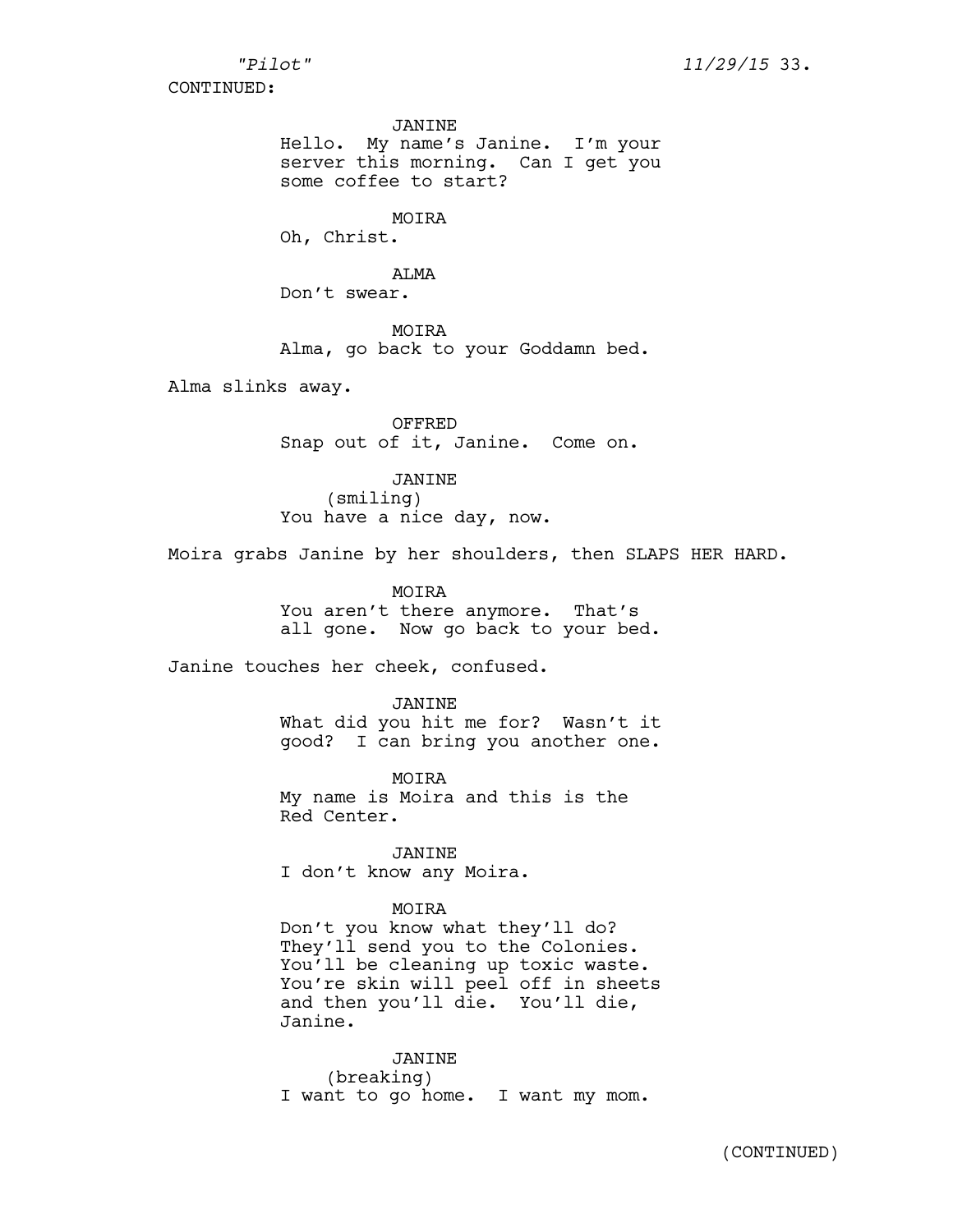Janine starts to cry. Offred pushes the nightgown into her hands.

> OFFRED (warmly) Put on your clothes, Janine. Get into bed.

Janine nods. She pulls on her nightgown. Whimpering, she shuffles back to her cot.

> MOTRA And shut up. (to Offred) She does that again and I'm not around, slap her. Hard, don't be a fucking pussy about it.

> > OFFRED

Okay.

MOIRA That kind of stuff is contagious. If we're going to survive we need to keep our fucking shit together.

They are all close to breaking. Offred nods.

### **END FLASHBACK**

INT. WATERFORD HOUSE - BEDROOM - NIGHT

Offred paces, Moira's words in her head.

OFFRED (V.O.) *Pull your fucking shit together.* 

Offred takes a breath, calms down a little.

OFFRED (V.O.) *You're alive. That's all that matters.*  (and then) *You're alive.*

TIME CUT TO:

EXT. WATERFORD HOUSE - MORNING

MORNING. NICK polishes the Commander's black car with a soft rag. Tilting up, we see OFFRED watching from the bedroom window.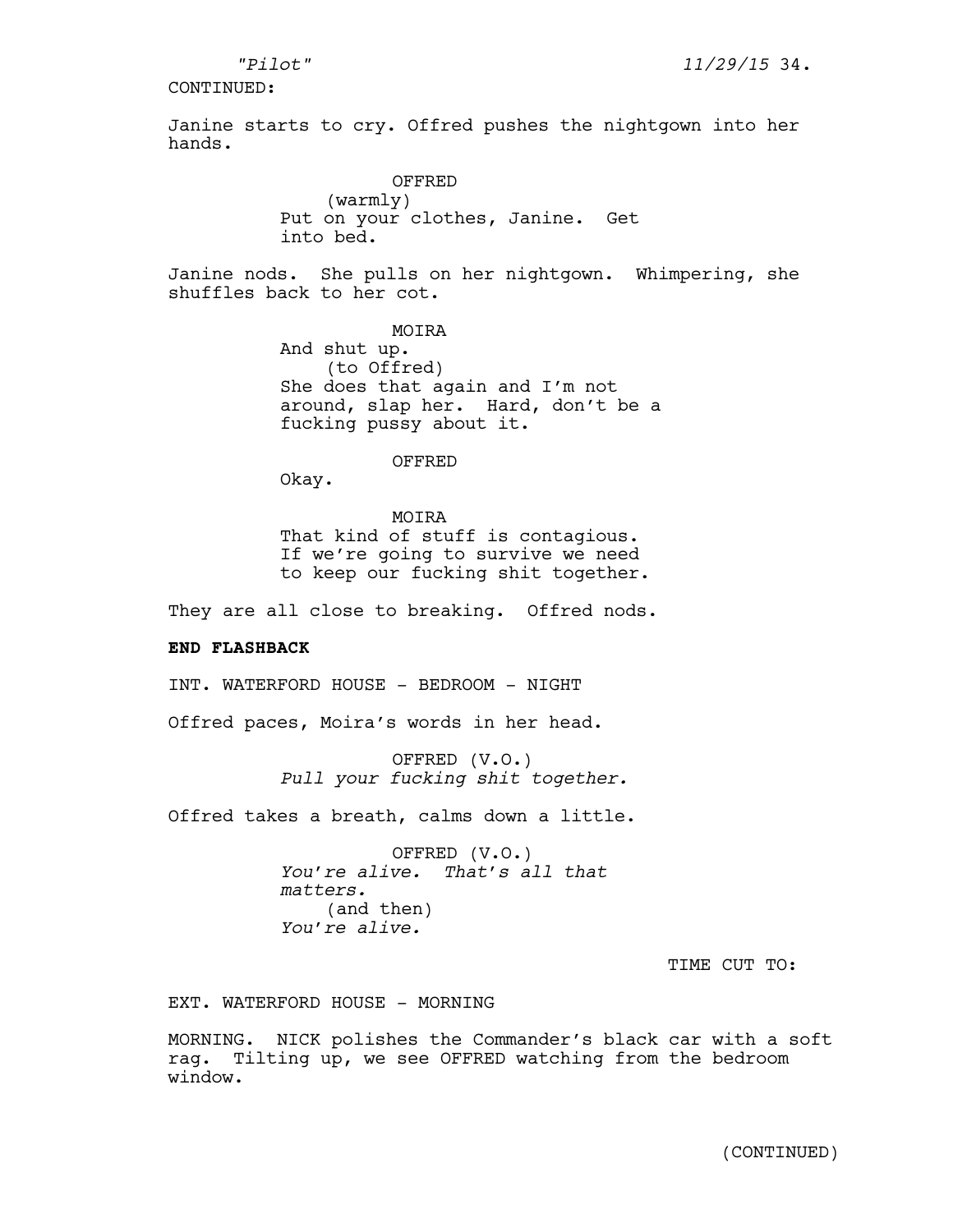## OFFRED (V.O.) *That hasn't changed. The way men caress cars. I still don't get it.*

INT. WATERFORD HOUSE - BEDROOM - CONTINUOUS

Offred looks out the window, watching Nick.

OFFRED (V.O.) *He saw me outside last night. I know he did. But the Eyes haven't come for me. No black van. No boots on the staircase. Nothing. Yet.*

In the distance, a BELL TOLLS. THREE SLOW CHIMES. Offred reacts --

> OFFRED (V.O.) *Three bells. A death knell.* (and then) *They're calling us. There's a Salvaging today.*  (and then) *I am not safe, I know that. Soon enough that bell could ring for me.*  (and then) *But not today.*  (and then) *Okay. As Moira would say, every day above ground is a good day. And with some nice tequila, it's a fucking great day.*

Offred heads out.

INT. WATERFORD HOUSE - KITCHEN - DAY

Offred enters. Rita gets out the shopping basket and the food tokens. She's not happy.

> OFFRED Blessed day. (and then) I've been called...

RITA (crabby) Yeah, I heard. Now I've got my work to do *and* your shopping. Three bells and my whole day goes to the goose.

OFFRED I'm sorry.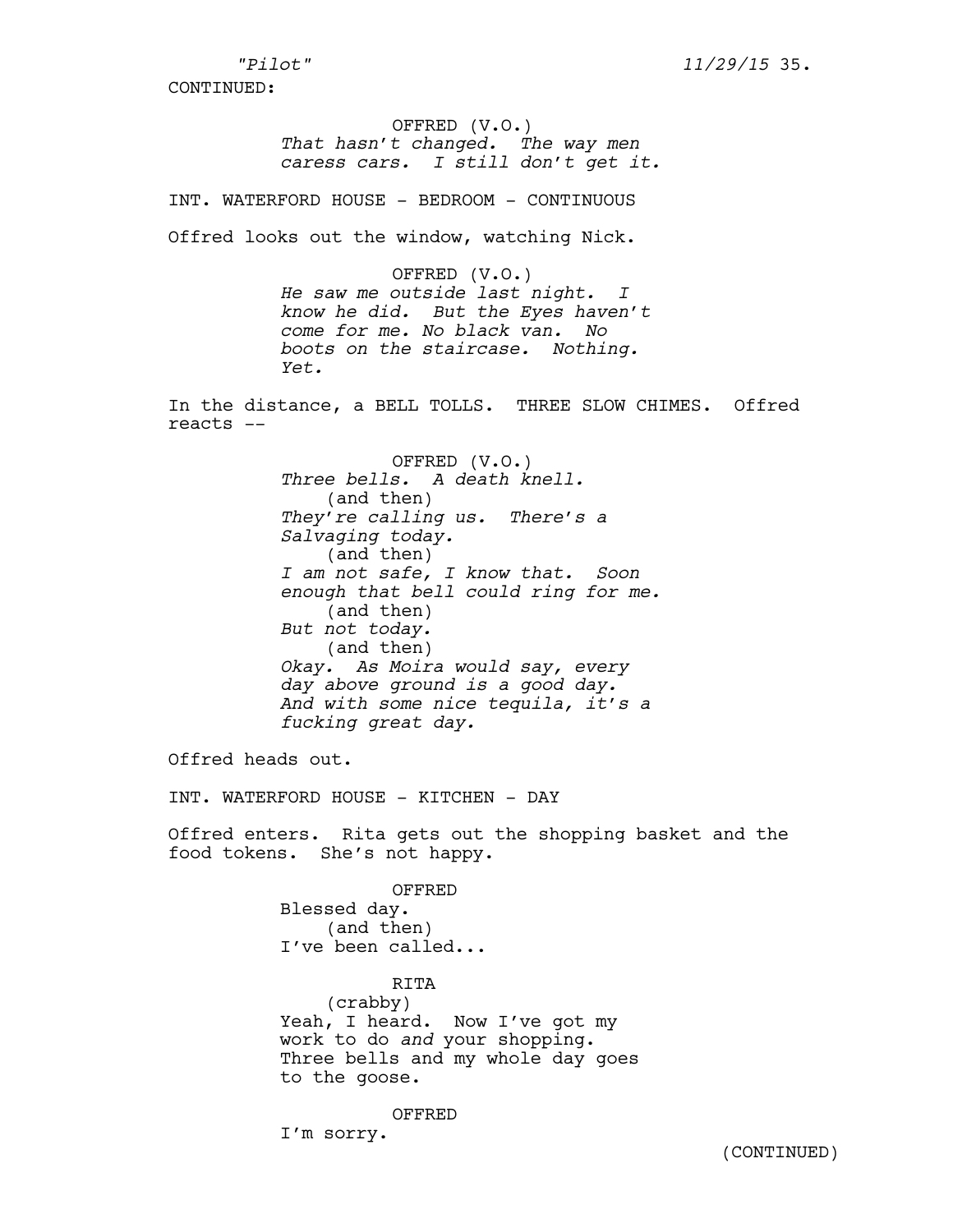Nick enters. Offred stops, surprised to see him. He hesitates as well. Offred decides to be bold. OFFRED (CONT'D) Good morning. It is a suspiciously casual greeting, definitely a breach of the strict etiquette. Rita shoots a look, taking note. Nick considers -- then. NICK Good morning. (to Rita) Mrs. Waterford wanted you to remember to get oranges, if they still have any. RITA (bitter) Yes, Sir. My pleasure. (and then) Any other special requests? Offred thinks, then... OFFRED They had tuna at Loaves and Fishes yesterday. It looked good, you should get some. Offred looks to Nick -- the tuna is an inside joke. She knows he doesn't like it. In this world of nuance and danger, she's sending a message, asking a question -- *We had a moment, remember? We're friends, aren't we?*  She's trying to charm him. It might keep her alive. RITA (yuck) Oranges and tuna. Sounds delicious. (offhand) Under His eye. OFFRED Under His eye. Rita leaves. Offred and Nick stand in silence. Nick is cool, unreadable. *"Pilot" 11/29/15* 36. CONTINUED: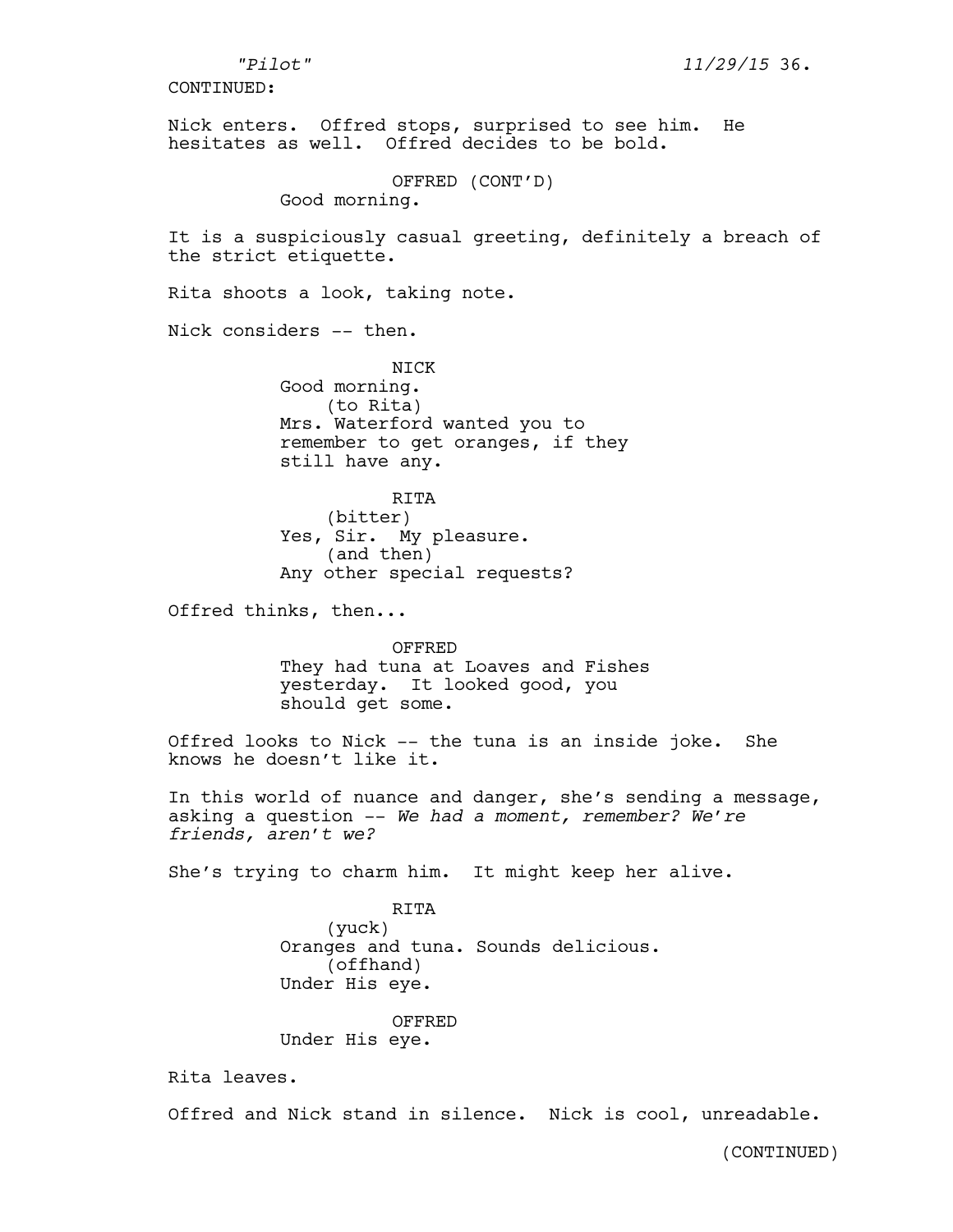After a long beat, NICK SMILES. Detente. Maybe Offred has bought herself a little safety, some good will.

THE BELLS TOLL AGAIN. THREE SLOW CHIMES.

NICK Blessed be the fruit.

OFFRED (self-satisfied) Praised be.

Offred leaves. PRELAP the sound of THE BELL, tolling again, slowly. A steady chime now.

EXT. THE WALL/THE COMMON - DAY

Inside the tower overlooking the Common, the bells RING. In here, the sound is huge. Medieval.

DOWN BELOW, HANDMAIDS converge. They move through an ornate set of GATES in the wall.

In their cloaks, they make a red river, flowing onto the grassy field. THEY ARE GATHERING FOR THE SALVAGING.

> OFFRED (V.O.) *To the tolling of the bells we walk, along paths once used by students, past buildings that were once lecture halls and dorms.* (and then) *These buildings belong to the Eyes now. No one ever goes in, not willingly. And no one ever comes out.*

GUARDIANS line the path, herding the Handmaids. Watching, listening.

In the crowd, we find OFFRED. She waits as the other Handmaids pass. They exchange greetings. *Praise be... Blessed... May the Lord open*...

> OFFRED (V.O.) *This is a district Salvaging, for Handmaids only. They don't have them very often anymore. There's less need, we are all so wellbehaved.* (and then) *I don't want to be telling this story.*

OFGLEN steps up.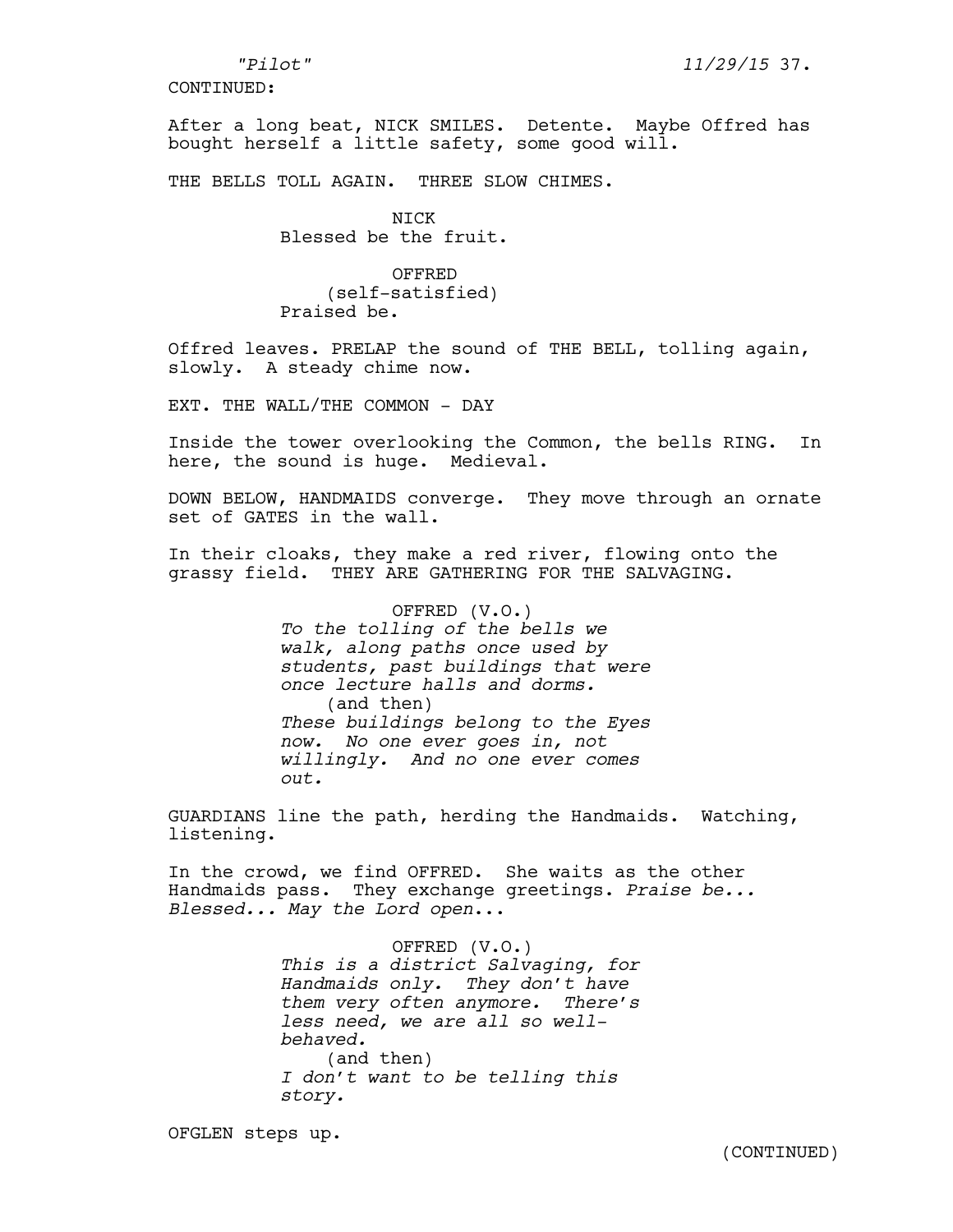OFGLEN Blessed be the fruit.

OFFRED May the Lord open.

Paired, they join the others heading through the gates.

EXT. THE COMMON - CONTINUOUS

At the front of the lawn is a large STAGE, with microphones. Center stage is a FORKLIFT. Two ROPES hang from the blades.

With nooses. This is a public execution.

RED CUSHIONS sit in rows on the grass. Handmaids come in, choose cushions, kneel. Guardians watch everyone.

As Offred crosses the grass, she looks for a familiar face among the sea of Handmaids.

> OFFRED (V.O.) *When there are so many of us together, sometimes you can find someone you knew. From before, or from the Red Center. You can trade some news, if you're careful.*

Offred spots someone, drifts over. It's redheaded ALMA, from the Red Center.

> OFFRED Blessed be the fruit.

ALMA (with recognition) May the Lord open.

Their are Guardians everywhere. Alma only glances up. They speak in very low whispers.

> ALMA (CONT'D) (whispers) Hey.

OFFRED (whispers) Alma. Where are you posted?

ALMA (whispers) Commander Ellis. He can't barely get it up. Where're you?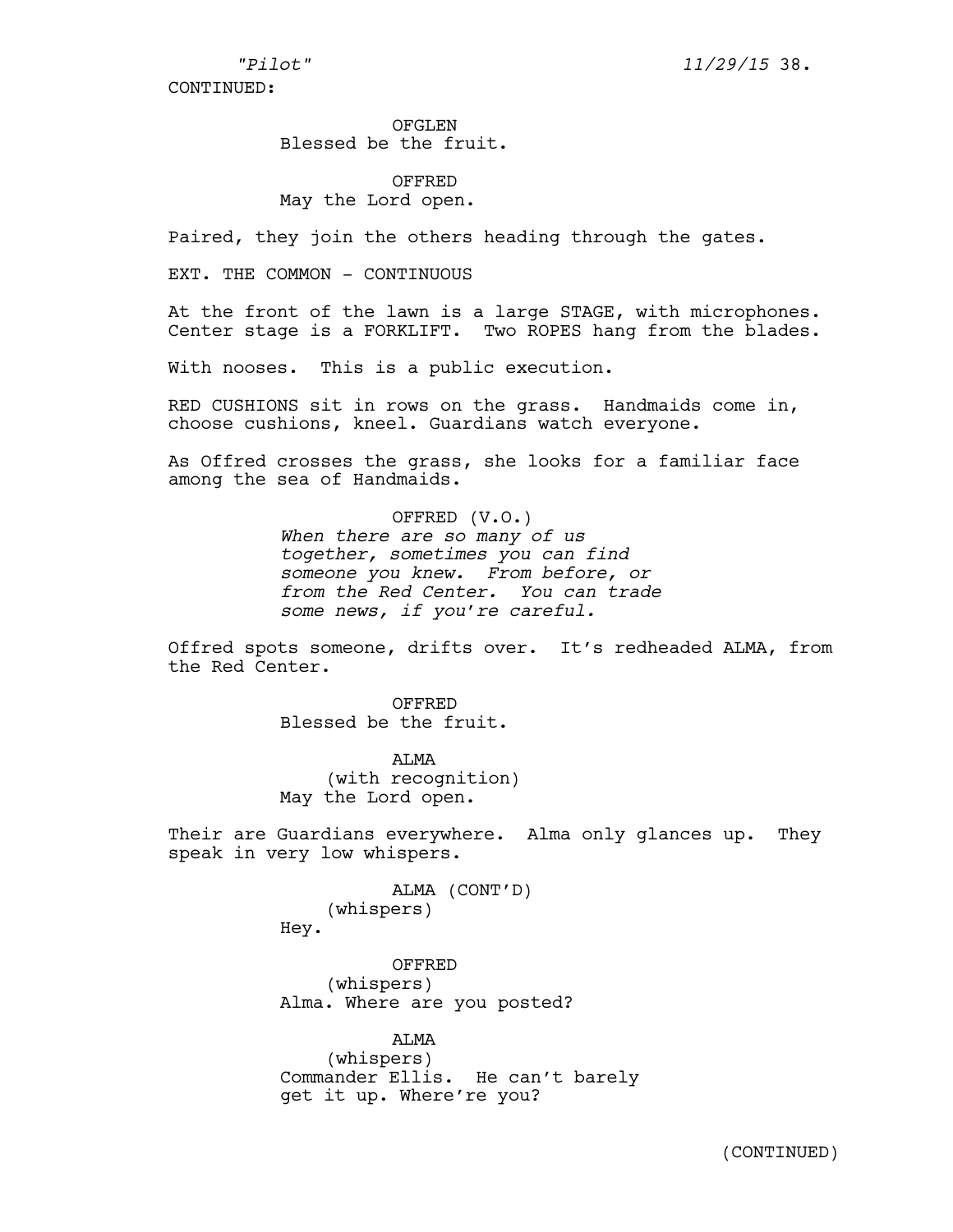*"Pilot" 11/29/15* 39.

CONTINUED:

#### OFFRED

Waterford.

ALMA Fancypants. Nice house I bet. I saw Gabby a few months ago. She had a miscarriage.

A somber beat, mourning the lost pregnancy. And then...

OFFRED Have you seen Moira?

**ATMA** Not since the center.

#### OFFRED

Me neither.

A few feet away, a Handmaid turns around.

IT IS JANINE -- we know her by the SCARRED LID AND EMPTY SOCKET where her right eye used to be. She smiles, clearly a bit insane.

> JANINE (brightly) Oh, she's dead.

> > **ATMA**

Janine?

A nearby Guardian glares.

GUARDIAN #4

Quiet!

They fall silent, look down meekly.

Across the Common, a procession of Aunts files onto the stage. Behind them, Guardians in BLACK HOODS -- Salvagers - escort two manacled HANDMAIDS. The prisoners stumble, drugged to keep them from struggling.

The Guardian moves off. Offred leans close to Janine.

OFFRED (whispering) Janine? Who's dead?

JANINE (brightly) Moira. She hung herself. (and then) (MORE)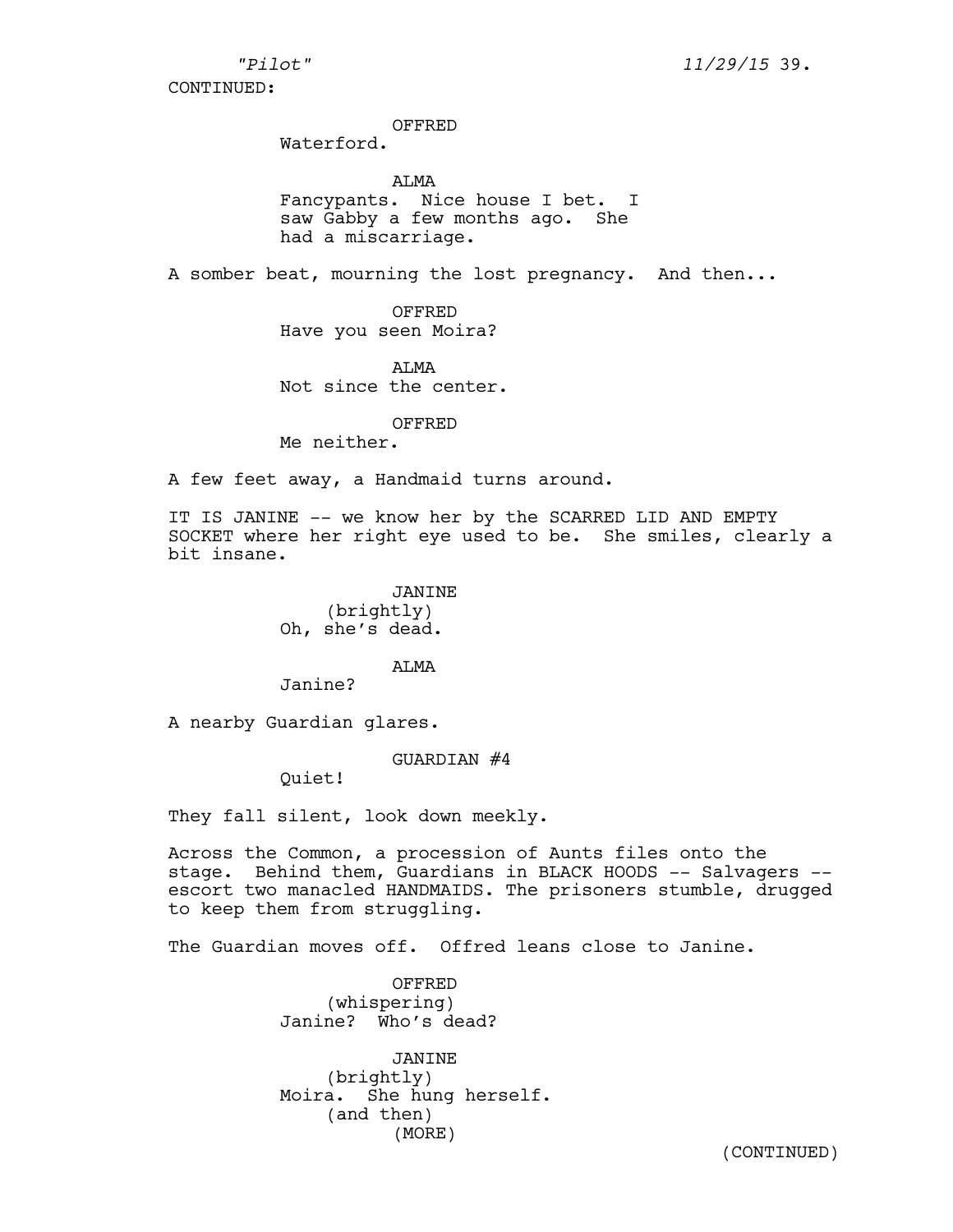She used the bedsheet. They were blue. Mine are white. JANINE (CONT'D)

OFFRED CAN'T BREATH. MOIRA KILLED HERSELF? She has no time to process as -- AUNT LYDIA steps to the microphone.

> AUNT LYDIA To you places, please. Thank you.

Janine moves away, leaving Offred shaking. Ofglen watches her -- always watching and listening.

> AUNT LYDIA (CONT'D) Well. Good afternoon girls.

> HANDMAIDS (in unison) GOOD AFTERNOON, AUNT LYDIA...

Offred doesn't respond. She is still in shock.

AUNT LYDIA Don't you just love these Salvagings? Who loves them?

Dozens of hands shoot up automatically.

AUNT LYDIA (CONT'D) *I hate them.* They are *wasteful*. You girls are given so much. You are so *privileged*. And yet you are still so weak. So *wicked*. (and then) Wicked, like Ofscott...

Onstage, the Salvagers drag OFSCOTT forward, the first condemned Handmaid. Ofscott can barely stand up by herself.

> AUNT LYDIA (CONT'D) The *filthy wanton whore* who lured a Guardian into breaking his pledge of abstinence. Can you even stand to look at her, girls?

HANDMAIDS (in unison) NO, AUNT LYDIA.

Offred doesn't respond. Ofglen shoots her a look. There are Guardians everywhere, watching, looking for any disobedience.

OFGLEN

(low) Offred...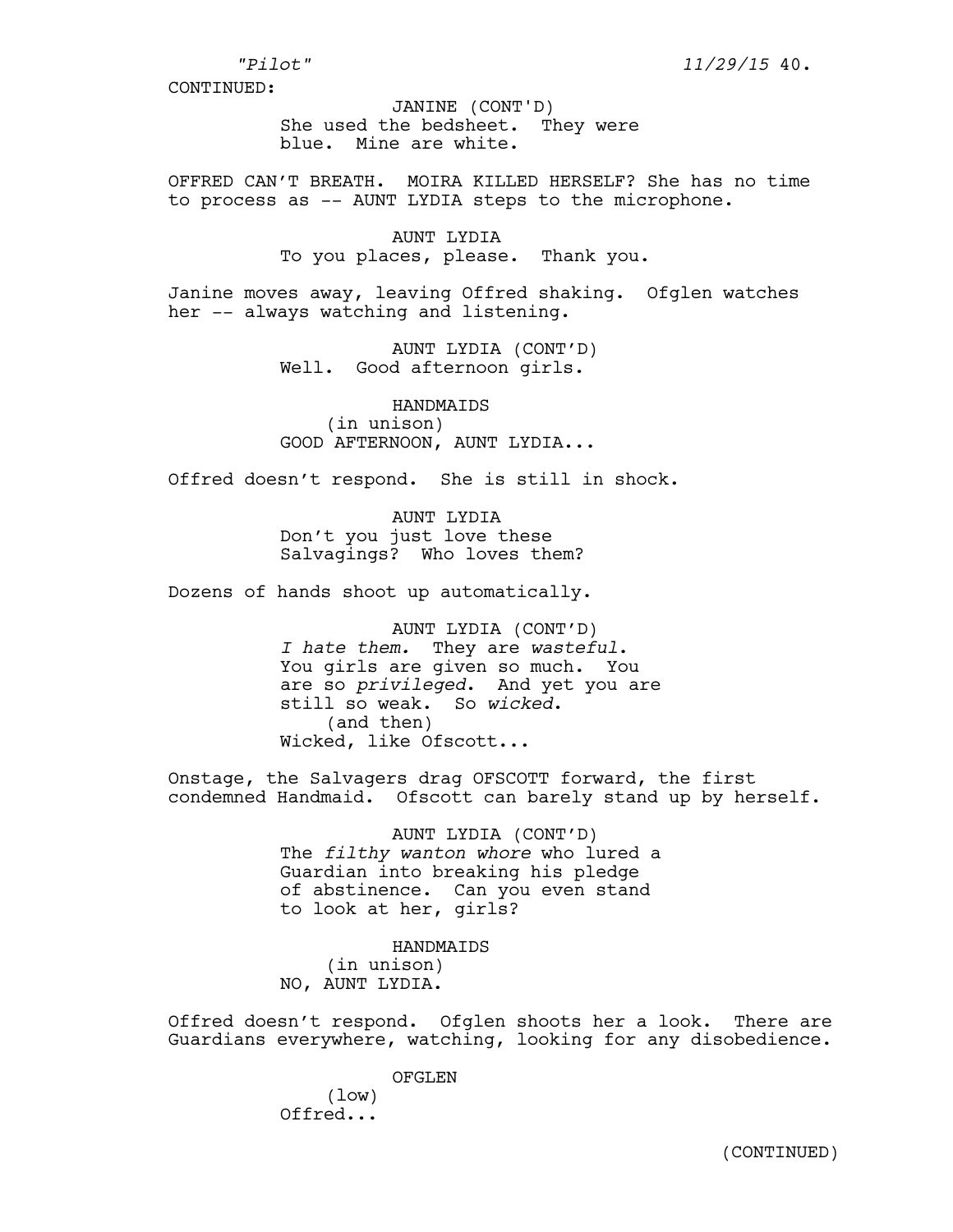## *"Pilot" 11/29/15* 41.

CONTINUED:

No good. Offred is still lost, thinking of Moira.

Onstage, OFRAY, a young Handmaid, is dragged forward.

AUNT LYDIA Wicked like Ofray. A girl disgusting enough to commit adultery with her Commander. Under his own roof. Where she was welcomed by his *wife.* 

Onstage, The Salvagers help the drowsy Handmaids up onto STEPSTOOLS. Slide the nooses around their necks.

> AUNT LYDIA (CONT'D) These disgusting *creatures* have given us no choice. They asked for this, didn't they girls?

> > HANDMAIDS

(in unison) YES, AUNT LYDIA...!

AUNT LYDIA Yes they did. And we are bound by Grace to oblige. (off mike) Are we ready?

Aunt Lydia looks back to the Salvagers. They put CANVAS HOODS OVER THE PRISONERS, then nod -- everything is ready.

> AUNT LYDIA (CONT'D) (off mike) Praise be. (to the crowd) Are you ready girls?

**HANDMATDS** (in Unison) YES AUNT LYDIA.

AUNT LYDIA Hands, please.

Moving together, all the Handmaids put one hand over their hearts. Aunt Lydia does the same.

Ofglen nudges Offred. Blankly, automatically, Offred puts her hand over her heart.

> AUNT LYDIA (CONT'D) All together now. (and then) His will be done.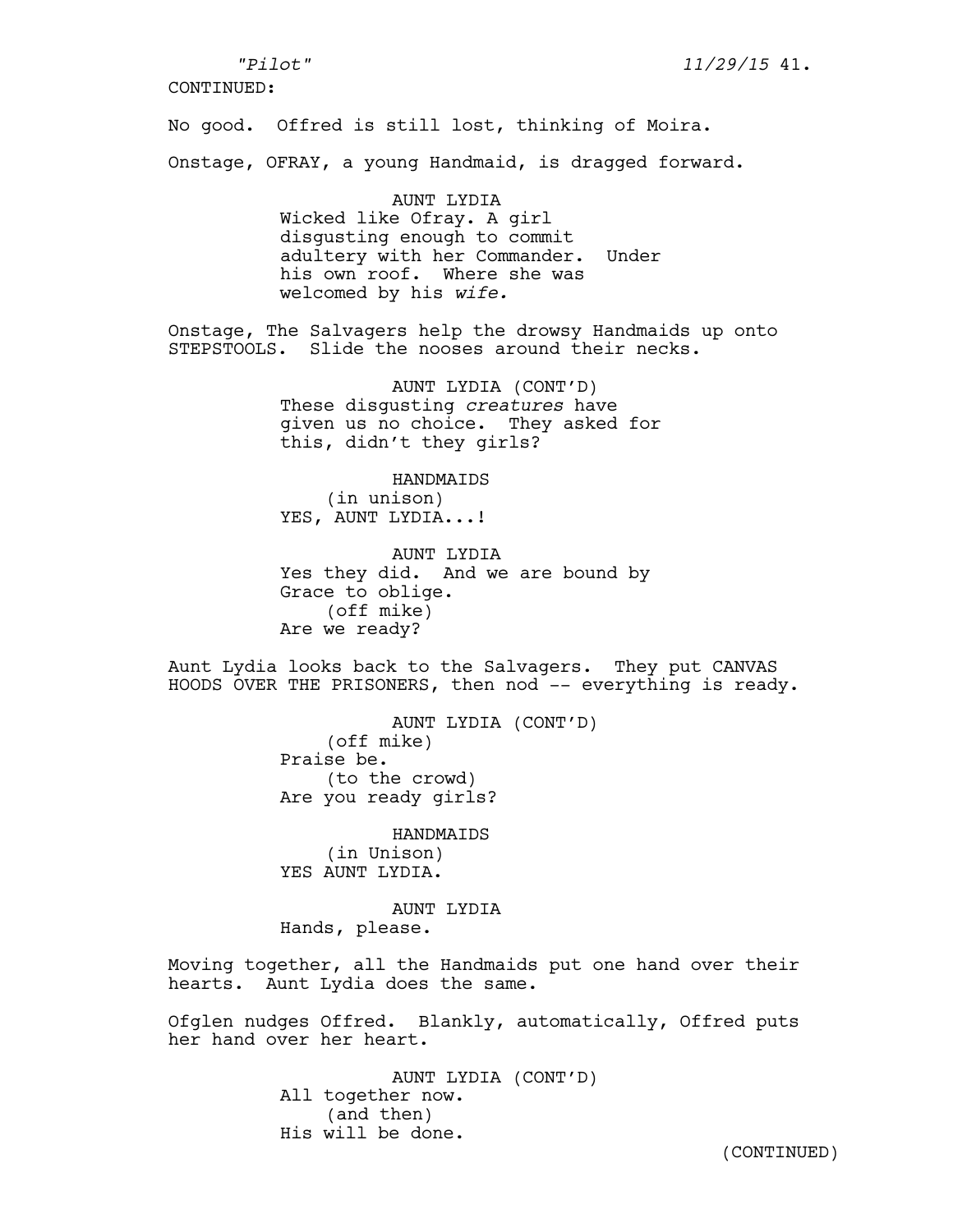# HANDMAIDS (in Unison) HIS WILL BE DONE.

The Salvager KICK OUT THE STOOLS.

Offred looks up as --

OFRAY and OFSCOTT fall and the ROPES GO TIGHT.

NECKS SNAP.

Muscles spasm. Feet jerk. A drool of URINE from Ofscott falls onto the stage.

Offred, imagining Moira, goes pale.

A CHEER rises. Aunt Lydia raises her hand, and the Handmaids fall SILENT.

## AUNT LYDIA

Amen. (and then) Now, some of you may have already heard that we have a special treat for you today. Please stand up and form a circle.

She smiles down, munificent. The Handmaids shove as they form a circle -- they're excited, they know what's coming.

> AUNT LYDIA (CONT'D) Orderly, girls. You know the rules.

Offred comes out of her fog.

OFFRED What's happening?

OFFRED (CONT'D) A Particicution.

Two more Guardians appear, dragging a man. He wears a torn Guardian uniform, his face bruised and bloodied.

On OFFRED -- his beady eyes look familiar somehow.

They drag him into the circle of Handmaids.

AUNT LYDIA This man, once a Guardian in the army of Gilead, is convicted of rape. (low moan from the crowd) (MORE) (CONTINUED)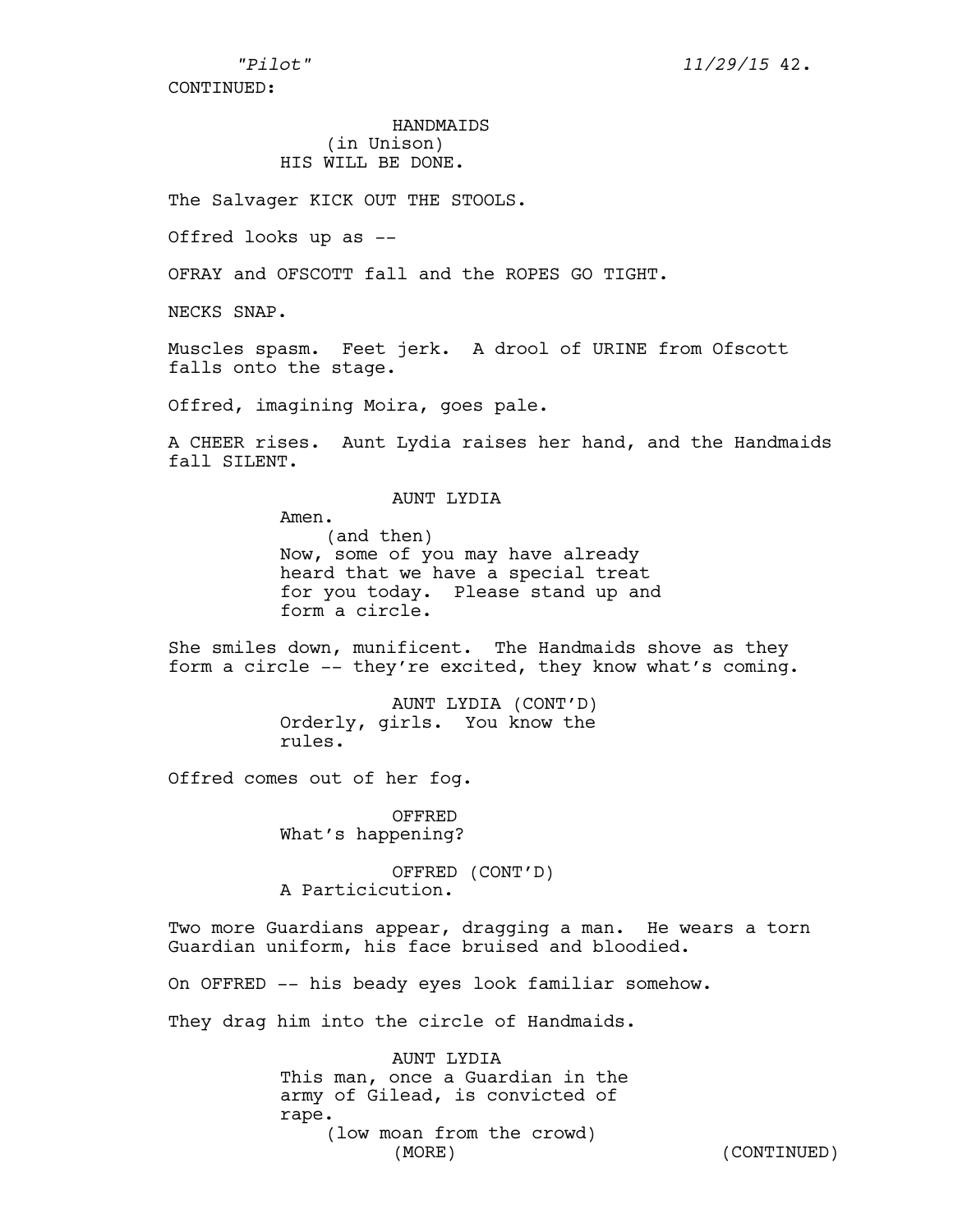The penalty for rape, as you know, is death. But what's worse, he raped a Handmaid. (whispers dramatically) She was pregnant. And the baby died. AUNT LYDIA (CONT'D)

A wave of rage from the Handmaids.

ON OFFRED -- she finally recognizes the Guardian. We **FLASHBACK TO:**

EXT. MAINE WOODS - DAY - **FLASHBACK**

The Maine woods, from the opening. OFFRED RUNS WITH HANNAH IN HER ARMS.

GUARDIANS descend on OFFRED, pulling away her screaming daughter. The BEADY-EYED GUARDIAN swings his truncheon, hitting OFFRED. She falls.

BEADY-EYED GUARDIAN

Bitch...

Looking up, she sees his face.

### **FLASHBACK ENDS:**

EXT. COMMON - DAY

THE GUARDIAN IN THE CIRCLE IS THE SAME BEADY-EYED GUARDIAN FROM THE WOODS.

Offred BOILS WITH FURY, READY TO POUNCE. Ofglen pulls her back. Other Handmaids are ready to charge as well.

Aunt Lydia looks out, proudly.

AUNT LYDIA Not until I give the signal. When I blow the whistle, what you do is up to you. Until I blow it again. Are you ready?

Aunt Lydia raises her whistle to her lips.

The Guards release the prisoner's arms.

The Beady-eyed Guardian staggers, falls to his knees. Sputters unintelligibly.

CLOSE ON Aunt Lydia's lips, closing around the whistle.

SHE BLOWS THE WHISTLE -- A SHRILL, HIGH-PITCHED TONE --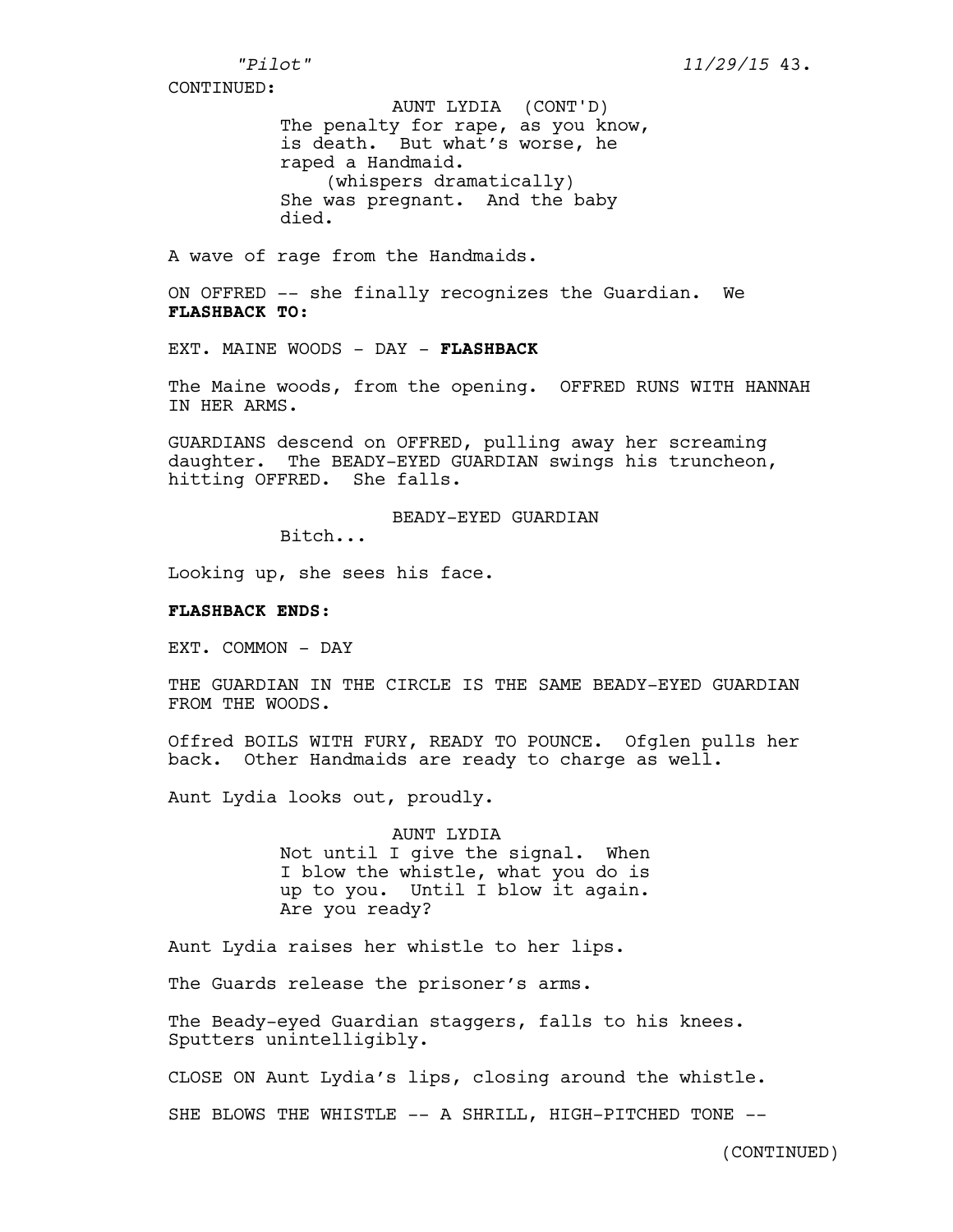OFFRED SCREAMS and attacks. All around her, the crowd surges. A tide of rage and red.

Offred is the first to get to the beady-eyed prisoner. He looks up. Offred kicks him viciously. Then again.

He crumples backwards. She STOMPS ON HIM --

FROM ABOVE, OFFRED VANISHES IN THE RED THRONG as the Handmaids descend on the prisoner.

The prisoner disappears beneath the red cloaks. We see and hear FLASHES -- blood, fists, screaming, choking.

UP ON THE STAGE, Aunt Lydia raises her whistle to her lips and starts blowing. As the SOUND ECHOES --

Ofglen finds Offred, pulls her back.

OFGLEN Are you all right?

No answer. Offred looks down to see A CLUMP OF HAIR IN HER HAND. Janine emerges from the crowd.

Blood smears her face. She smiles.

## JANINE

Have a nice day.

Janine starts to walk away. Offred calls after her -- she might know more about Moira.

> OFFRED Janine. (and then, louder)

Janine!

This is DANGEROUS -- even using Janine's name is dangerous. The murmuring crowd camouflages her voice, but a few nearby GUARDIANS turn.

Offred starts to follow Janine. Ofglen grabs Offred's arm, pulls her away.

OFGLEN

(low) No.

Offred is shaking, unhinged as Ofglen leads her away.

They pass the spot of the Particicution. A WHITE SHEET now covers the remains of the dead Guardian. Blood seeps through the sheet.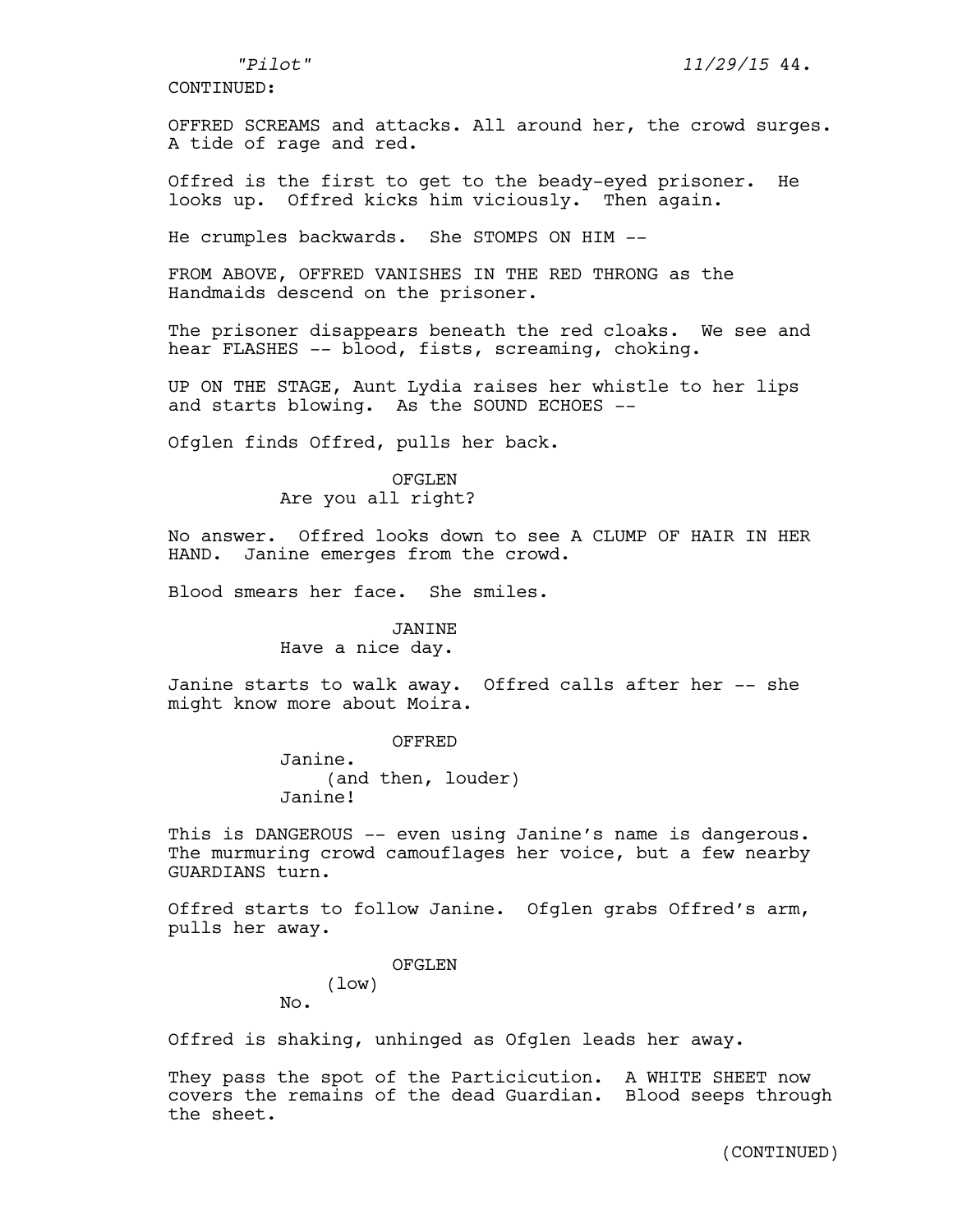*"Pilot" 11/29/15* 45.

CONTINUED:

On Offred -- *What did I do?*

OFGLEN (CONT'D) (low) Walk.

Offred obeys, following Ofglen from the Common.

EXT. GILEAD STREETS - DAY

Handmaids leave the Salvaging. They split into pairs and head in different directions.

Ofglen leads Offred by her arm. The sidewalks are emptier now -- most of the Handmaids have peeled off in other directions.

Ofglen walks with her head down. Speaks in low, secret whispers as they walk.

> OFGLEN (whispers) I'm so sorry about your friend. Moira?

Offred nods. She is still shaken from everything that's happened, but she recognizes that Ofglen is breaking rules here. This is dangerous talk.

> OFGLEN (CONT'D) (whispers) You knew her from the Red Center?

Offred nods, and then...

OFFRED

And before.

A beat...

OFGLEN Was there ever a before?

Ofglen gives Offred a thin smile. A moment of connection. Trust, almost. But should she trust Ofglen?

Ofglen nods towards a storefront across the street. The sign is just a pictograph -- Bees and a round loaf -- Bread and Honey.

> OFGLEN (CONT'D) That used to be an ice cream place.

> > OFFRED

I remember.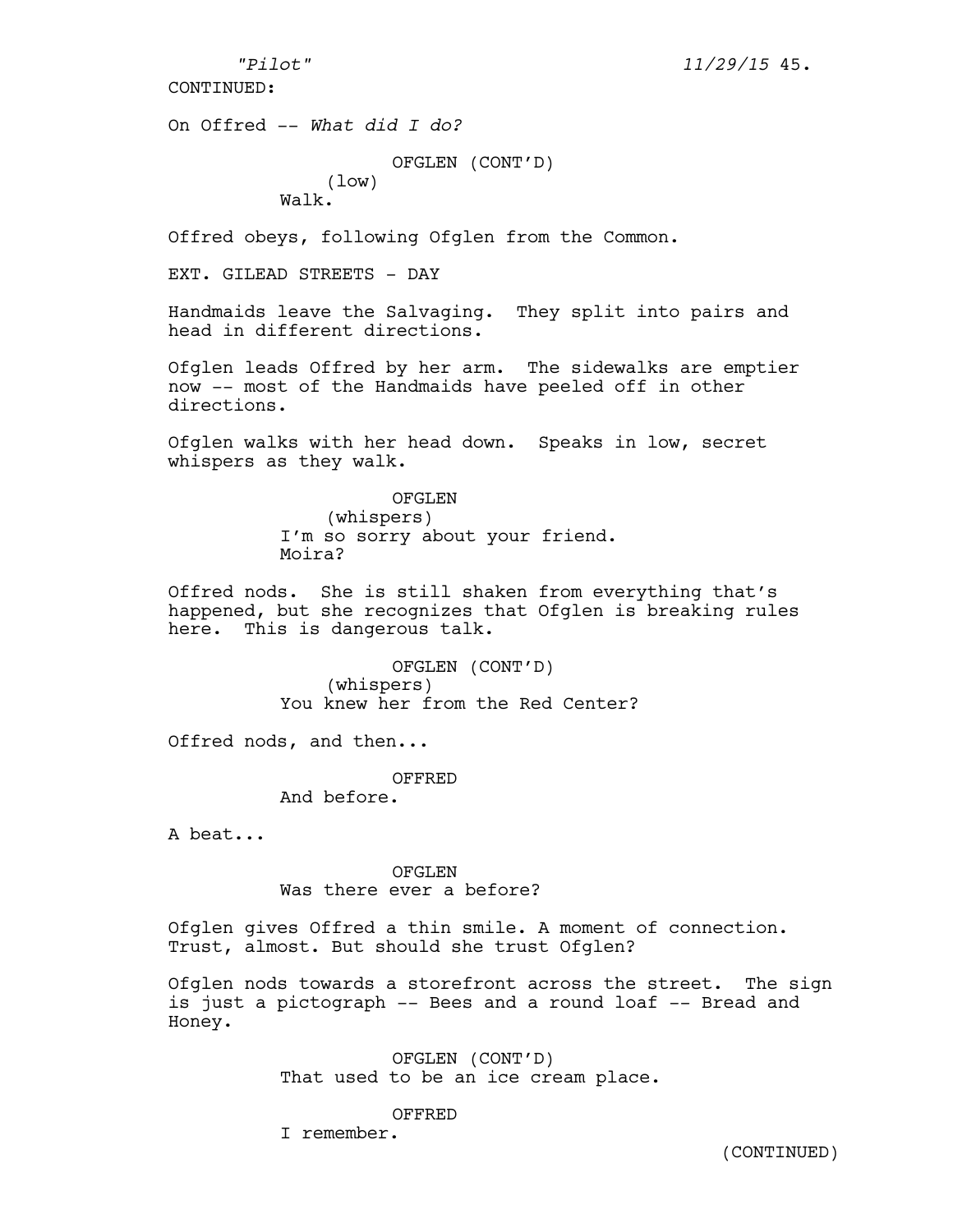OFGLEN They had this amazing salted caramel. (and then) That stuff was better than sex.

Offred reacts to this blasphemy, surprised.

OFFRED I always thought... (and then) You were always such a true believer.

OFGLEN So were you. So stinking pious. (and then) They do that really well. Make us distrust each other.

A BLACK VAN PASSES, SLOWLY. The windows are tinted. On the side is painted a simple but terrifying image.

AN EYE, with two angel wings. The secret police are on the prowl.

Offred watches it go past. Terrified.

OFFRED

Eyes.

OFGLEN Come on. Just keep walking.

They head off in silence. Offred looks back as the van follows for a block, then peels off.

TIME CUT TO:

EXT. UPSCALE NEIGHBORHOOD - DAY

Offred and Ofglen walk towards home. It's quiet, only a few people on the streets.

They look down, speak in low voices.

OFGLEN How old is your daughter?

Offred reacts, surprised.

OFGLEN (CONT'D) (off her look) When you saw the girls outside the church....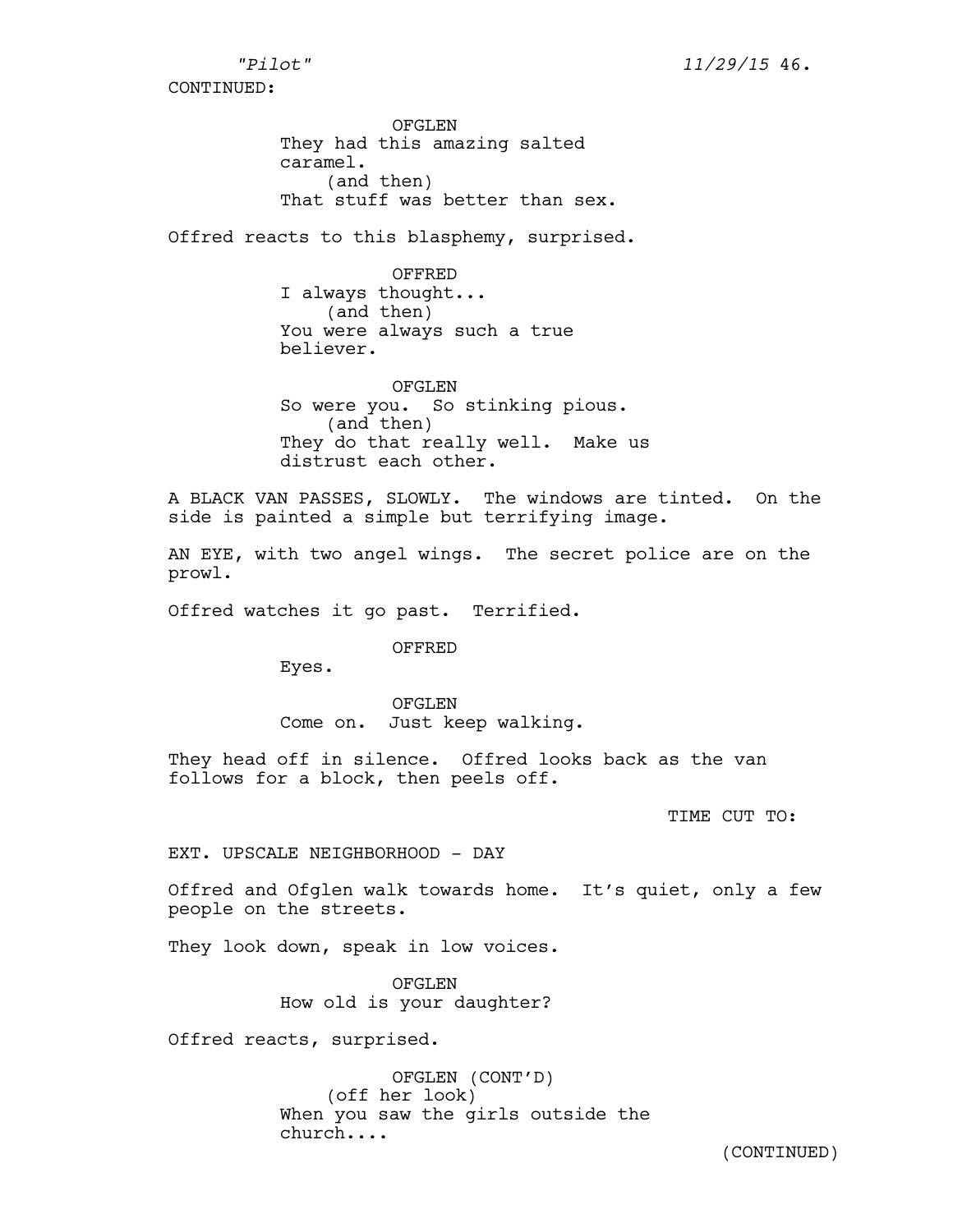Ofglen has been watching. Taking note.

OFFRED She would be six. Hannah.

This is the first time we have heard her name. Ofglen smiles.

# OFGLEN

Pretty name.

OFFRED She's the only thing keeping me from stepping in front of a car.

OFGLEN (I get it) My wife and I had a son. Oliver. He's almost ten by now.

OFFRED Do you know where they are?

OFGLEN Montreal. She had family there, they had Canadian passports. (and then) I didn't. I got caught at the airport.

OFFRED We were trying to cross in Maine. With my husband. We split up. (and then) They killed him. (and then) His name was Luke.

Now he has a name. You can hear the guilt in her voice.

#### OFGLEN

If you were together, they would've done the same thing. They didn't want him, and they weren't going to let any of us get away. Not if you had a red tag.

OFFRED I know. (and then) When I left him, I didn't even look back.

This clearly tortures Offred. Ofglen has nothing to say, no solace to offer.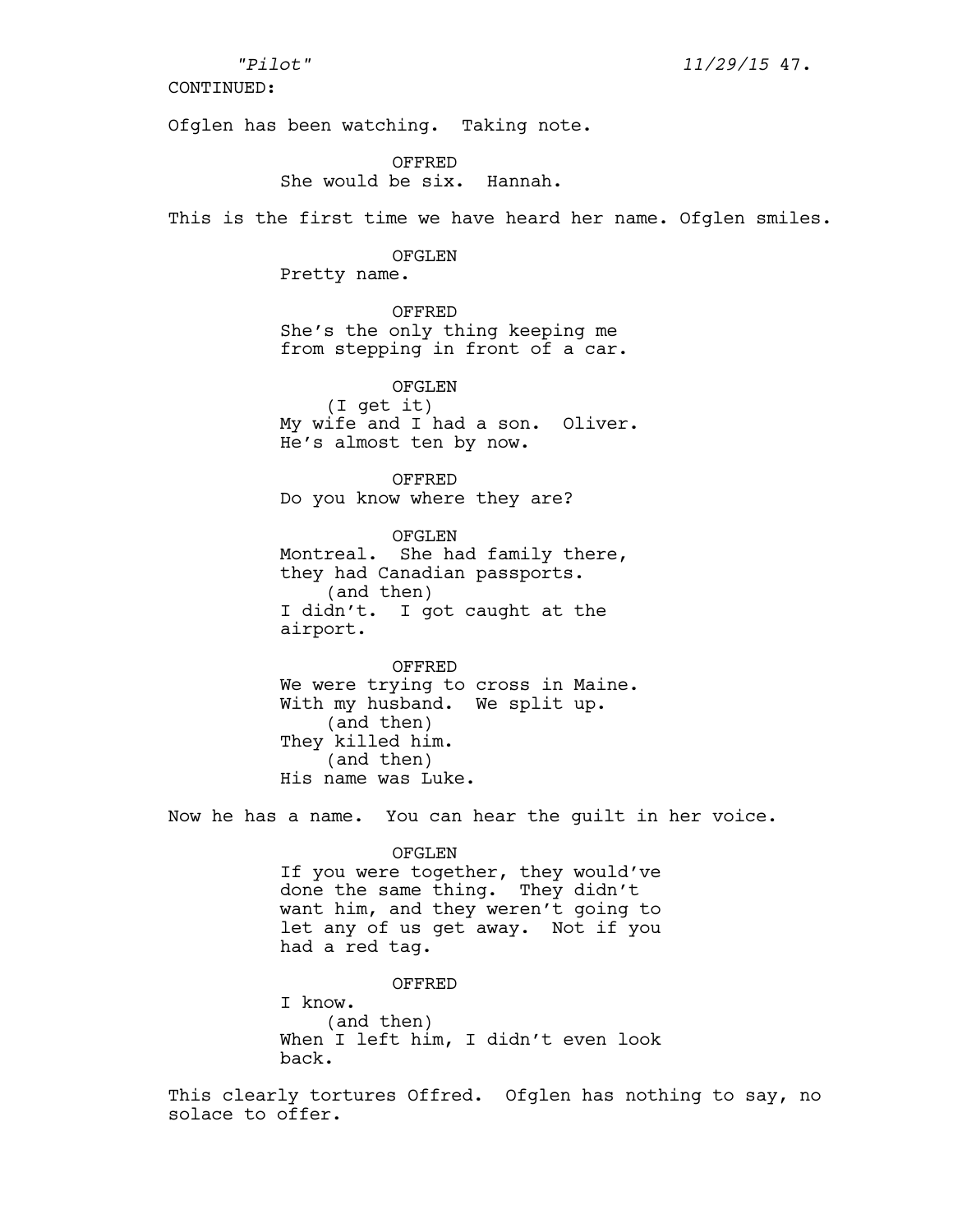*"Pilot" 11/29/15* 48.

EXT. WATERFORD HOUSE - CONTINUOUS

They stop in front of the Waterford House.

OFGLEN This is your stop. As they used to say. (and then) I'm Emily.

Offred hesitates -- after keeping herself secret for so long, saying her own name feels wrong.

> OFFRED June. I'm June.

JUNE. IT IS THE FIRST TIME THE AUDIENCE HAS HEARD HER NAME.

Has Offred found a friend? Someone she can trust?

OFGLEN Nice to meet you, June.

Ofglen leans close.

OFGLEN (CONT'D) (very low) Listen to me. They're watching. There's an Eye in the house. (and then) Be careful.

Offred REACTS -- someone in the house is an Eye?

And how in the world could Ofglen know this? Is she *helping* Offred, or is this some kind of trap?

Her mind races.

TWO GUARDIANS walk towards them. Ofglen steps back, bows her head. The image of a docile Handmaid.

> OFGLEN (CONT'D) (to Offred) Blessed be the fruit.

Ofglen walks away, leaving Offred stunned. She turns and looks up at the WATERFORD HOUSE.

A beautiful tableaux -- this woman in red, in front of this stately, dangerous house.

IN VOICE-OVER, we hear OFFRED.